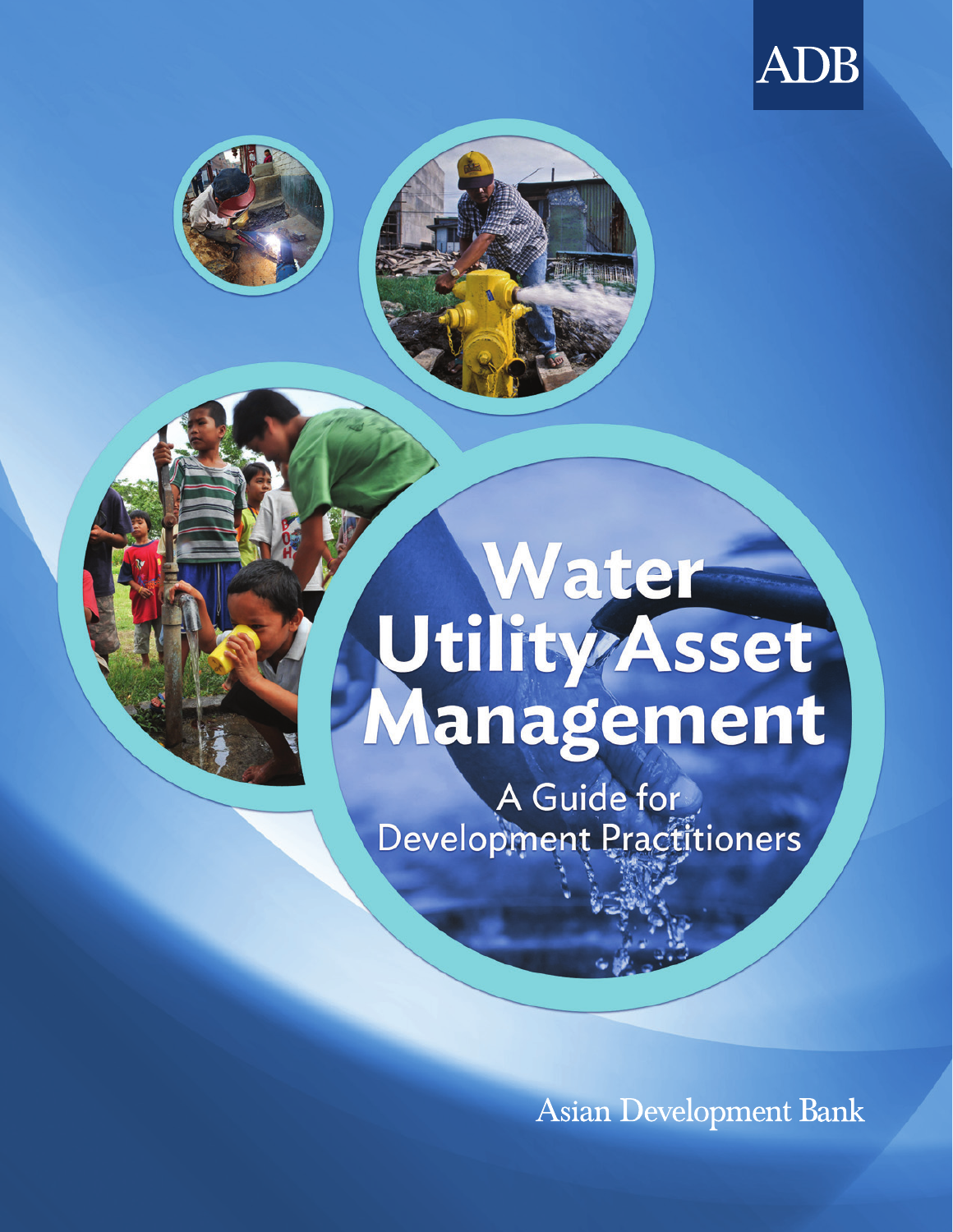

# **Water Utility Asset Management**

## A Guide for Development Practitioners

**Asian Development Bank**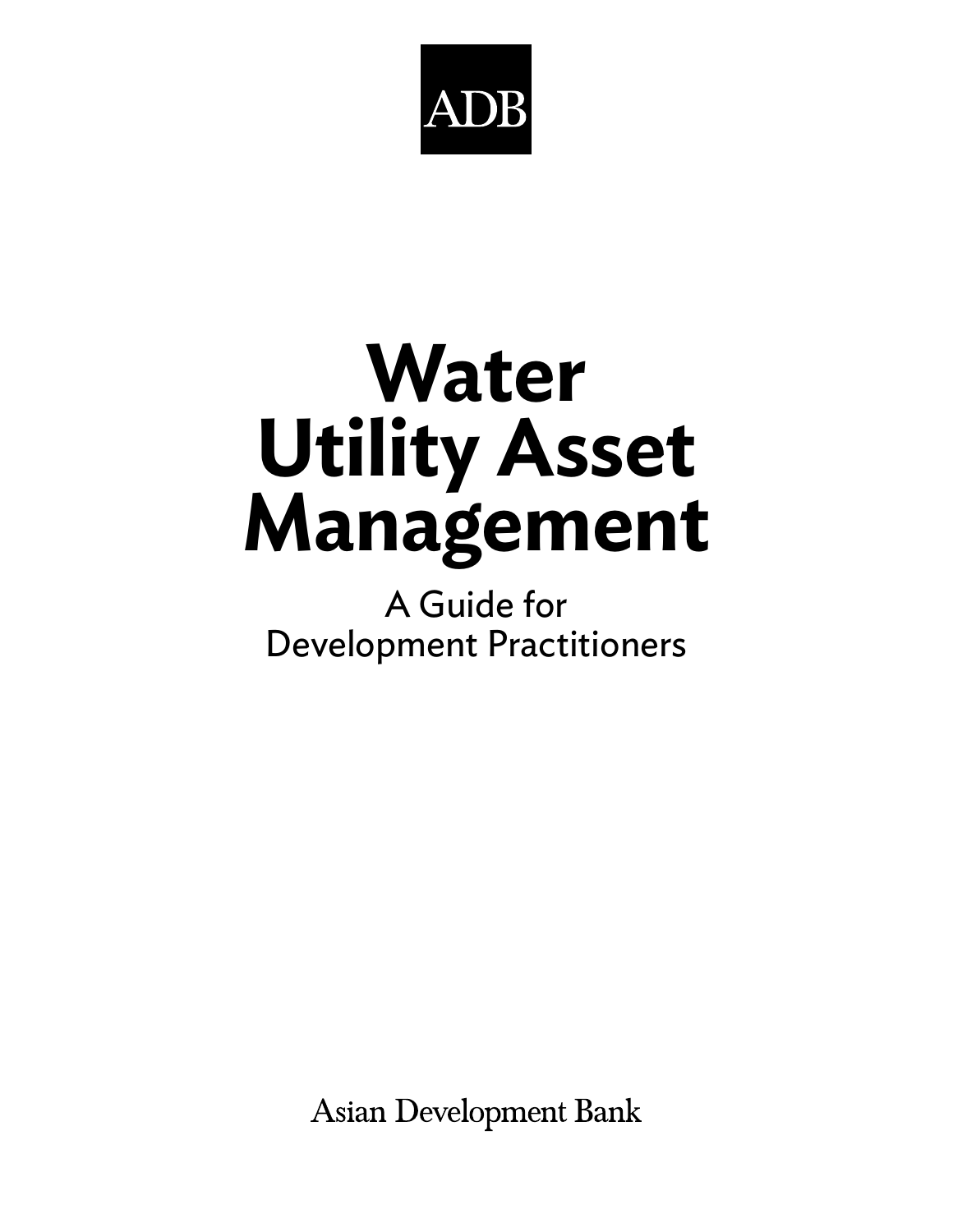© 2013 Asian Development Bank

All rights reserved. Published in 2013. Printed in the Philippines.

ISBN 978-92-9254-399-0 (Print), 978-92-9254-400-3 (PDF) Publication Stock No. TIM136104

Cataloging-In-Publication Data

Asian Development Bank.

Water utility asset management: A guide for development practitioners. Mandaluyong City, Philippines: Asian Development Bank, 2013.

1. Water management. 2. Water supply. I. Asian Development Bank.

The views expressed in this publication are those of the authors and do not necessarily reflect the views and policies of the Asian Development Bank (ADB) or its Board of Governors or the governments they represent.

ADB does not guarantee the accuracy of the data included in this publication and accepts no responsibility for any consequence of their use.

By making any designation of or reference to a particular territory or geographic area, or by using the term "country" in this document, ADB does not intend to make any judgments as to the legal or other status of any territory or area.

ADB encourages printing or copying information exclusively for personal and noncommercial use with proper acknowledgment of ADB. Users are restricted from reselling, redistributing, or creating derivative works for commercial purposes without the express, written consent of ADB.

Note: In this publication, "\$" refers to US dollars, unless otherwise stated.

6 ADB Avenue, Mandaluyong City 1550 Metro Manila, Philippines Tel +63 2 632 4444 Fax +63 2 636 2444 www.adb.org

For orders, please contact: Public Information Center Fax +63 2 636 2584 adbpub@adb.org

Printed on recycled paper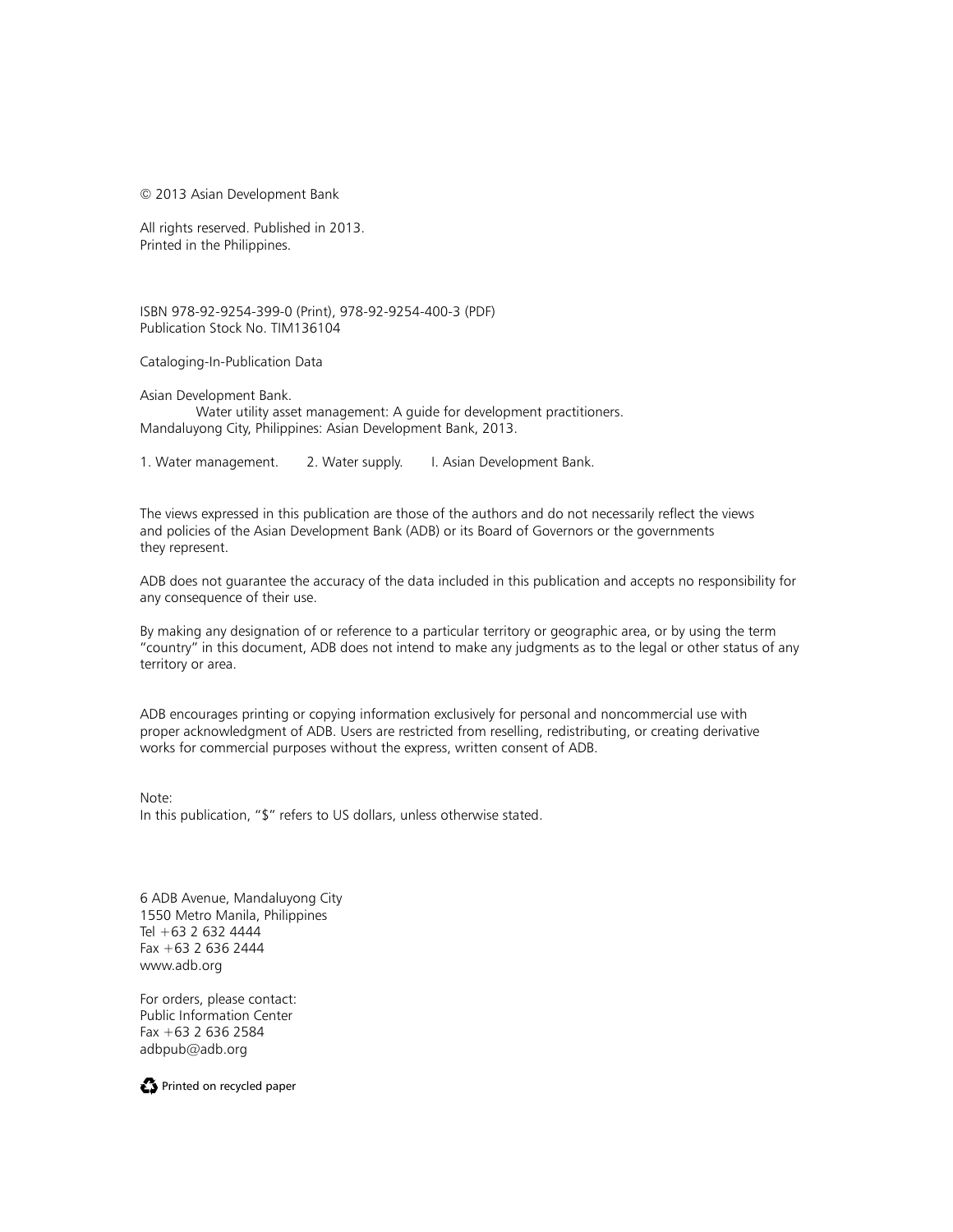# **Contents**

| Contents                                                                                                                                                                                                                                     | Ш                                                       |
|----------------------------------------------------------------------------------------------------------------------------------------------------------------------------------------------------------------------------------------------|---------------------------------------------------------|
| Tables, Figures, and Boxes                                                                                                                                                                                                                   | v                                                       |
| <b>Abbreviations</b>                                                                                                                                                                                                                         | vi                                                      |
| <b>Background</b>                                                                                                                                                                                                                            | 1                                                       |
| <b>Introduction to Asset Management</b>                                                                                                                                                                                                      | 3                                                       |
| <b>Chapter I: A Brief Overview of Asset Management</b><br>A. Understand and Define Requirements<br>1. Asset Policy<br>2. Service Levels<br>3. Demand Forecast<br>4. Understanding Asset Base<br>5. Asset Condition<br>6. Identify Asset Risk | 5<br>5<br>5<br>6<br>7<br>$\overline{7}$<br>$\,8\,$<br>9 |
| B. Develop Asset Management Life-Cycle Strategies<br>1. Decision-Making Techniques<br>2. Operational Strategies and Plans<br>3. Maintenance Strategies and Plans<br>4. Capital Works Strategies<br>5. Financial and Funding Strategies       | 11<br>11<br>12<br>13<br>14<br>15                        |
| C. Asset Management Enablers<br>1. Teams<br>2. Plans<br>3. Systems<br>4. Service Delivery Models<br>5. Quality Management and Continuous Improvement                                                                                         | 15<br>15<br>16<br>16<br>16<br>16                        |
| D. Conclusion                                                                                                                                                                                                                                | 18                                                      |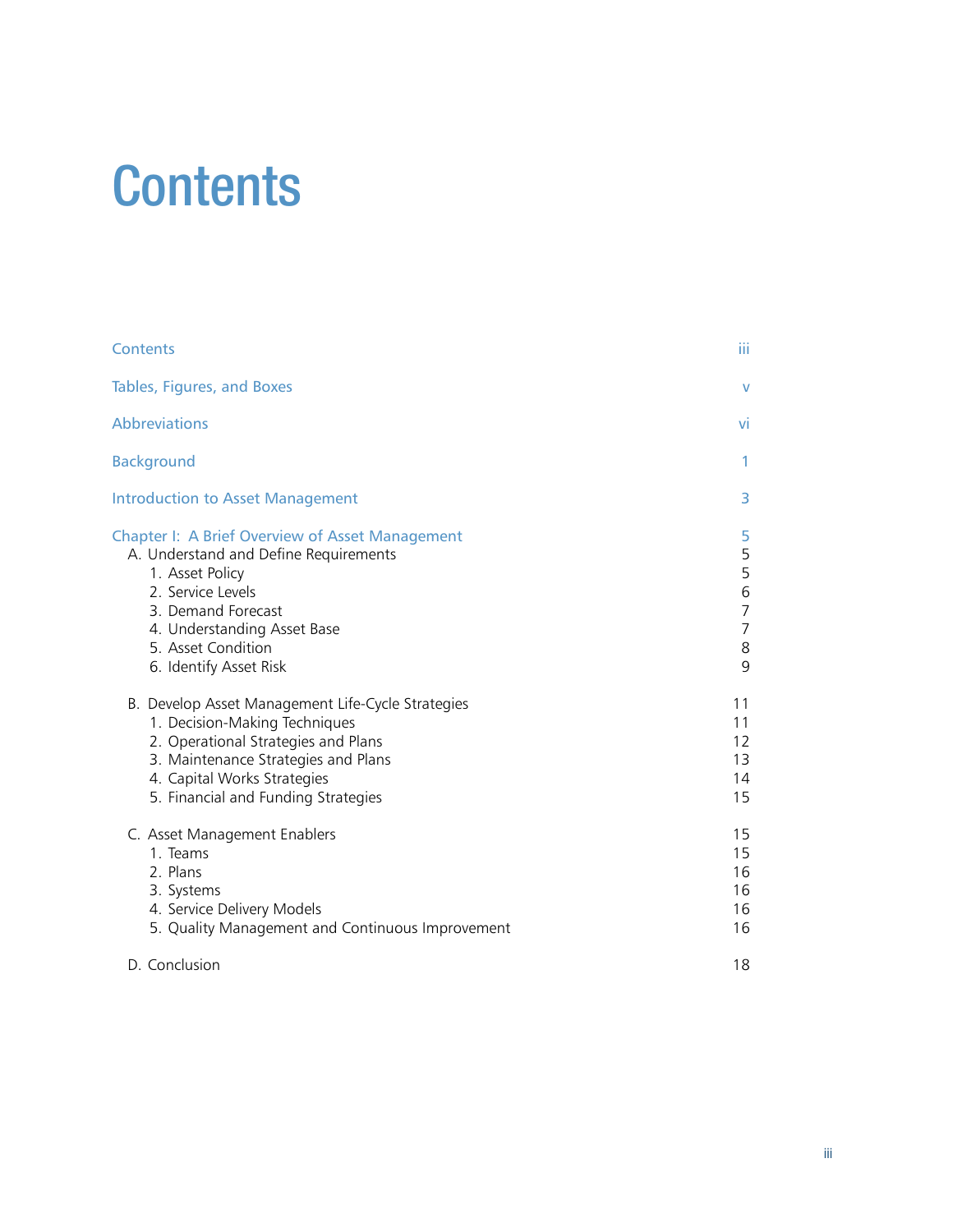| 19 |
|----|
| 19 |
| 20 |
| 22 |
| 23 |
| 25 |
| 27 |
|    |
| 32 |
| 33 |
| 37 |
|    |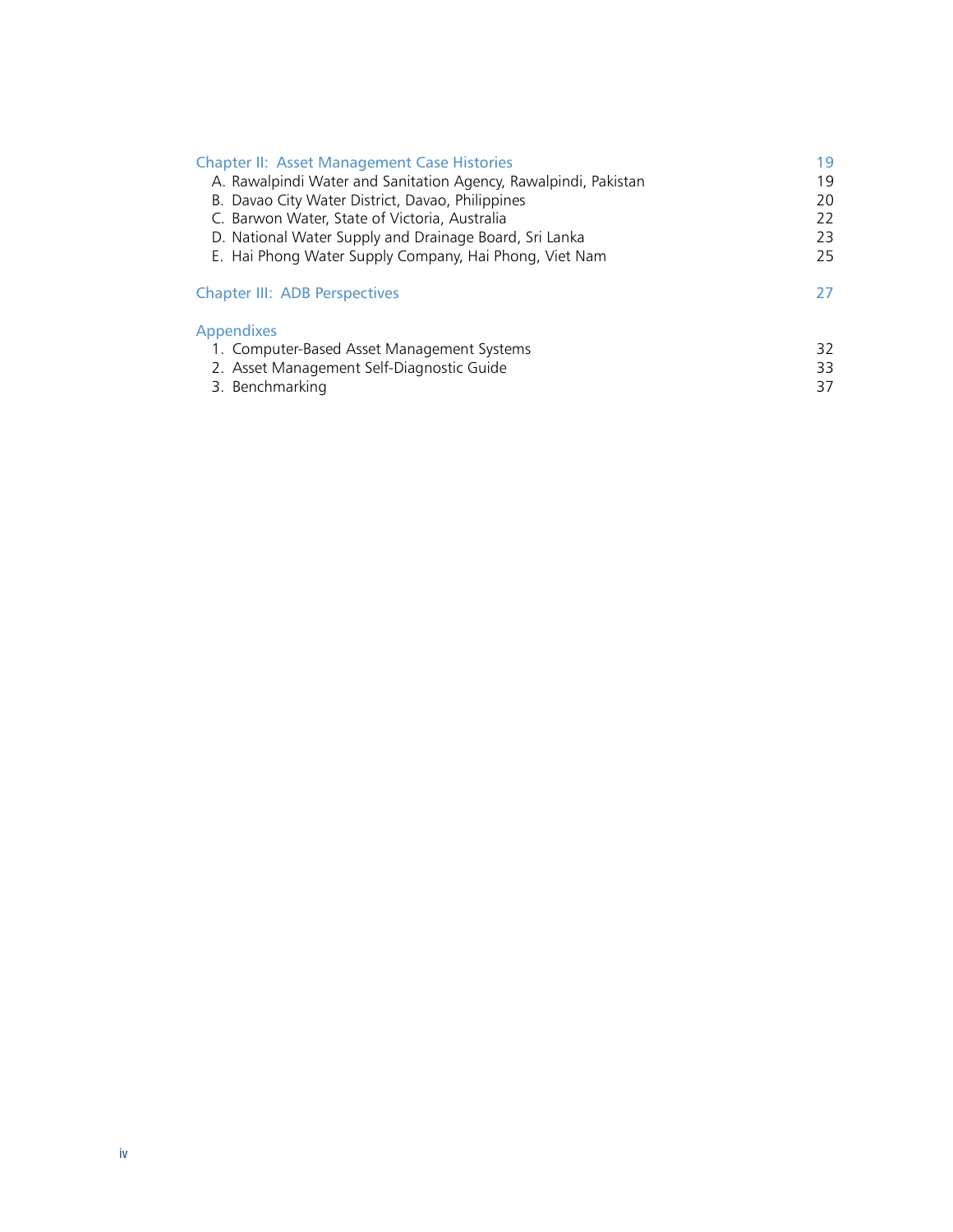# Tables, Figures, and Boxes

#### **Tables**

| 1              | Cascading of Service-Level Targets                      | 6           |
|----------------|---------------------------------------------------------|-------------|
| $\overline{2}$ | Simple Condition Ranking                                | $\mathsf 9$ |
| 3              | Example of Risk Ratings                                 | 10          |
| A2             | Asset Management Self-Diagnostic Guide                  | 33          |
| <b>Figures</b> |                                                         |             |
|                | Asset Management Explanation Structure                  | 5           |
| 2              | Illustration of Asset Management System Modules         | 7           |
| 3              | Asset Hierarchy for Classifying Assets                  | $\,8\,$     |
| 4              | Illustration of Asset Condition                         | $\mathsf 9$ |
| 5              | Risk Management Process                                 | 10          |
| 6              | Comparative Life-Cycle Cumulative Costs                 | 11          |
| 7              | Illustration of Life-Cycle Cost Pattern                 | 12          |
| 8              | Maintenance Management Overview                         | 13          |
| 9              | Launching Maintenance                                   | 14          |
| 10             | Capital Works Overview                                  | 14          |
| 11             | Steps to Achieve Improvements                           | 17          |
| 12             | Asset Management Problem Analysis                       | 27          |
| 13             | Indicative Design and Monitoring Framework              | 28          |
| <b>Boxes</b>   |                                                         |             |
| 1              | Asset Policy Example                                    | 6           |
| 2              | Indicative Terms of Reference for Consultants to Assist |             |
|                | in an Asset Management Improvement Project              | 29          |
| 3              | Asset Management Issues and Proposed Solutions          | 30          |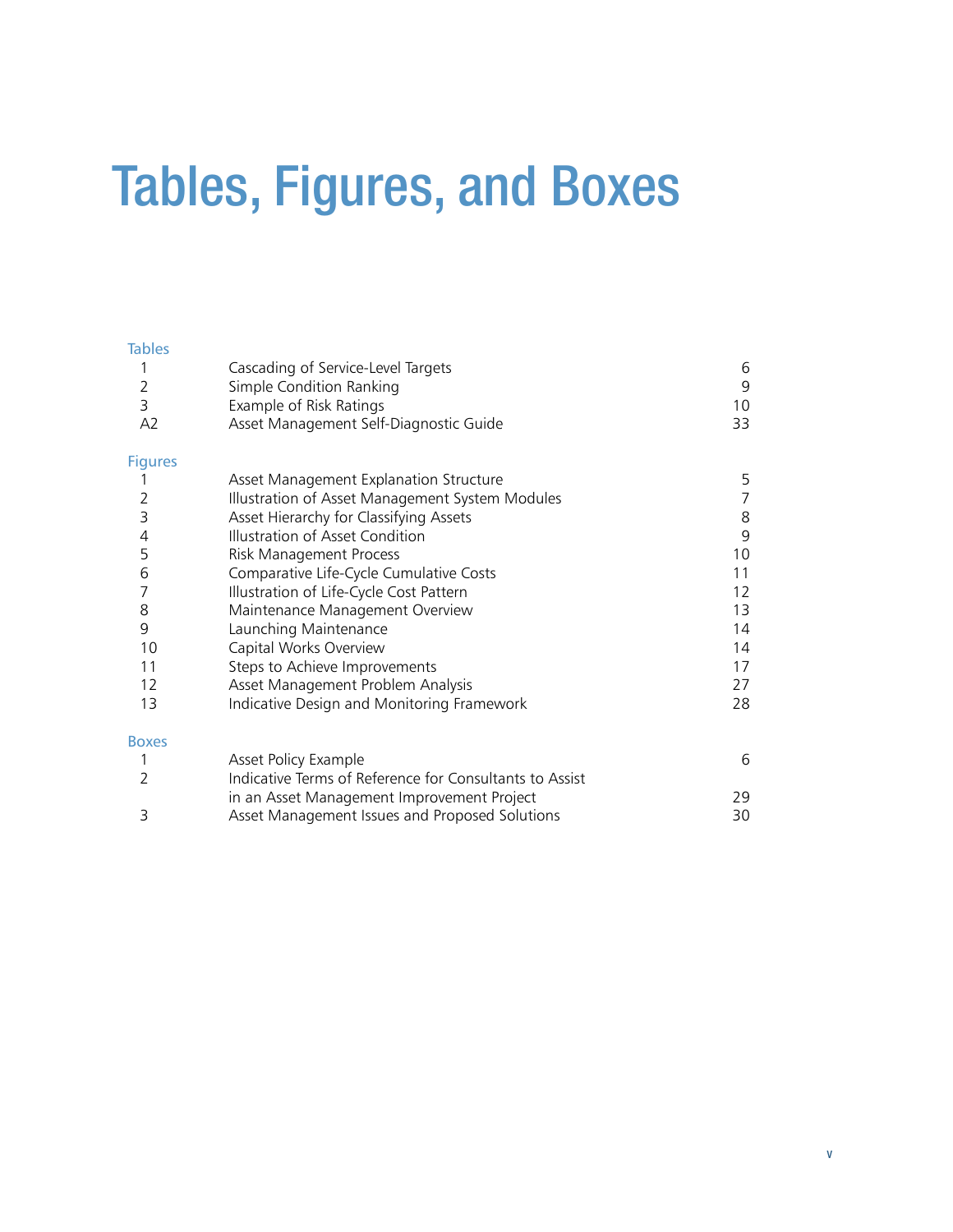# Abbreviations

| <b>DCWD</b>  | Davao City Water District                      |
|--------------|------------------------------------------------|
| GIS          | geographic information system                  |
| <b>HPWSC</b> | Hai Phong Water Supply Company                 |
| ISO          | International Organization for Standardization |
| <b>NWSDB</b> | National Water Supply and Drainage Board       |
| <b>RWASA</b> | Rawalpindi Water and Sanitation Agency         |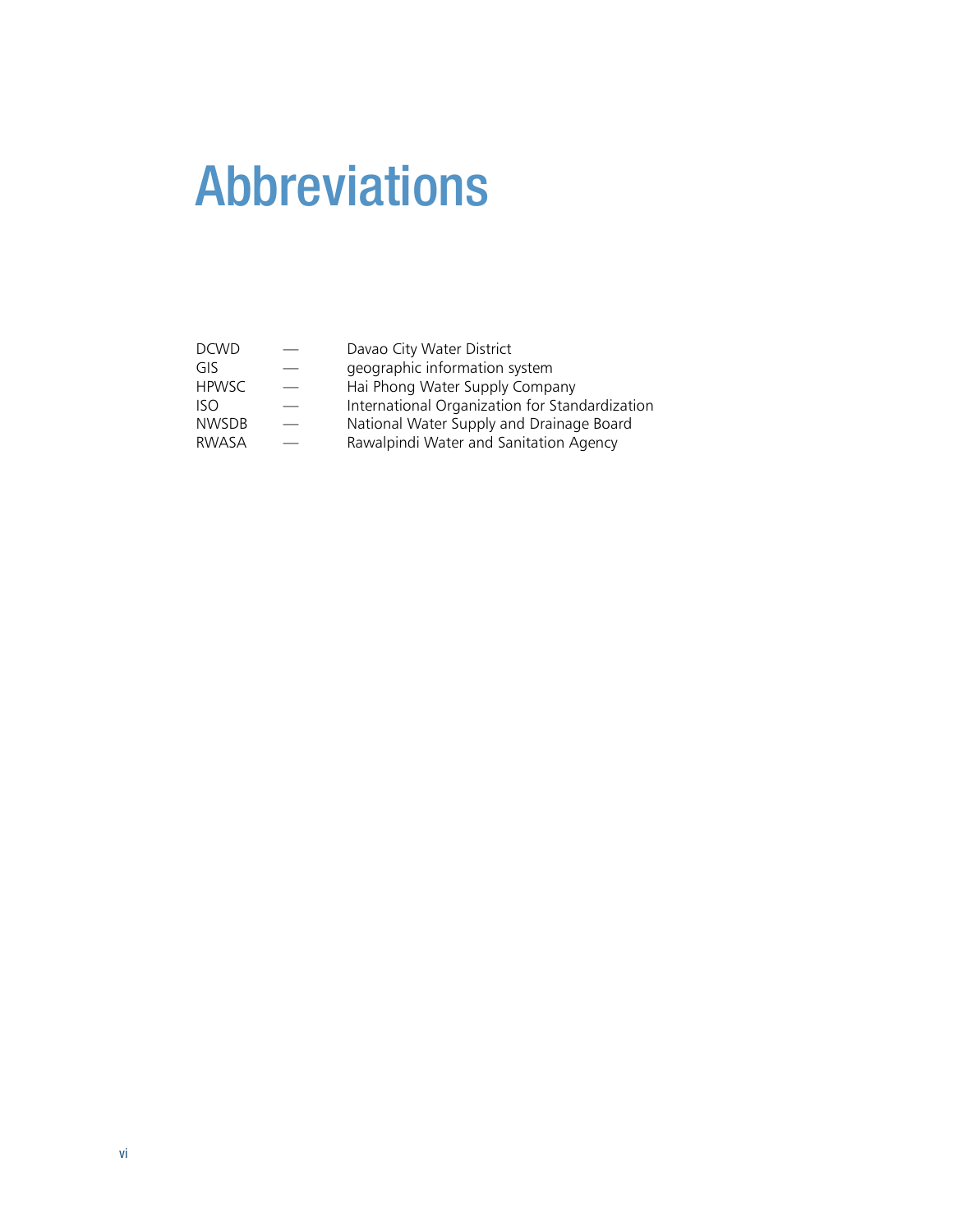# **Background**

Many of today's water utility managers face the challenge of cutting their unacceptably high levels of nonrevenue water. Aside from decreasing revenue, money for investment, productivity, and service delivery, nonrevenue water also increases the cost of the delivered water.

In addition to reducing nonrevenue water, water utility managers must (i) raise their service levels closer to 24 hours a day, 7 days a week, to meet the expectations of households, commerce, and industry; (ii) expand distribution networks to cope with population growth; (iii) finance the timely replacement and maintenance of existing assets; and (iv) treat heavily polluted water.

The way an organization manages its assets determines its success in addressing these challenges. A utility can improve and sustain the expected level of service, reduce water losses, cut unit costs, and fairly justify tariff rates if it knows what assets it has and needs, when and how to maintain or replace those assets, and how the assets should be operated.

This concept is easier stated than achieved. Policies, plans, practices, and systems need to be put in place and applied by skilled personnel who are committed to caring for assets and meeting service standards.

Better asset management is necessary because poor asset management leads to

- water losses that exceed industry good practice;
- less than 24/7 water supply service and frequent concerns over water quality;
- incomplete, inaccurate, and unreliable asset records;
- maintenance that mostly addresses breakdowns;
- minimal asset planning that is not based on sound analysis and records; and
- costs, and ultimately prices, that are higher than they should be.

There is no single rapid solution to remedy poor asset management. Although some short-term actions can be taken to reduce nonrevenue water, tackling the underlying issue of poor asset management requires a time frame of 3–7 years. It normally involves dealing with a considerable number of different assets, clearing a backlog of poor asset information, and effecting a change in system and attitudes.

A sequence of steps is needed to address poor asset management. First, the utility's commitment to improve and its degree of decision-making autonomy must be assessed. This may be gauged by observing evidence of other change activities and through discussions with management on the asset, staffing, or change decisions that require referral for approval to position holders outside the organization. Second, the utility's current asset management status needs to be established. There are a number of checklists and guidance manuals available to help undertake this step. Third, management buy-in for change must be obtained through workshops and senior management meetings to ensure that everyone shares the same way of thinking. Change plans will be developed at such workshops, based on the diagnosis, what is feasible within different time frames, and the need to build more and more support. Fourth, the utility should form a change team, usually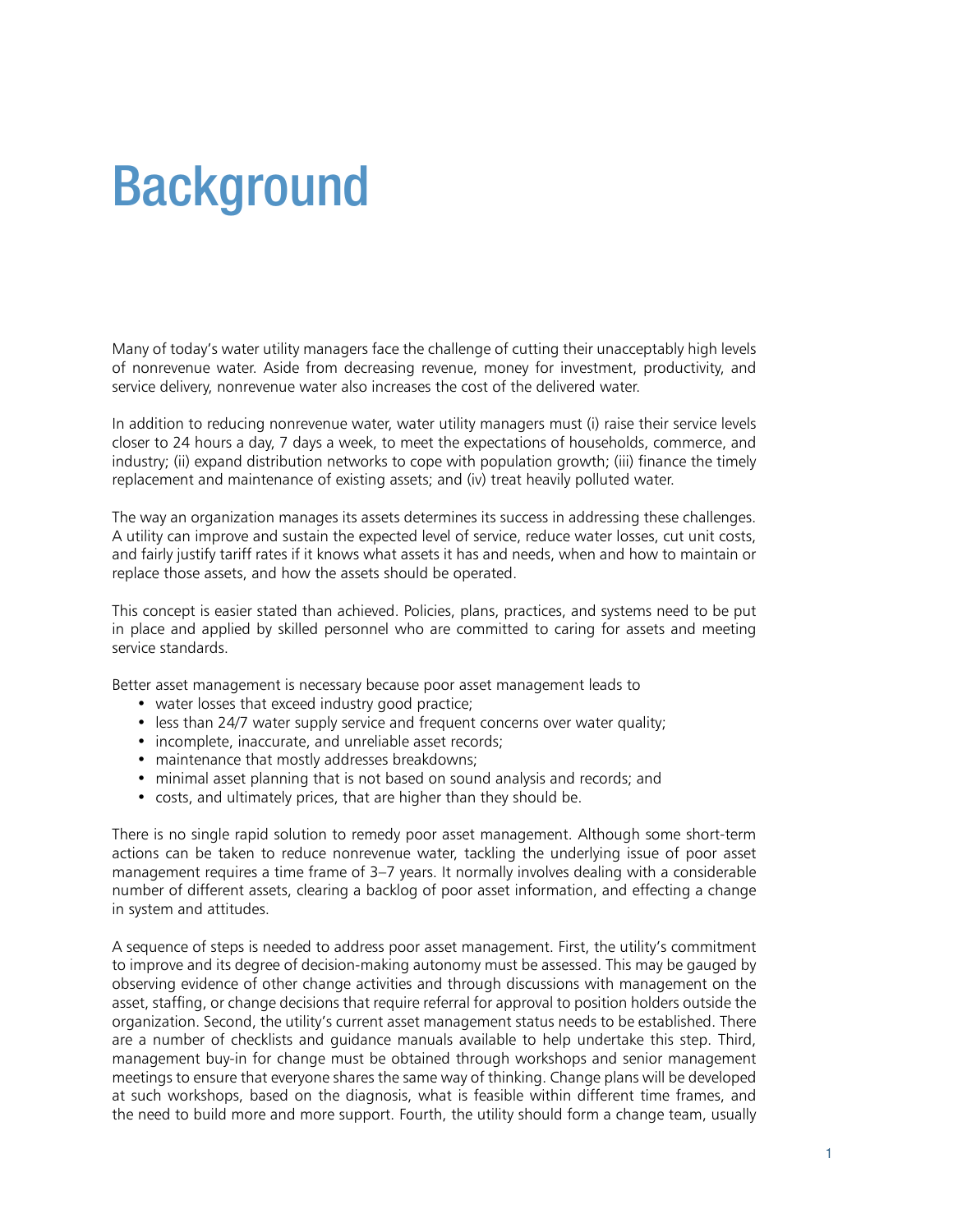engaging an outside expert to help guide the implementation process, which will deal with (i) asset inventory and records, (ii) computer-based systems including geographic information systems (GIS), (iii) asset policies including acquisition and disposal, (iv) decision rules to address asset criticality and risk, (v) asset planning, (iv) key performance indicators, and (v) operations and skills development.

Good asset management involves most people in the organization. They need to carry on with their daily work while also tackling a substantial change program. Despite these significant barriers, the change can and should be done to ensure utilities deliver promised services. Experience also shows that a strong external regulator that monitors service delivery for the community can help sustain good practices.

This guide focuses on medium-sized and large operators. It discusses techniques that apply to situations where asset types and conditions vary widely and in-house engineering and financial skills exist. The fundamentals, however, apply to all utilities. Asset management gives smaller utilities the opportunity to introduce good asset recording systems; ensure regular maintenance; identify critical assets; manage the risk of their breakdown; and measure asset performance, especially nonrevenue water, as an indicator of good asset management.

The quide aims to provide

- a brief overview of the concept, processes, and systems of asset management, including self-diagnosis to help utility managers and project designers identify change priorities (Chapter I);
- case studies about what utilities have done to manage their assets, including the results they achieved or did not achieve (Chapter II); and
- extra project-relevant information to Asian Development Bank (ADB) staff about existing asset management projects, a sample design and monitoring framework, draft terms of reference for consultants, and a one-page handout to inform clients about asset management (Chapter III).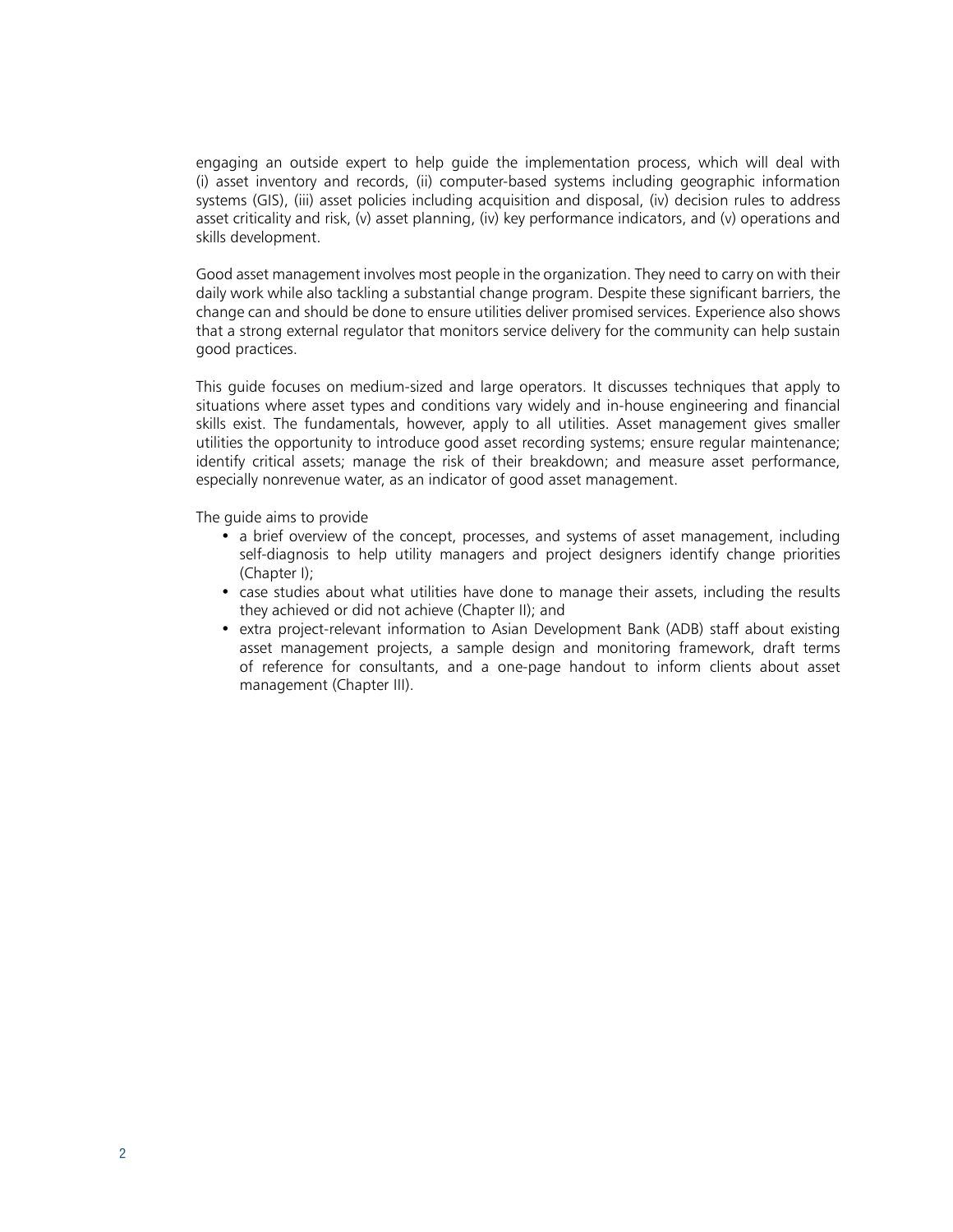# Introduction to Asset Management

Asset management involves achieving the least cost and least risk of owning and operating assets over their life cycle while meeting service standards for customers. Consequently, utility managers need to put in place policies, plans, and strategies. They must also develop and implement a suite of processes that cover asset acquisition, operation, maintenance, overhaul, and disposal. Asset management also means applying tools that help make these processes effective, such as setting service levels, computing life-cycle asset costs, maintaining an asset register, monitoring asset condition and performance, and carrying out risk analysis of possible asset failure.

Asset management for water utilities is more complex than for most other sectors because of the number, variety, age, condition, and location of assets; the magnitude of asset investment; and the difficulty of inspecting and maintaining buried assets. This complexity is often compounded by lack of finance, information, and skills that can impede acquiring, commissioning, maintaining, overhauling, and replacing assets at the optimum time.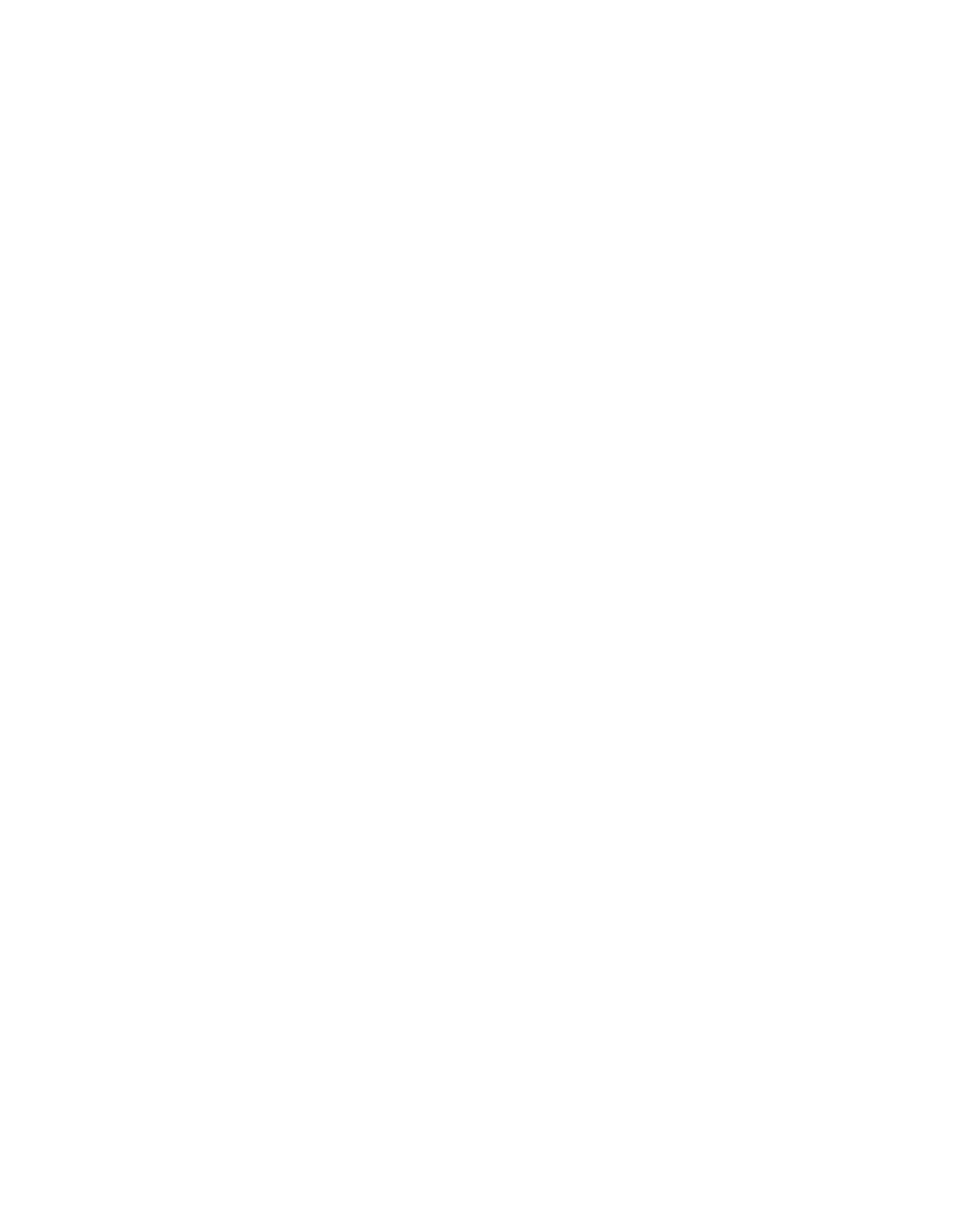# ChApTer I A Brief Overview of Asset Management

This guide uses the *International Infrastructure Management Manual* structure to explain the essentials of asset management (Figure 1).

#### **Figure 1: Asset Management Explanation Structure**



Source: The New Zealand Asset Management Support Group. 2011. *International Infrastructure Management Manual.* New Zealand. www.nams.org.nz/pages/273/international-infrastructure-management-manual-2011-edition.htm

## A. Understand and Define Requirements

As a basis for effective asset management, utility managers need to (i) put in place an asset management policy, (ii) develop implementation and monitoring plans to achieve the targeted service levels and demand forecast, and (iii) obtain a good understanding of the condition of all their assets and identify the potential risks and consequences if they fail. This section presents an outline of these requirements.

#### 1. Asset policy

Utilities need to raise their organizations' awareness so everyone understands that asset management is important in achieving their service, financial, and sustainability goals. It should be high priority and considered by all while they go about everyday tasks. Crafting an asset management policy, later supported by plans and strategies, can raise this awareness (Box 1).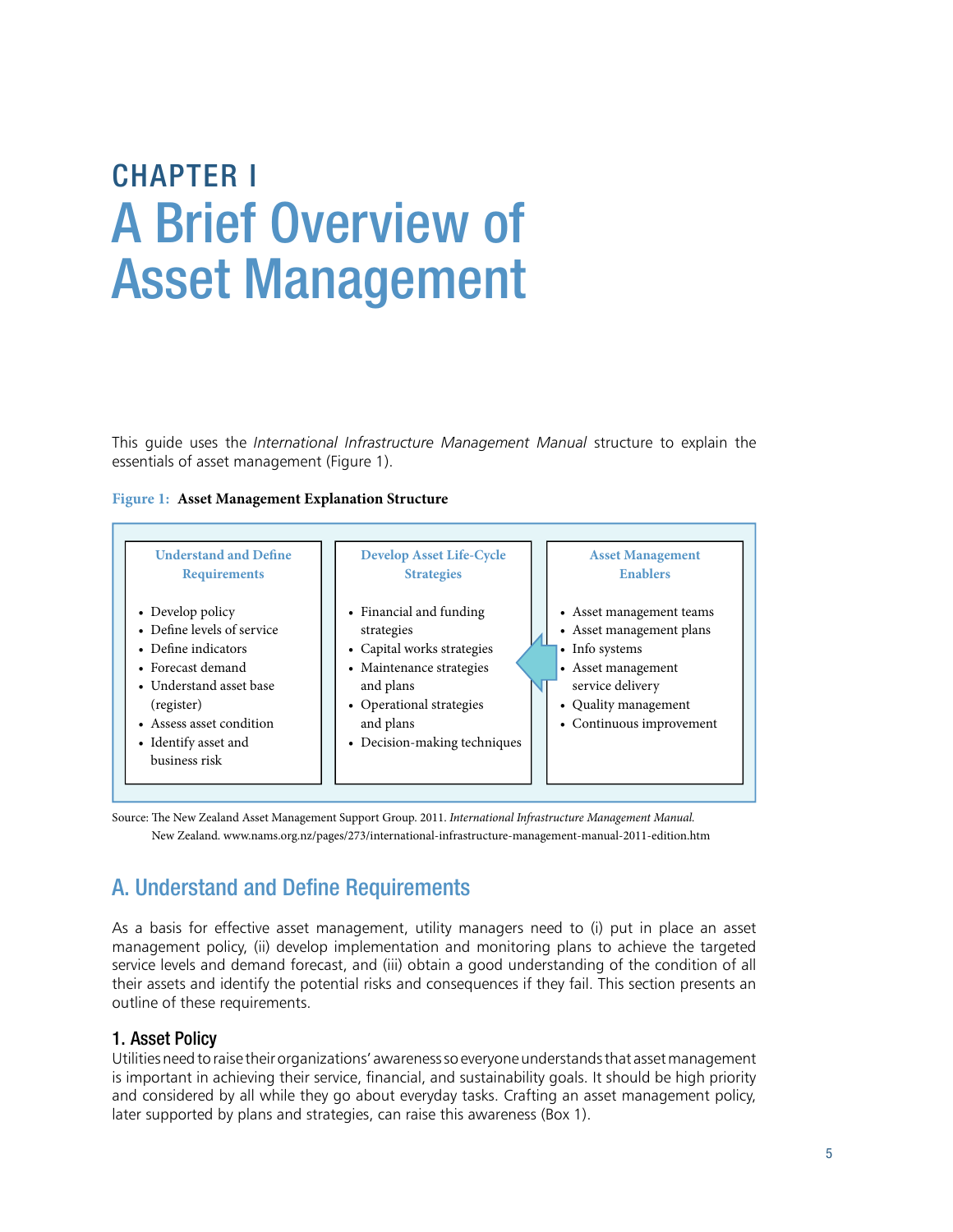#### **Box 1: Asset Policy Example**

The organization will at all times practice the highest level of asset management including

- asset planning based on demand forecasts and targeted service levels;
- maintenance of reliable integrated asset records that facilitate good governance;
- • maintenance, renewal, and replacement of assets based on life-cycle costing, condition monitoring, and risk assessment; and
- • clear accountability for asset acquisition, security, operation, inspection, maintenance, and disposal.

Source: Asian Development Bank.

#### 2. Service Levels

Establishing targets and monitoring achievements at various service levels: (i) informs the public, politicians, and the regulator of the utility's targeted and actual performance; (ii) enables managers decide on asset acquisition and management; (iii) allows the utility to compare its performance with that of others; and (iv) educates the staff on the links between top service-level indicators, strengthened asset performance indicators, and their own jobs.

For water the customer service level may be described in terms of availability (24/7) which may be judged by the number of interruptions or cumulative period of interruptions, quality (appearance and smell), pressure, number of supply interruptions and response times to supply interruptions.

Wastewater service levels are determined through (i) health and environmental conditions (such as final effluent discharges compliance with certain levels—Biochemical Oxygen Demand, suspended solids, and nitrogen); and (ii) system performance levels, such as the annual number of sewer overflows in the case of combined systems.

Customer service-level targets are set through consultation. The targets are reviewed occasionally or imposed through regulation. Cascading service levels throughout the organization requires indicators based on the SMART (specific, measurable, achievable, relevant, and time bound) criteria. This ensures that results are linked through all levels of the organization. The number of indicators increases as the organization level goes up (Table 1).

| Level          | <b>Service Level</b> | <b>Indicator</b>                           | <b>Value</b>               |
|----------------|----------------------|--------------------------------------------|----------------------------|
|                | 24/7 service         | Number of interruptions                    | Less than X times per year |
| $\mathfrak{D}$ | System               | Line breaks per<br>100 kilometers per year | Less than 10               |
| 3              | Asset condition      | Condition rating                           | 3 or better                |
| 4              | Asset monitoring     | Inspection                                 | Quarter 1                  |
| 5              | Maintenance crew     | Inspections per crew                       | Number per crew            |

#### **Table 1: Cascading of Service-Level Targets**

Source: Asian Development Bank.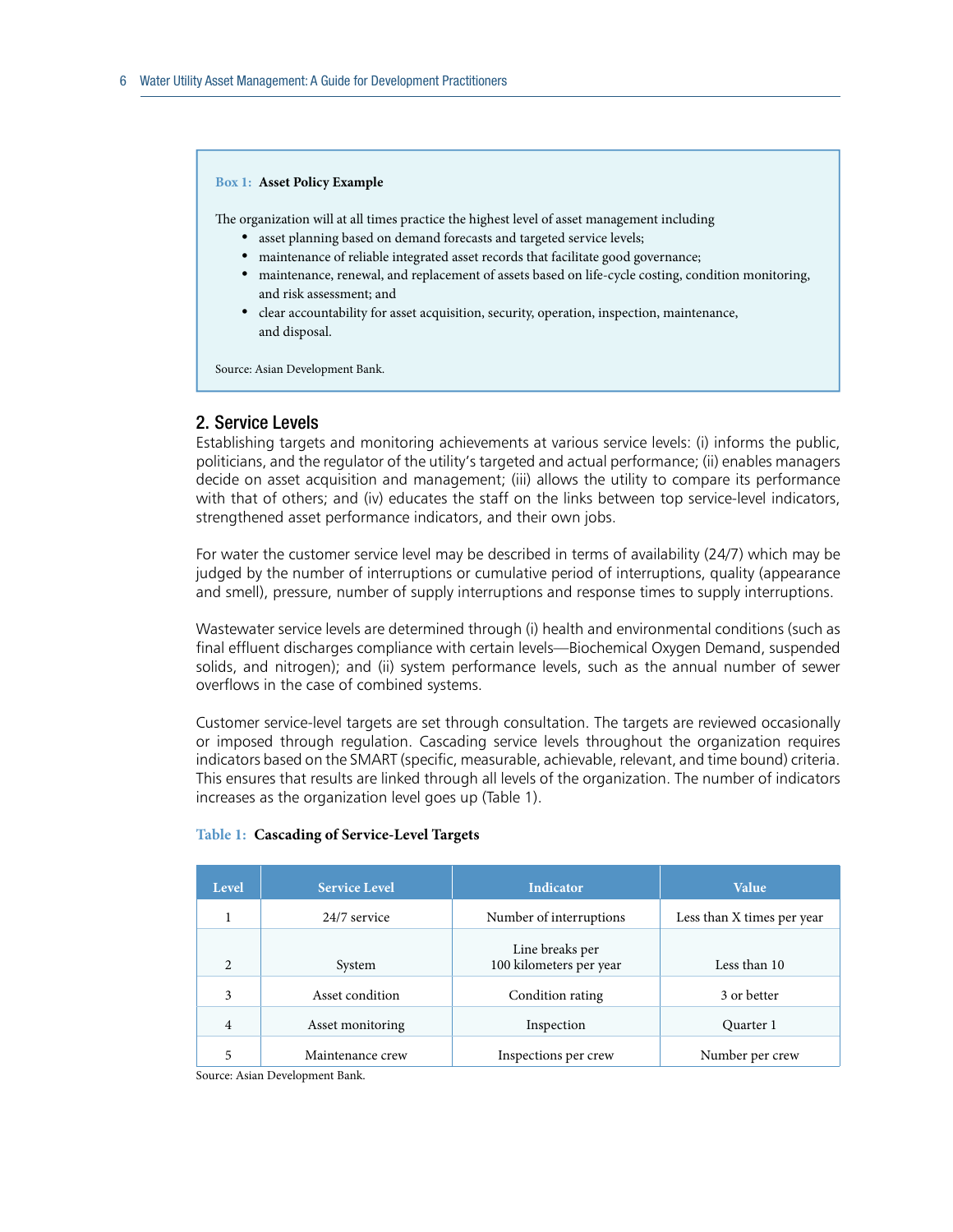#### 3. Demand Forecast

Predicting demand is of key importance for asset management. It enables managers to plan what assets may be needed for system expansion or upgrades to sustain agreed levels of service.

Utility managers should have one or more demand forecasts based on different assumptions or scenarios. The challenge is to obtain reliable information on time and in sufficient detail for planning. Information to consider includes government records of building approvals, land releases that flag population growth, or repurposed buildings within an area that can lead to more demand for water and/or sewerage services.

Without accurate forecasts, new assets to replace current assets under stress will not be acquired and commissioned on time or insufficient revenues will be generated to recoup the cost of the assets acquired.

#### 4. Understanding Asset Base

Asset management is impossible without the support of good asset records (usually known as an asset register or asset database). This requires (i) investing in robust processes for consistently collating and recording information; (ii) gathering past data; (iii) establishing an asset classification method; and (iv) investing in a computer system that contains a number of key modules to allow, for example, planning and acquisition of assets, maintenance of records, and scheduling of asset replacement (Figure 2).

Asset record systems include card indexes, spreadsheets, customized software from major vendors, or computer applications developed in-house. Customized vendor systems may be the most costand time-efficient option. Vendors have invested considerable funds to develop their asset systems, which are integrated with other systems such as financial, customer services, maintenance, and GIS. Furthermore, vendor systems feature data security methods to maintain data quality. They also provide a range of standard reports to help managers monitor assets and make decisions. System processes include acquisition, operation, inspection, maintenance, renewal, and disposal. Asset systems in the more advanced utilities allow for inquiry and updating from portable computers or handheld devices. An extract from an IBM system is in Appendix 1.



**Figure 2: Illustration of Asset Management System Modules**

Source: Asian Development Bank. GIS = geographic information system, SCADA = supervisory control and data acquisition.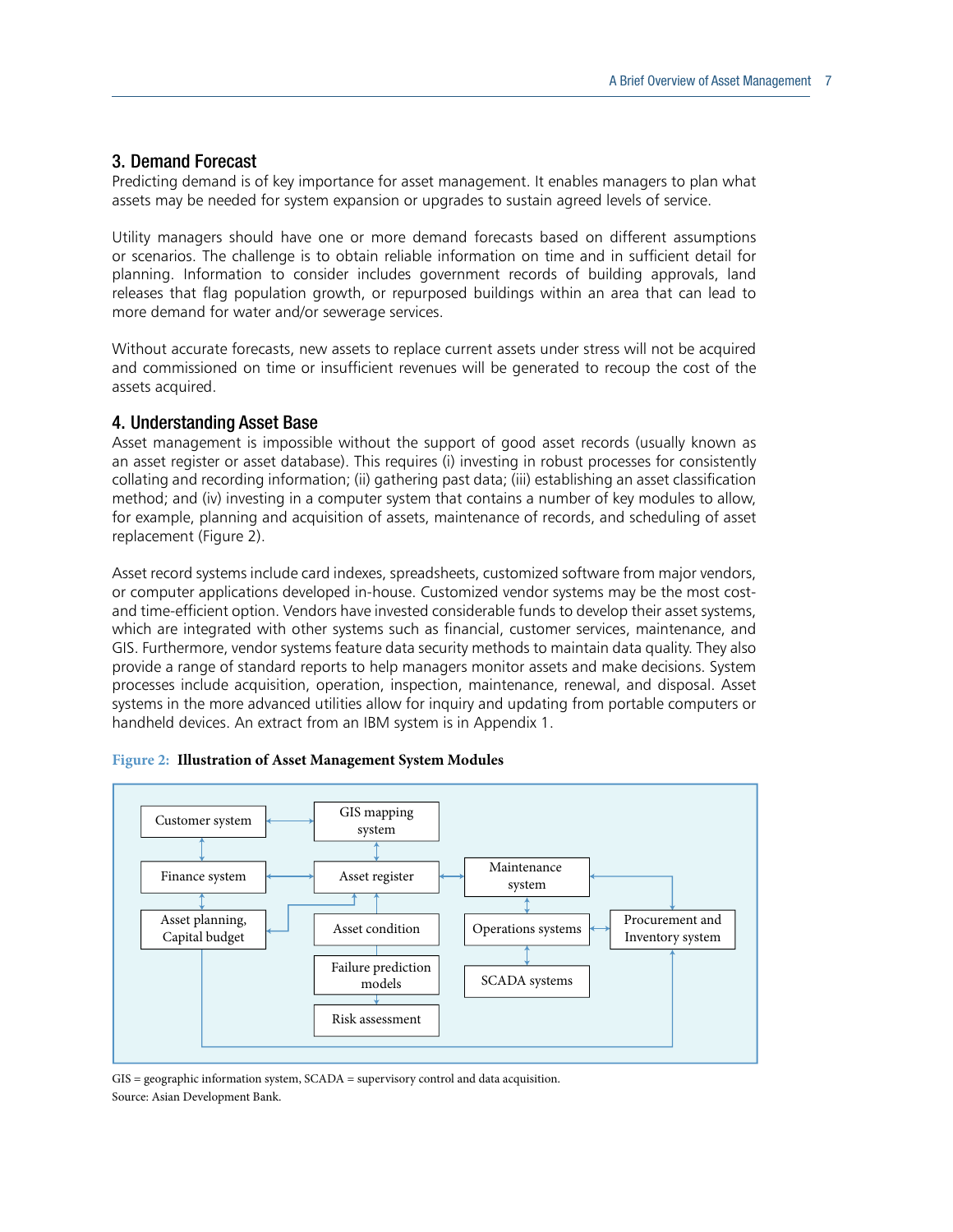Many utilities may not know what assets they have or where they are located. Utilities can remedy this by introducing a program to progressively develop the quality and coverage of their asset records. Typical information needed to do this includes the date of asset acquisition, description, maintenance history, original cost, current valuation, type, expected life, inspection frequency, risk rating, location (possibly tied to GIS), performance information, and unique identifier.

Asset records should be structured so they can be managed effectively. In Figure 3, the assets are classified in the following order: major function or process, sub-function, type, and component.

Classification may also be done by asset type (pipes, pumps, etc.) or by area. Classification facilitates data collection, reporting, and comparative analyses. The structure of the classification and the level of detail should be agreed on by utility management. A utility's needs—whether for energy consumption management or asset maintenance, for example—will dictate the type of information that should be captured. This, in turn, will influence the structure and level of detail that utility management will agree on for classification.



#### **Figure 3: Asset Hierarchy for Classifying Assets**

Source: Adapted by consultant from GHD on Asset Management.

#### 5. Asset Condition

Asset condition ranges from brand new, to worn out and failing (Figure 4). Timely maintenance can improve the condition of assets and prolong their useful life. If the condition is known or reasonably predictable, then maintenance, renewal, or replacement can be timed to minimize service delivery interruption and costs.

Condition monitoring allows utilities to predict when an asset needs repair and replacement. It can also gauge how much longer the asset can be used. One way to approach this is to establish condition classes (Table 2).

The defining and setting of class rules is specific to each utility. The final set of conditions and action rules is best decided by the utility's engineers based on information from suppliers, their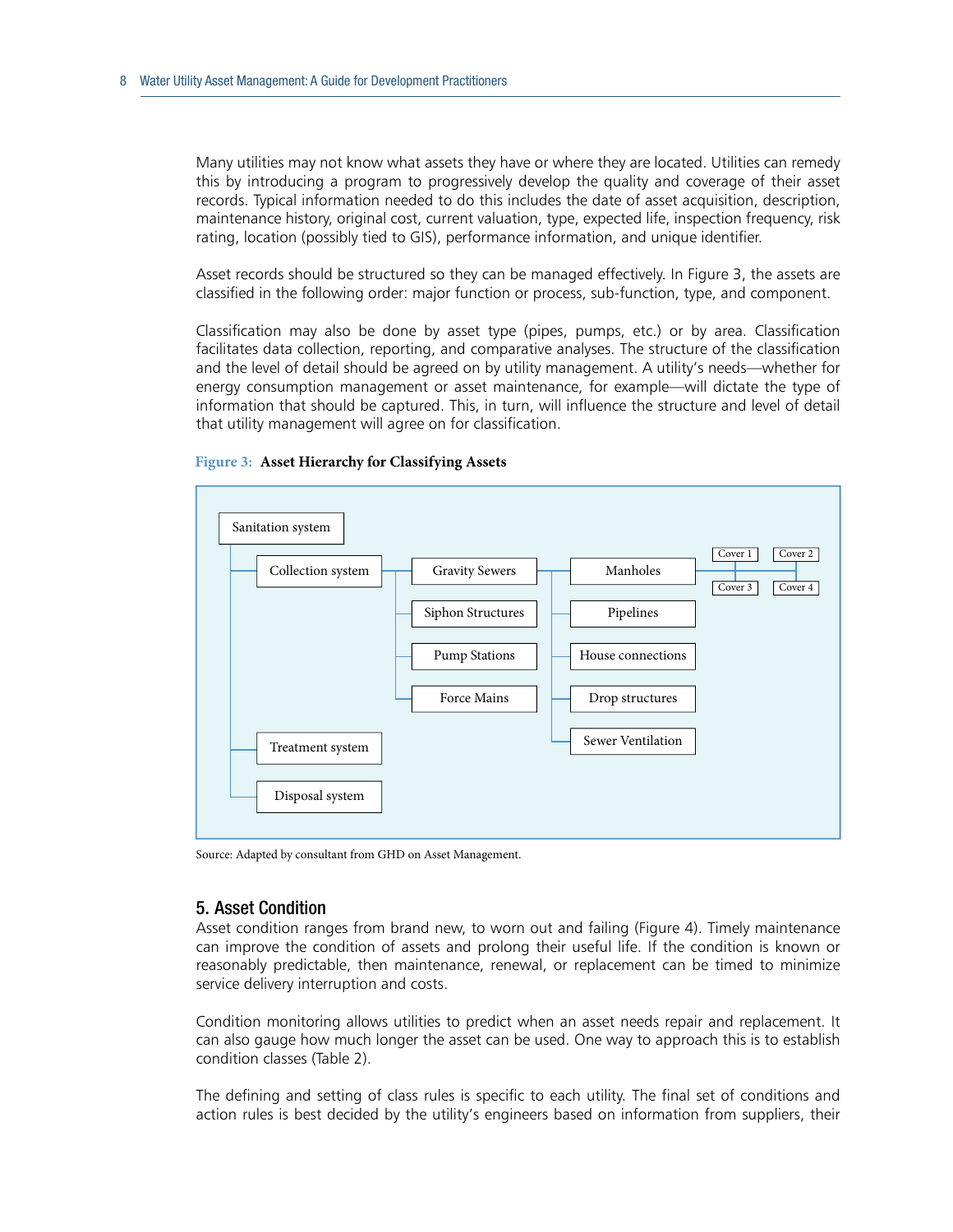#### **Figure 4: Illustration of Asset Condition**



Pipe sediment buildup progressively constricts flow and reduces service.



Source: GHD Course on Asset Management.

collective experience, and published industry data; or analysis of the utility's maintenance records.

About 20% of assets cause about 80% of problems. Some assets can be easily identified as higher cost and higher risk. These assets justify more sophisticated condition classification techniques. Some utilities use more complex rating systems and may vary the system according to asset type (i.e., underground pipes versus aboveground pumps).

#### Condition monitoring can be carried

**Table 2: Simple Condition Ranking**

| <b>Condition Class</b> | <b>Action Required</b>        |  |
|------------------------|-------------------------------|--|
|                        | Repair immediately            |  |
| $\mathfrak{D}$         | Repair within 1 year          |  |
| 3                      | Repair within 3 years         |  |
| $\overline{4}$         | Repair within 7 years         |  |
| 5                      | Repair when convenient        |  |
| 6                      | No damage, repair unnecessary |  |

Source: Adapted by consultant from GHD Course on Asset Management.

out through analogue, digital, or visual methods. For example, in assessing sewerage systems, possible methods include smoke testing, dye testing, lamping, video inspection using closedcircuit television, sonar, and ground-penetrating radar. However, these techniques are costly, and are therefore may not be available to small or developing utilities. Condition ratings can also be established by tracking causes of failures.

#### 6. Identify Asset Risk

The delivery of water and wastewater services involves risks. Utilities of all sizes should identify and manage asset risks to enable them to achieve and sustain their targeted service levels while operating within their budgets.

Risk is the probability of failure multiplied by the consequence of failure. If both probability and consequence are high, then the risk is too high and should be reduced to an acceptable level or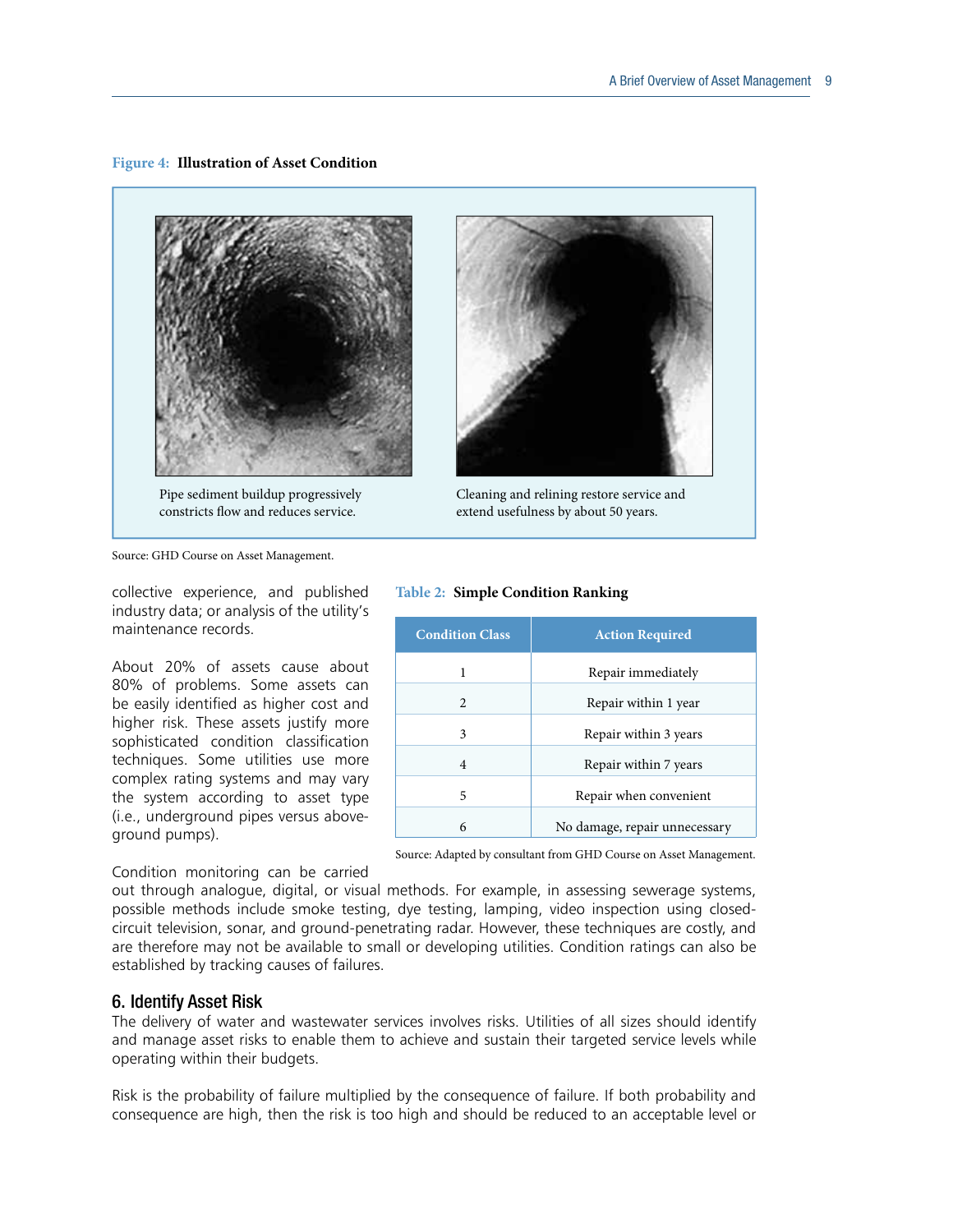eliminated. If both probability and consequence are low, the situation can be accepted and no action is necessary.

Utilities need to apply a risk management process following the steps in Figure 5.

Identification of risks is done through consultation among managers and recorded in a risk register. The risk is then rated to identify the degree of management needed to achieve an acceptable risk level. The rating system can range from simple to complex.

All assets can be rated. Assets with a very high consequence of failure and at least a moderate probability for failure are termed "critical assets." Critical assets would score within the shaded area in Table 3.

The management of critical assets requires a number of actions. For example, criticality may be measured for a water supply system through the number of customers and the length of time they may be affected by a failure. Actions to mitigate the risk posed by critical assets include having backup systems (such as alternative power supplies) and units on standby, or holding key spare parts. Managers should understand failure because it drives acquisition, maintenance, and renewal decisions. Managers should know that assets fail in different ways, and have different likelihoods and consequences of failure.

#### **Figure 5: Risk Management Process**



Source: Adapted by Consultant from *International Infrastructure Management Manual, 2011.*

#### **Table 3: Example of Risk Ratings**

|                               |                | <b>Consequence of Failure</b> |                |        |                |           |
|-------------------------------|----------------|-------------------------------|----------------|--------|----------------|-----------|
|                               |                | Very Low                      | Low            | Medium | High           | Very High |
| <b>Probability of Failure</b> |                | 1                             | 2              | 3      | $\overline{4}$ | 5         |
| Very Low                      | $\overline{1}$ | 1                             | 2              | 3      | $\overline{4}$ | 5         |
| Low                           | 2              | $\overline{2}$                | $\overline{4}$ | 6      | 8              | 10        |
| Moderate                      | $\overline{3}$ | 3                             | 6              | 9      | 12             | 15        |
| Quite Likely                  | $\overline{4}$ | $\overline{4}$                | 8              | 12     | 16             | 20        |
| High                          | 5              | 5                             | 10             | 15     | 20             | 25        |
| Very High                     | 6              | 6                             | 12             | 18     | 24             | 30        |
| Almost Certain                | 7              | 7                             | 14             | 21     | 28             | 35        |
|                               |                |                               |                |        |                |           |

Source: Asian Development Bank.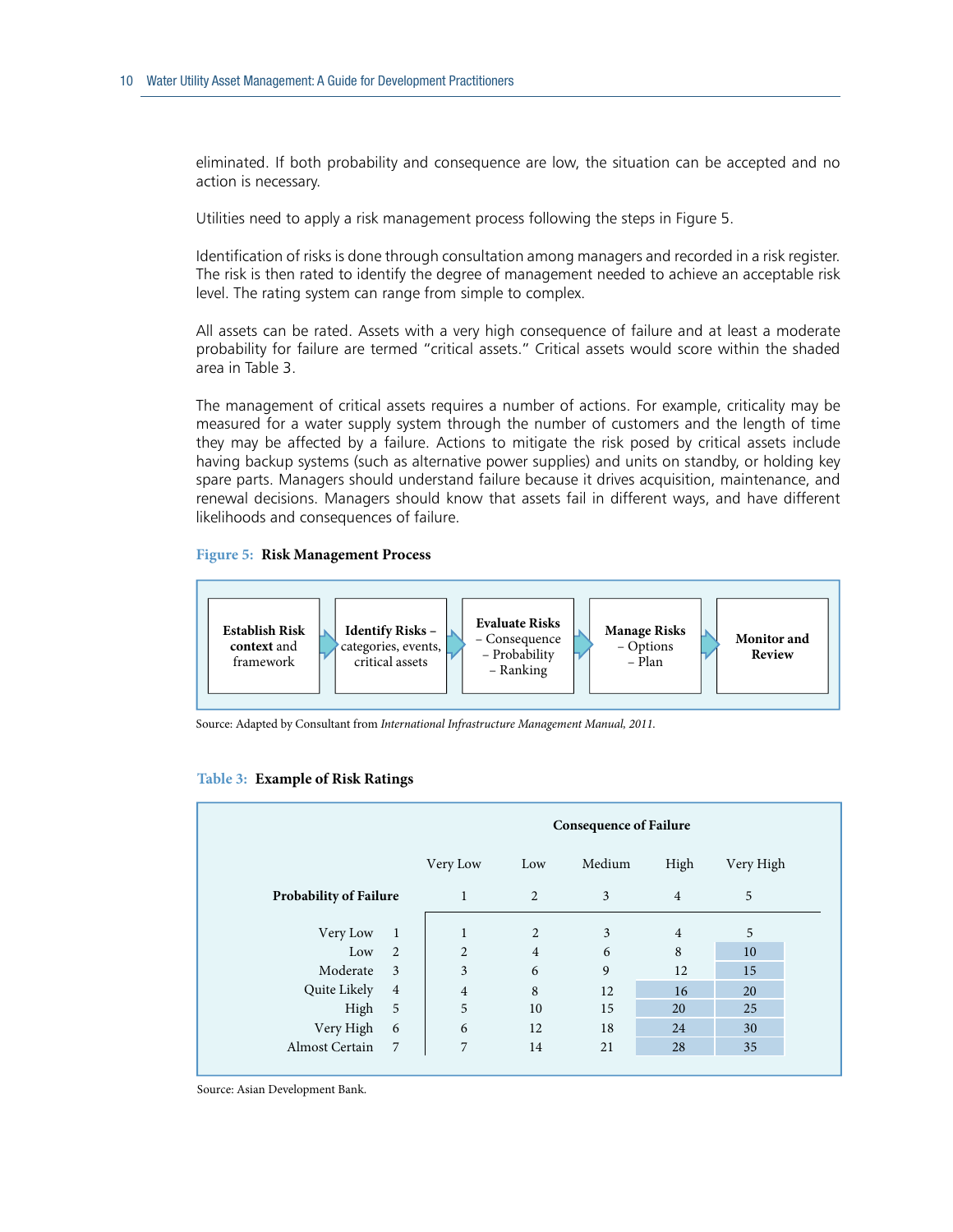The application of risk-mitigation and management strategies can be simplified. For example, each of the 35 cells in Table 3 may have its own group of actions, but grouping cells that have the same score could reduce the number of categories from 35 to 22, making the task more manageable. Qualitative grouping can further simplify the task into 3 or 4 risk categories, e.g., high, medium, and low.

### B. Develop Asset Management Life-Cycle Strategies

Effective asset management requires tools to set service levels, compute whole-of-life asset costing, maintain an asset register, monitor asset condition and performance, and carry out risk analysis of possible asset failure. Useful tools or strategies include decision-making techniques, operational strategies and plans, maintenance strategies and plans, capital works strategies, and financial and funding strategies.

#### 1. Decision-Making Techniques

Asset management requires a number of decisions such as what assets to acquire, when to renew or replace assets, and when to carry out maintenance. Decision making based on past experience, individual opinion, or faulty data can be avoided through life-cycle costing, a technique used to reduce the risk of making wrong decisions.

Life-cycle costing means getting the maximum service from an asset or groups of assets for the least cost during their lifetime. Initial acquisition costs, maintenance, refurbishment, and disposal costs are all part of the calculation. In Figure 6, two life-cycle cost trends are shown. The solid line is for an asset with initially low capital costs but higher operating costs over time. The dashed line is for an asset with initially high capital costs but lower operating costs over time. The cumulative cost lines show that the higher initial cost does not mean an asset has the highest life-cycle cost.

Figure 7 shows another way of illustrating life-cycle costs. Although operation and maintenance costs rise over time, they flatten out after asset renewal has taken place and maintenance costs are reduced. While the concept is easy to understand, it is much harder in practice to compute the costs accurately. Though the computations will not be exact, they are sufficient to help make an informed decision.



#### **Figure 6: Comparative Life-Cycle Cumulative Costs**

Source: Asian Development Bank.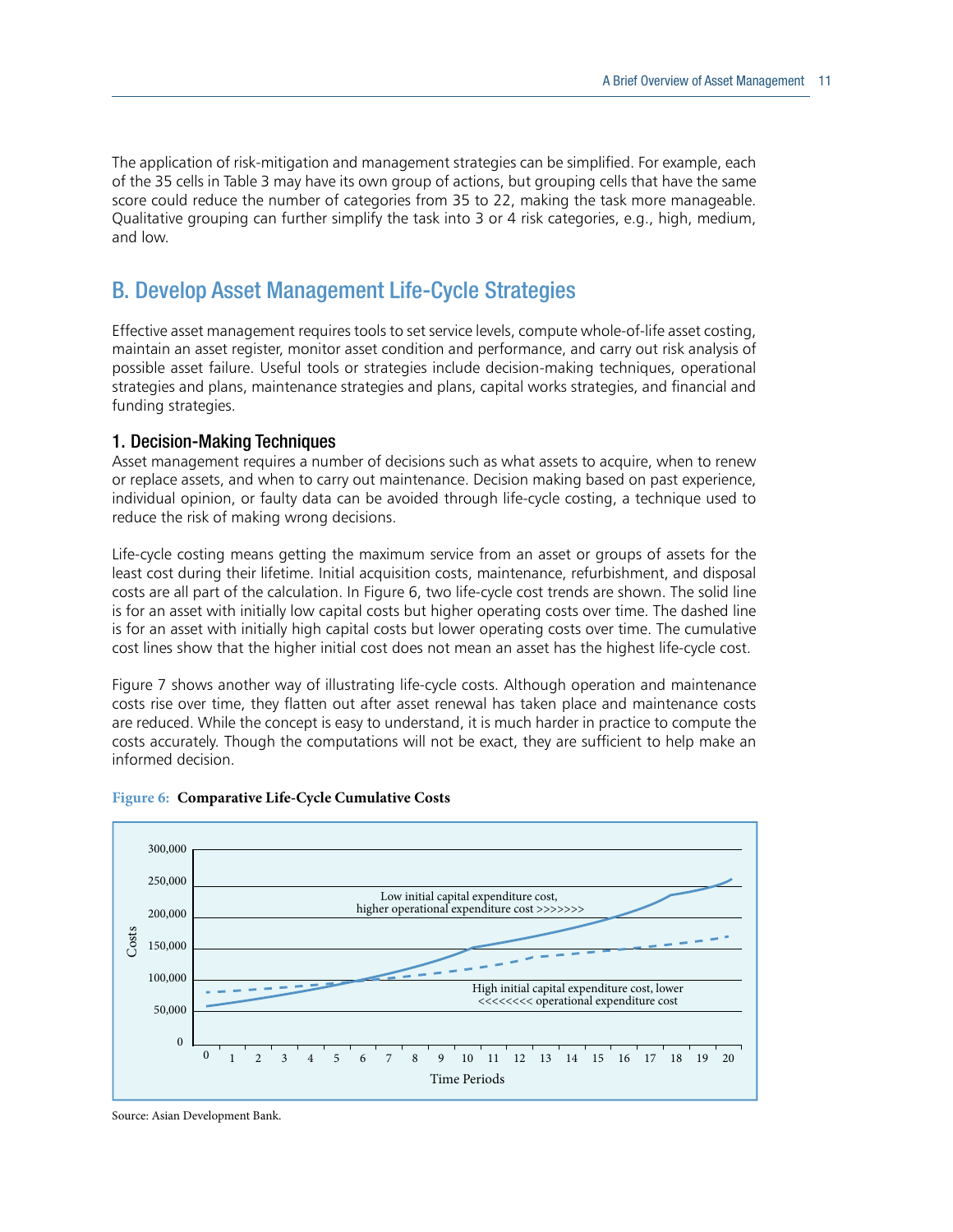

**Figure 7: Illustration of Life-Cycle Cost Pattern**

Source: GHD Course on Asset Management.

To obtain the likely costs of maintenance, operation, renewal, disposal cost, and economic life, the starting point is supplier and bidding information; utility records; and utility management's experience, including that of engineering and finance staff. Estimated forecasts are sufficient to avoid a timing error in maintenance, renewal, or replacement. Being 80%–85% confident that the estimated life-cycle costs are within plus or minus 10%, for example, would be sufficient to make decisions.

Regardless of the technique applied, there will always be uncertainty in a number of key factors such as demand forecasts, expected life of an asset, operational performance, and continuity of supplier and spare parts. Therefore, it is important to thoroughly assess the sensitivity of computed results to varying key assumptions. Different utility managers must work together when applying any decision-making technique. For example, design and maintenance engineers should work with accountants because asset management involves physical assets and their financial consequences.

#### 2. Operational Strategies and plans

In delivering agreed service levels, assets should also be fully utilized. Otherwise, their life-cycle unit costs will be higher than they should be. This means adopting operational strategies that seek to achieve effective asset utilization.

For water and wastewater services, the following is advised:

- Ensure asset utilization is not wasted. Examples of wasted asset utilization include pumping water and then losing the value of utilization through leakage, or processing more wastewater because of storm water seepage into the conveyance pipe system.
- Reduce demand for overused assets. This avoids the risk of failure or early replacement, which would then result in underuse.
- Establish a target range for asset utilization, then measure and report on actual performance against the target.
- Have emergency plans. This ensures service continuity in a possible crisis.
- Ensure operators are fully trained and aware of asset performance expectations. This ensures that they can contribute to asset monitoring and management.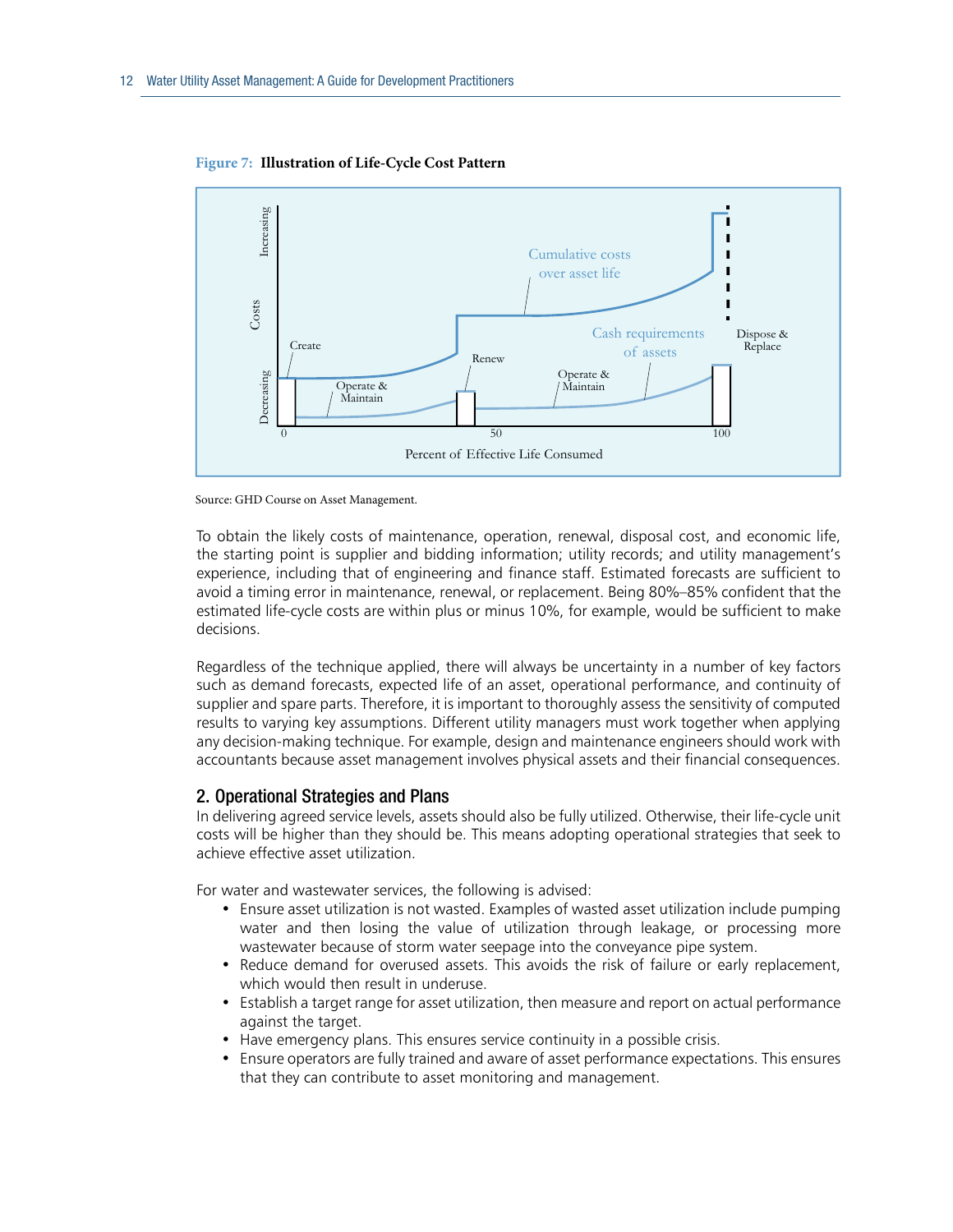#### 3. Maintenance Strategies and plans

The purpose of maintenance is to slow down asset deterioration and extend the period before rehabilitation and renewal is required. Engineers use a mix of preventive and breakdown maintenance (repairing unplanned faults). In some utilities, very little preventive maintenance is practiced. This translates into lower service performance and higher life-cycle costs. Experience shows that unplanned maintenance costs two to three times more than planned maintenance for the same task and is harder to manage. A proper maintenance management system translates the targeted asset service and utilization levels into maintenance activities (Figure 8).

#### **Figure 8: Maintenance Management Overview**



Source: Consultant adaptation of content in *International Infrastructure Management Manual, 2011.*

Maintenance strategy encompasses (i) how maintenance will be organized (skills-based or location-based), (ii) the choice of service delivery method (in-house or outsourced), (iii) expected functional asset performance, (iv) asset interaction with other assets, (v) information and records requirements, and (vi) maintenance prioritization. Objectives will include desired maintenance performances, such as response times, productivity, safety, and asset availability.

Maintenance plans or work plans will determine what standard operating procedures will be applied. They will also consider previously assessed risk rating, criticality, and condition. Finally, activities will take place such as inspections; planned remedial action; and unplanned work, such as dealing with breaks or overflows. Overall results are monitored, and performance will be judged against the set objectives.

Effective maintenance relies heavily on the quality of asset register information. Maintenance information should be embedded in the register or, at least, linked to the register. Maintenance will also rely on other information, such as operation and maintenance manuals, drawings, photos, manufacturer-recommended maintenance, and maintenance priority, to draw up its plans and procedures. Maintenance is also informed by knowing about asset failure modes. Asset failure modes refers to whether assets fail due to capacity overload, e.g due to operator mistake, or due to overall wear and tear.

The asset register, if computerized, can print out an inspection schedule based on a set of criteria. The system, once updated from inspection reports, can then generate work orders to inform the maintenance crew of the tasks they need to carry out and the materials needed (Figure 9).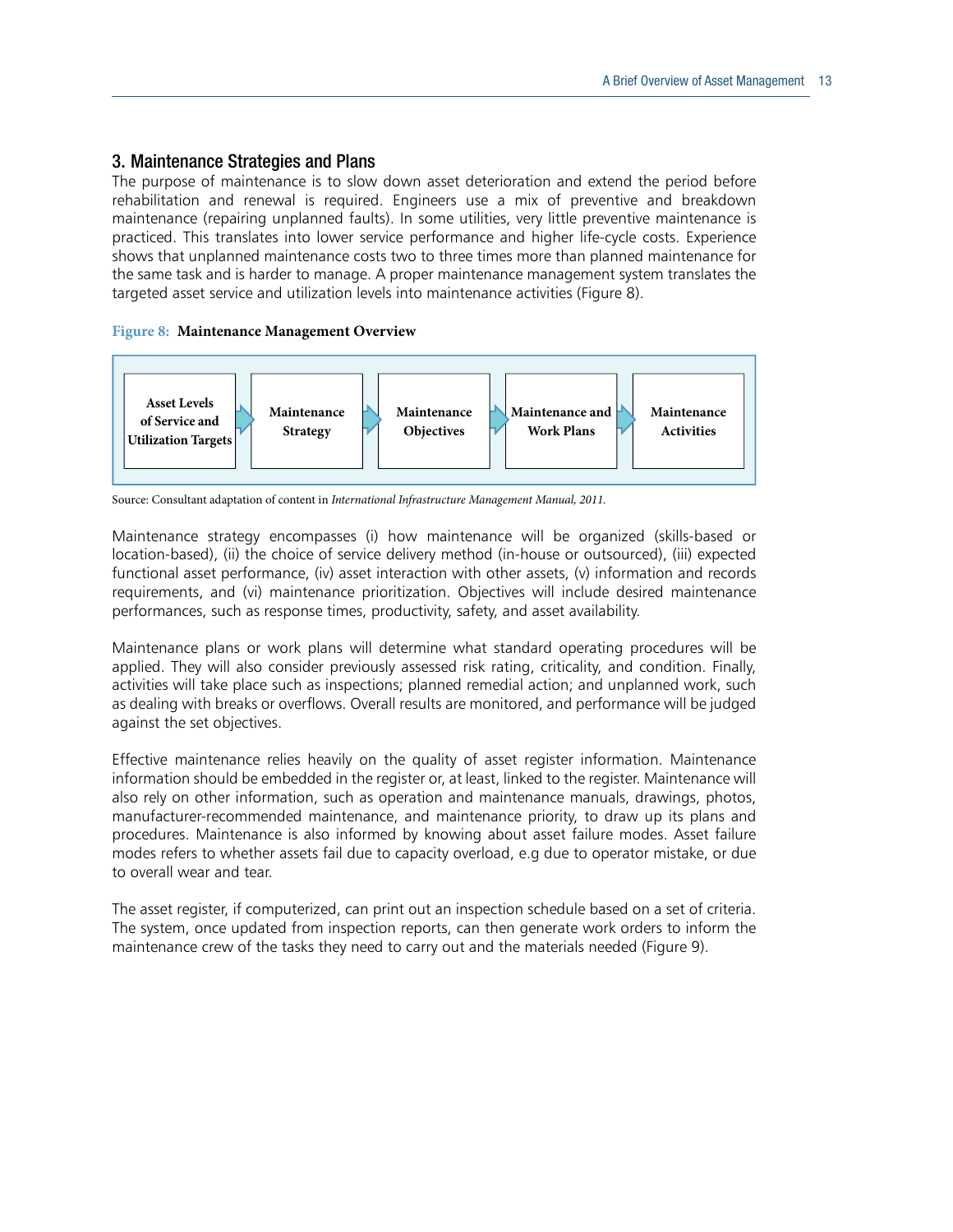#### **Figure 9: Launching Maintenance**



Source: GHD Course on Asset Management.

#### 4. Capital Works Strategies

Budgeting of capital works (works that create or improve an asset) usually covers assets needed to (i) cope with growth, (ii) comply with new regulations, and (iii) renew or replace existing assets (planned or unplanned).1 The process for capital works is in Figure 10.

Plans for capital works extend over 3-, 5-, 10-, or 20-year periods because of the different technical lifespan of the system's assets and the long lead time needed for some asset acquisition and works. In some countries, regulators set the planning period used, such as 10- and 20-year plans.

Levels of service, asset requirements, expansion, renewal, and replacements. Capital works planning begins with a demand forecast, knowledge of the existing asset base, and both the condition and expected level of service. External requirements may impose additional asset requirements to meet regulated standards for discharge, water pressure, or quality. Expansion, renewal, and replacement may be assigned different priorities if the utility cannot afford all proposed capital works.

#### **Figure 10: Capital Works Overview**



Source: Adapted from Author. 2011. *Infrastructure Management Manual*. Australia.

Unplanned asset renewal or replacement results from unexpected failure.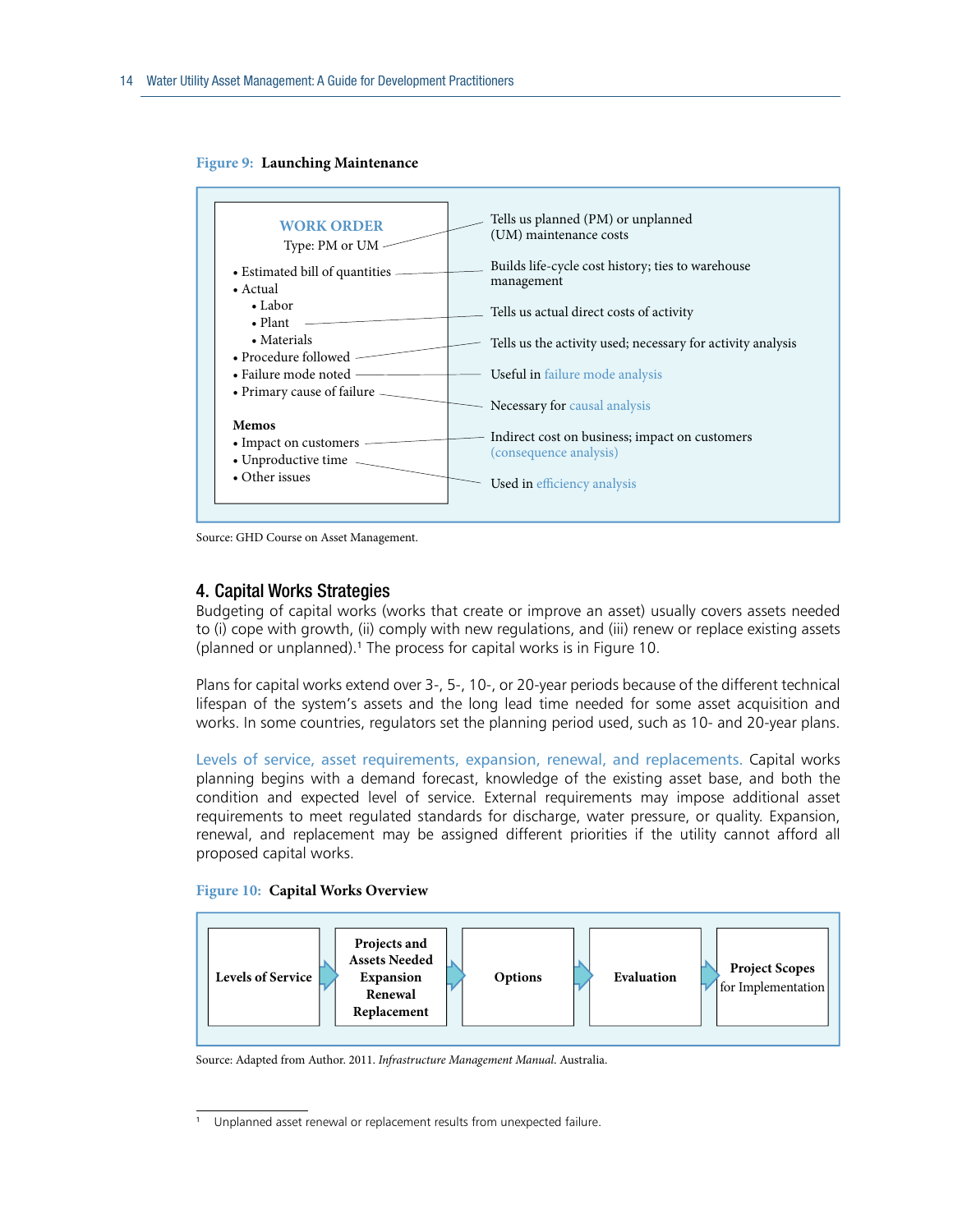Options. Options to consider include deferral, accepting a higher risk of failure, and design change. Service provision can also be considered as an operational cost rather than as a capital cost, such as leasing of assets owned and operated by others.

Evaluation. Next, options have to be evaluated using techniques such as risk analysis, cost–benefit analysis, and life-cycle costing before deciding on a preferred course of action. The objective is to achieve the optimum balance between capital costs, operating costs, affordability, risks, and service continuity.

Project scopes for implementation. Finally, approved projects should be described in detail for inclusion in the annual or more extended work program to enable all involved to fully understand the scope of the project, as well as its timing and expected results.

#### 5. Financial and Funding Strategies

Proficient financial management expertise is essential to asset-intensive service businesses like water and wastewater utilities where physical assets make up at least 85% of their total assets. Annual expenses for new assets and asset renewal are significant, and most of the operating costs (for depreciation, energy, and maintenance) are driven by the asset base. Financial management is complicated when the lifespan of the assets is longer than typical borrowing periods and where revenues are dependent on asset valuations.

Utilities, therefore, need to

- i. prepare long-term financial forecasts to better manage cash flows and timely asset acquisition and renewal,
- ii. identify any shortfalls in funding to cover the capital works plan,
- iii. negotiate borrowings based on the forecasts,
- iv. test the impact of various revenue scenarios,
- v. assess the consequences of using public–private partnerships for financing and operating assets (when possible), and
- vi. judge the sensitivity of cash flows to varying assumptions and timings.

Assets, income, cash flow, and costs are interdependent. The forecasts have to be worked through repeatedly to get the most balanced and achievable result.

Financial management requires that the original costs of assets are recorded, along with their depreciated value, replacement value, and value as permitted by the regulator for computing a rate of return. Asset management is not restricted to engineering personnel. Financial staff have an important role to play in many aspects of asset management.

## **C. Asset Management Enablers**

The factors that help asset management function effectively are teams, plans, systems, service delivery models, and quality management and continuous improvement. Teams and plans should be in place and supported; implementation systems should be operational; and achievements should be monitored, evaluated, and improved to achieve higher levels of effectiveness.

#### 1. Teams

Asset management involves many skills and the entire utility staff, to some degree, so roles must be clearly defined. Clear accountability avoids duplication, confusion, or the risk of overlooking tasks. This is best stated in asset management policy and standard operating procedures. There is no best way to assign roles, although a number of organizations distinguish between asset owner,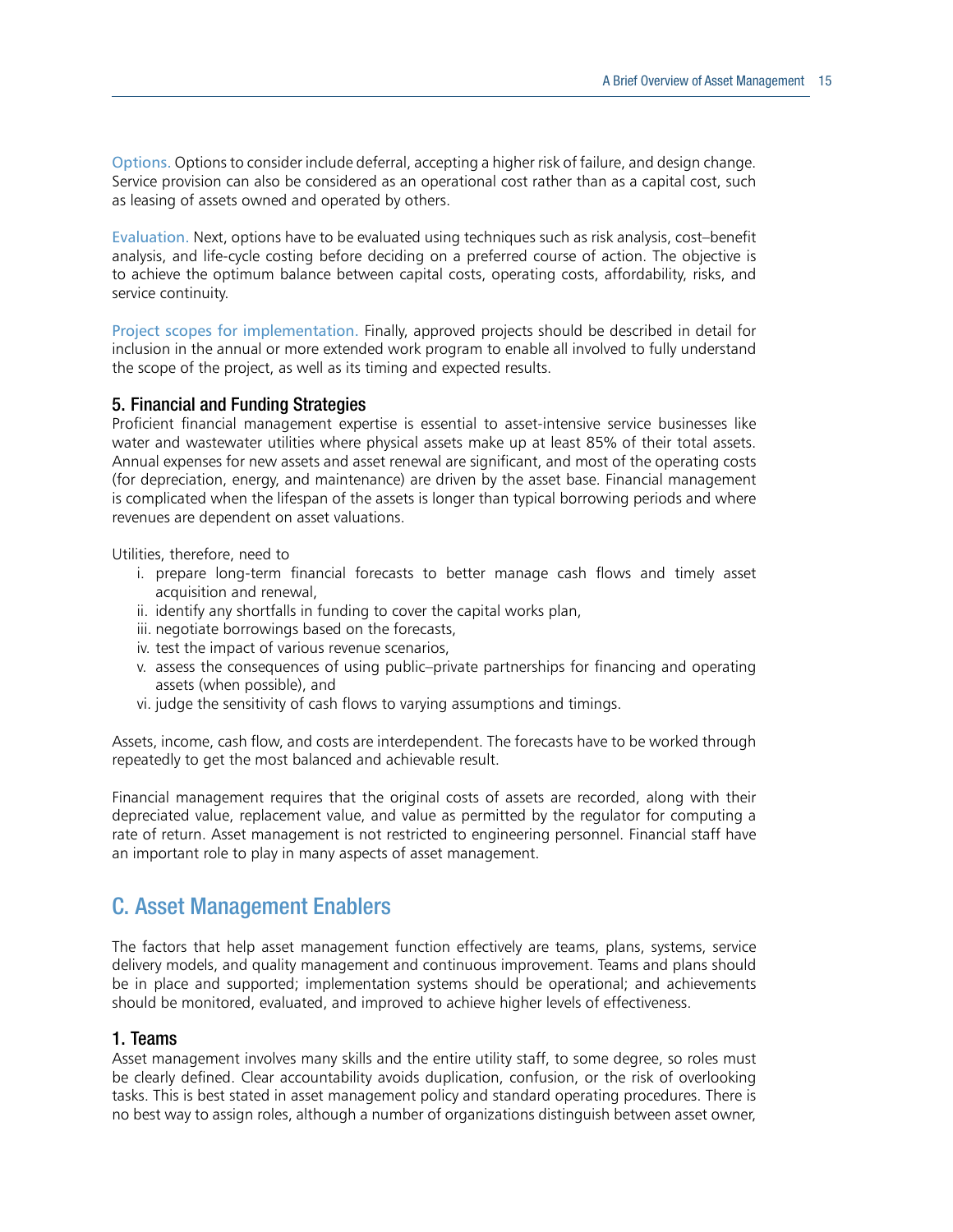asset manager, and service delivery provider. Some centralize asset management, while others decentralize it. The competencies required for positions with asset management responsibilities should be clearly stated because they serve as basis for recruitment and staff development.

#### 2. plans

Document an asset management plan so everyone has a robust reference, especially given the scope of asset management, interdependencies, various skills and levels involved, risks, and financial and service consequences.

Again, there is no best template and the level of detail depends on the size of the utility. The asset management plan may be embedded in the entity's own annual or medium-term plan. It may only need additional sections for (i) revenue and tariffs, (ii) organization structure, (iii) personnel numbers, and (iv) a summary of operating costs and a balance sheet to convert the essential asset plan into the utility's business plan.

Asset management plans range from 30–50 pages to very detailed documents that can extend beyond 300 pages. If it is the utility's first time to document asset management, a simple version with a few pages should be produced as quickly as possible. This can be refined, improved, and expanded in subsequent years.

#### 3. Systems

Integrated asset registers and supporting systems are important. Effective systems will aid decision making by (i) facilitating cost-effective asset management, (ii) helping achieve efficient customer service, (iii) enabling good management of contractors and outsourced services, and (iv) allowing for reliable reporting and analysis. A utility must invest in systems that leverage available technology and involved managers in their design if it wants to achieve superior performance.

#### 4. Service Delivery Models

There are various options for service models and combinations: internal, outsourced (based on a schedule of rates), outsourced for a lump sum, some form of alliance or partnering, and public– private partnerships operating under build–operate–transfer or build–own–operate arrangements. A number of utilities opt not to carry out all the required tasks themselves. Some outsource maintenance, others outsource actual operations, while some outsource back-office support to service call centers.

Whichever service model is preferred, it is still very important to ensure (i) there is clarity on accountabilities and authority, (ii) risk sharing is understood, and (iii) there are backup plans if the other party fails to deliver. There should always be a thorough assessment of proposed service delivery arrangements. Some may consider producing earlier results, for example, by outsourcing to get around restrictions placed on a public utility. Although this might appear to be a good option, it can lead to expensive and unsustainable solutions.

#### 5. Quality Management and Continuous Improvement

Water utilities usually have some form of asset management but recognize it could be improved. This performance gap is obvious through utility performance indicators, customer complaints, staff feedback, and simple observation.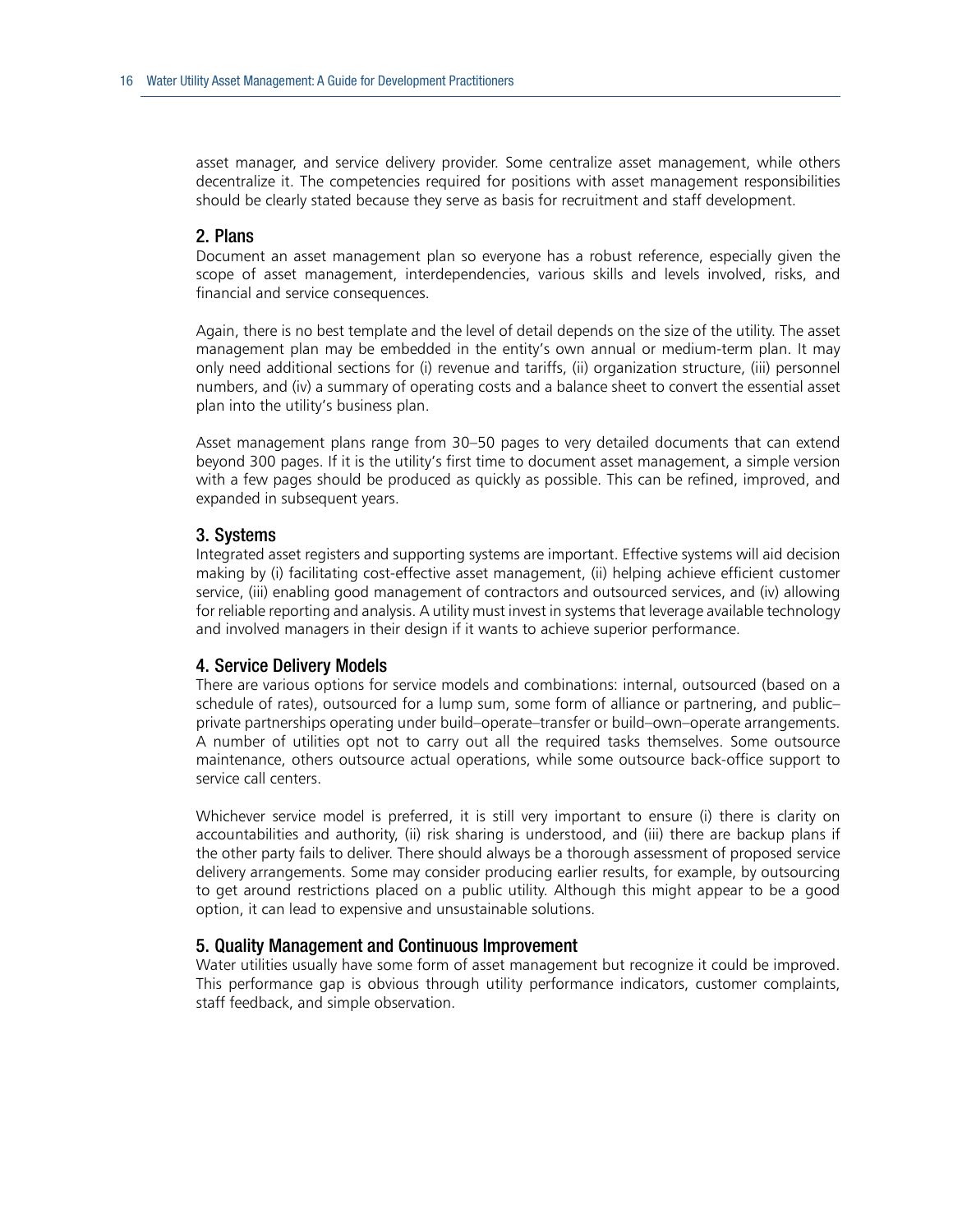One typical reaction is to rush into acquiring an all-encompassing computer system. However, without essential underpinning processes, data, and disciplines in place, the system will not work.

Steps to achieve improvements are shown in Figure 11, and can be categorized into the following broad phases:

- • Identify the critical areas and assign priorities. It is not feasible to tackle a large amount of change and still sustain operations. A diagnostic framework can be used (Appendix 2).
- Assign and train a few teams to conduct the diagnosis (avoid immediate solution proposals), using proven tools to track process flows; get performance information, track causes, and identify improvement options.
- Ensure senior management buys into this process. Include it on the management agenda, promptly deal with team resourcing or barriers, and have change proposals considered and decided on quickly.
- Assign implementation to line management (not to the solutions development team), so there is ownership. Monitor the situation to confirm that expected results are achieved.
- • Broadcast success, duly acknowledge recognition, and lock improved methods into place to avoid repeating old mistakes. Then begin with the next few priorities.

Along the way, the utility should gather benchmarking information. See Appendix 3 for further benchmarking comments.

#### **Figure 11: Steps to Achieve Improvements**

Conduct a high-level **diagnostic** to identify areas needing improvement and set priorities.

Set up a **continuous improvement** (CI) **process** and improvement **teams**.

**Assign areas of improvement to teams** and improvement targets.

**Ensure teams are trained** to apply detailed analysis and solution development **CI** tools.

Facilitate and coach teams to complete assigned improvement projects.

**Benchmark processes and performance** as part of each improvement project.

**Management oversight of the CI process** to coordinate plans and implementation.

**Consideration of improvement options** and approval of specific change proposals.

**Implementation of improvements** including staff training and systems integration.

Post evaluation to check if expected results of improvements were achieved.

Lock in new methods and approaches through standard operating practices.

> **Celebrate and reward** improvement team achievements.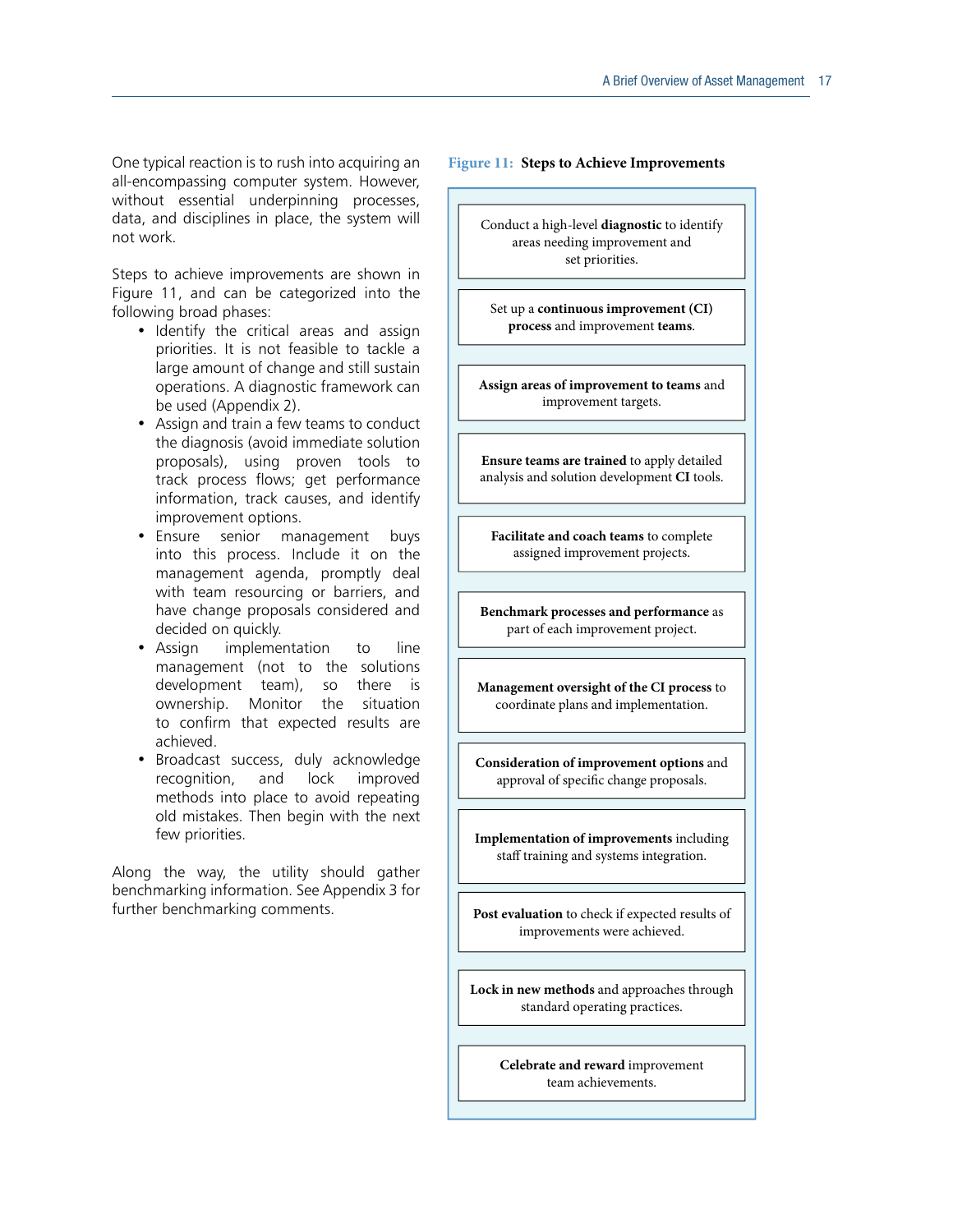### D. Conclusion

Asset management is a long-term commitment. Leading utilities that set benchmarks for others recognize that asset management is crucial to their results. Consequently, they have invested in improvements to systems and practices over many years, and have fostered an asset management attitude in their workforce.

Asset management is for all. Utilities of all sizes will have some form of asset management in place. Many utility managers will also be aware of inadequacies in their systems. However, they may be unaware of the scope and influence of sound asset management and how to improve their present policies, systems, practices, and attitudes.

Make it real. This guide will have achieved its objective if utility managers start to improve asset management by checking the status of present practices. Utility managers should then develop and implement a remedial plan that recognizes that some solutions and targeted results may take years to achieve, while others can be implemented in much less time. Utility managers can seek help to improve asset management from system providers, consultants, leading utilities, utility associations, and development agencies such as ADB.

Service matters. The customer is king. The ultimate beneficiaries of better asset management are the utilities' customers. Timely delivery and availability of quality water and wastewater services enables customers to enjoy a better quality of life and livelihood.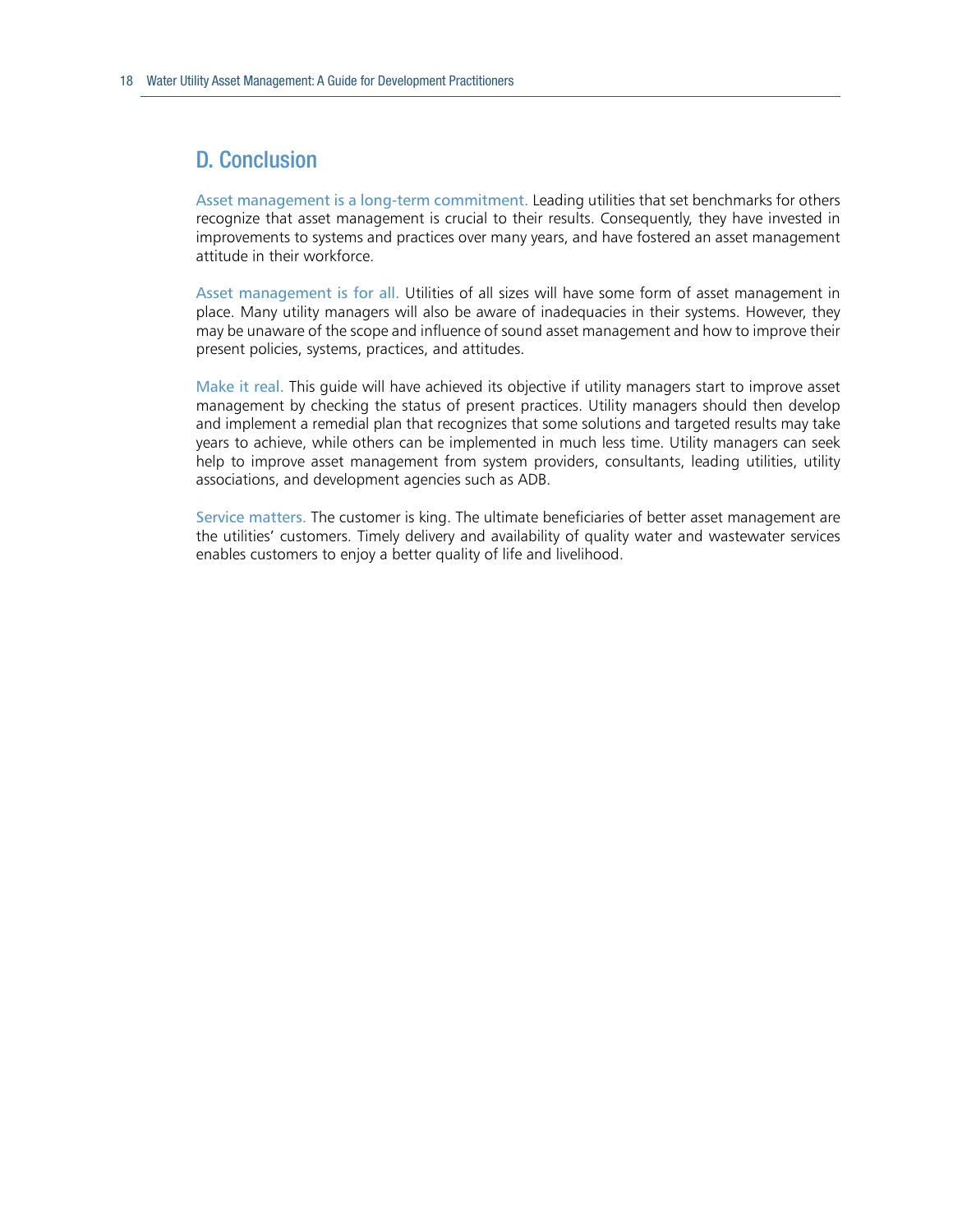## **CHAPTER II** Asset Management **Case Histories**

### A. Rawalpindi Water and Sanitation Agency, Rawalpindi, Pakistan

The city of Rawalpindi has a population of more than 5 million. Its water and sanitation utility, Rawalpindi Water and Sanitation Agency (RWASA), is a large urban utility structured as a government department.2 It operates one treatment plant and about 1,150 kilometers of distribution pipelines. It delivers about 59,000 cubic meters per day through 93,000 water connections to about 1 million people. It also provides sewerage services.

Although it is considered a progressive utility in Pakistan, the RWASA still needs plenty of improvements to achieve good asset management practices.

Planning. The RWASA plans to implement asset management based on a planning horizon of more than 10 years, service standards, and whole-of-life costing. However, water supply is not metered, so the possibility of customer demand analysis is limited.

Acquisition. An acquisition policy is in place. When asset purchases are evaluated, the technical lifespan of the assets, availability of spare parts, maintenance needs, and compatibility with existing assets are frequently considered.

Asset records. While there is an asset classification system, the underlying system is not computerized. It is not regularly updated and lacks much of the information required to apply good practices.

Commissioning and operations. When commissioning new assets into operation, the RWASA ensures the process is formal, operators are trained by suppliers, and standard operating procedures are prepared. Operators are frequently given additional training but are not asked to get involved in equipment performance monitoring and reporting.

Maintenance. The RWASA relies mainly on breakdown maintenance. It does not base its maintenance schedules on asset criticality or condition monitoring. However, when breakdowns are frequent, the utility assesses whether to repair or retire the asset.

<sup>&</sup>lt;sup>2</sup> For more information on the RWASA, visit www.wasa.rda.gov.pk/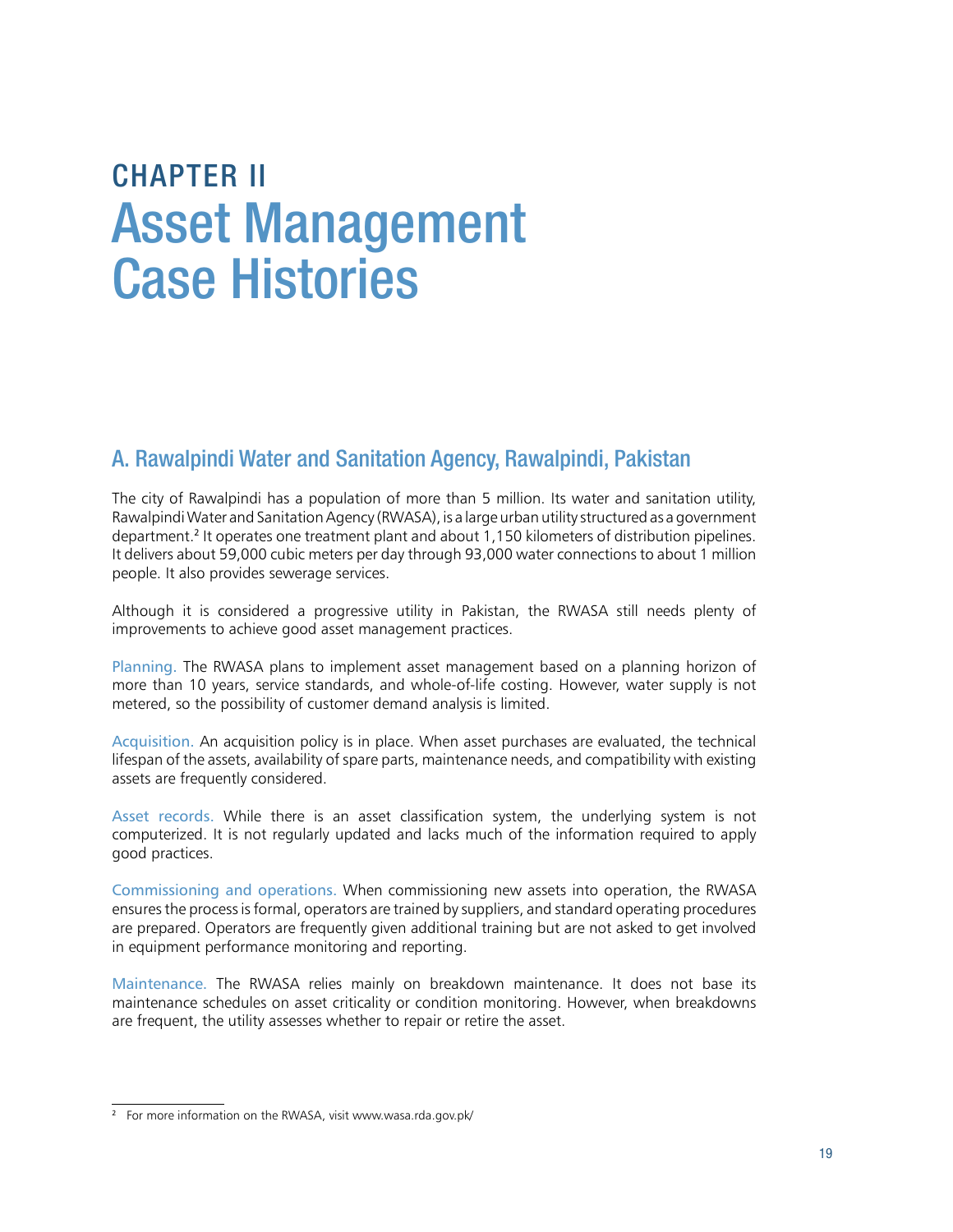Accountability. Asset management involves many different parts of the organization, so it is good practice to have clear accountability. The RWASA has not clearly defined roles and accountability, but plans to do so. Similarly they have not established a culture of caring for assets and have not drawn up a set of performance indicators against which to judge asset management performance.

Financial management. The RWASA needs to improve its asset financial management. While assets are recorded in financial statements, they are not depreciated. Maintenance costs are not tracked to specific assets, and there are problems with asset identification and insurance. Furthermore, reconciliation of physical and financial asset records seldom takes place, and aging asset reports are not available.

Overall, the RWASA rates its asset management practices as "passable" and believes it is still in an adaptation phase. It was founded in 1998, but took over assets put in place as early as 1920. This makes it difficult to identify assets and build a reliable asset register. Nevertheless, the RWASA has been computerizing its asset records from scratch and plans to acquire an asset management system and link it with a geographic information system (GIS).

### B. Davao City Water District, Davao, philippines

Davao is a medium-sized city with a population of about 1.5 million in 2010. Its water utility, Davao City Water District (DCWD) is expected to service both the city and its surrounding areas. The utility has 179,000 connections.

Planning. The DCWD includes in its planning all its treatment and distribution physical assets, whether for expansion or for upgrades to meet new standards. However, it seldom considers renewals, retirements, or major overhauls. It needs to develop an investment plan with a time horizon of 10 years or more. Most planning is constrained by funding availability, while top priority is given to major failure response. The DCWD seldom bases its planning on a set of system service standards, compliance with the standards of the International Organization for Standardization (ISO), or cost–benefit analysis. It does not refer to predetermined asset economic life and asset condition monitoring, but it intends to enhance its planning to do so soon. As part of asset planning improvement, the DCWD is considering reflecting asset plans in short- and long-term cash forecasts, and assessing the impacts of asset plans on future tariff levels and targeted service levels.

Acquisition. The DCWD has weak acquisition policies, but it has plans to improve them. However, asset proposal evaluations frequently consider whole-of-life-cycle costs and compatibility with present equipment. They seldom include maintenance and spare parts in evaluations.

Asset records. Although asset records contain key information, such as location linked to GIS, information on units of measure and the type of material remain incomplete. There is a partial asset classification system. Dates of acquisition are not always recorded, records are seldom used for maintenance scheduling and do not hold useful-life data, and there is no asset criticality rating or linked information on maintenance history.

Asset records are neither fully computerized nor integrated with other systems, and they are not audited to verify accuracy. Perhaps as a consequence, they are seldom used in asset and maintenance planning, as they are not considered comprehensive and reliable. They are, however, partially used in computing tariff levels. Physical records are reconciled with financial records.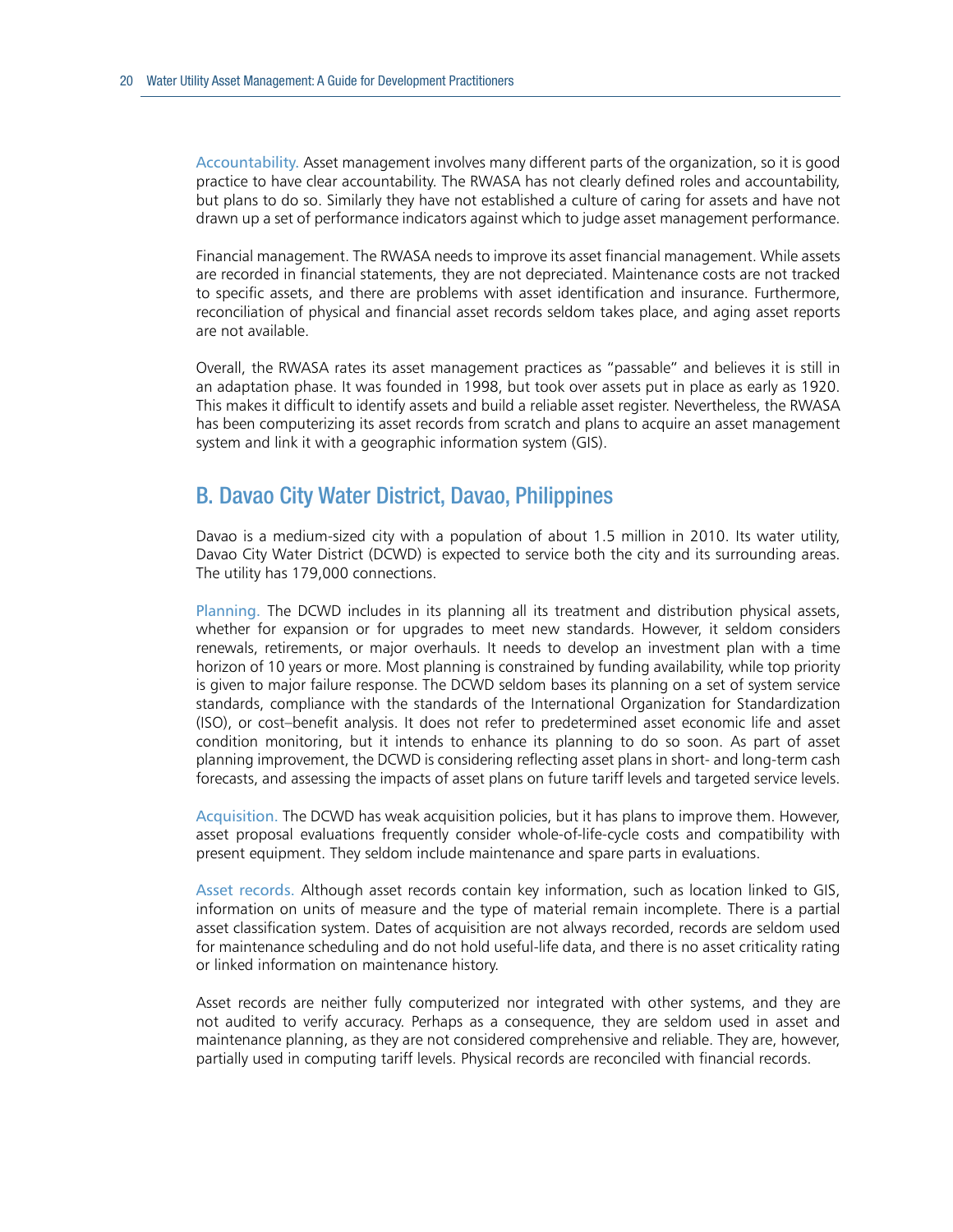Commissioning and operations. When commissioning new assets, the DCWD frequently implements formal procedures but seldom obtains staff training from suppliers, initiates formal operator training, or prepares standard operating procedures. Operators, therefore, rarely conduct equipment monitoring and reporting.

Maintenance. Like other utilities in developing countries, the DCWD places much greater reliance on breakdown maintenance than on preventive maintenance. Maintenance is rarely based on asset criticality and condition monitoring. Any existing planned maintenance does not rely on advice from suppliers or set inspection intervals. Even when breakdown maintenance occurs, it does not automatically trigger an assessment to repair or retire the asset.

Accountability. While there is clear accountability for asset acquisition, this does not apply to other key asset management processes such as planning or asset renewal. Although responsibility for asset records is in place, there is a need for clear accountability for operation and maintenance, and investigating new technologies. The importance of asset management is not widely understood, and there is no culture of caring for assets.

Given the mixed picture on accountability, the use of indicators exhibits a similar pattern. For example, the DCWD rarely tracks asset-driven items with high operating costs, such as planned versus actual maintenance and planned versus actual energy usage. Still, nonrevenue water, meter accuracy, and system breakdowns and failures are tracked and reported.

Financial management. The DCWD performs much more strongly on financial management. Physical and financial asset records are reconciled, key assets are identified and insured, assets are recorded in a balance sheet, and the cost of maintenance is attributed to specific assets. A report on asset aging is also available. Operating costs, however, do not include the cost of asset usage (depreciation), so they are still not comprehensive.

Overall, the DCWD understands that its asset management can be considerably improved to overcome present program fragmentation and enhance its operating practices. In 2008 it started with a program to improve its service delivery coverage, reliability, and efficiency. Actions have included a preventive meter maintenance program, an electronic government accounting system, a mainline replacement program, a mainline extension program, a change meter program, and GIS updates. A number of these initiatives would be relevant to other developing utilities.

Several clear challenges remain to be addressed, such as internal system deficiencies (centralized records, intranet, and GIS); downward communication flow; insufficient and nonintegrated software; and lack of system and operational manuals. The DCWD continues to acknowledge that there is a "lack of documented policies, archiving, training, property accountability, financial management manuals, and, generally, a lack of asset management knowledge and expertise."

An important observation by the DCWD is that the lag in asset management evolution led to compromises on data reliability and comprehensiveness, partly due to changes in software applications. It plans to fully integrate GIS into its asset record systems. Clear accountability for asset management or its components is expected to also drive further enhancements.

Good points. An ADB-supported program of continuous improvement led to better asset management. Other utilities would be interested in a number of these programs, such as the preventive meter maintenance program.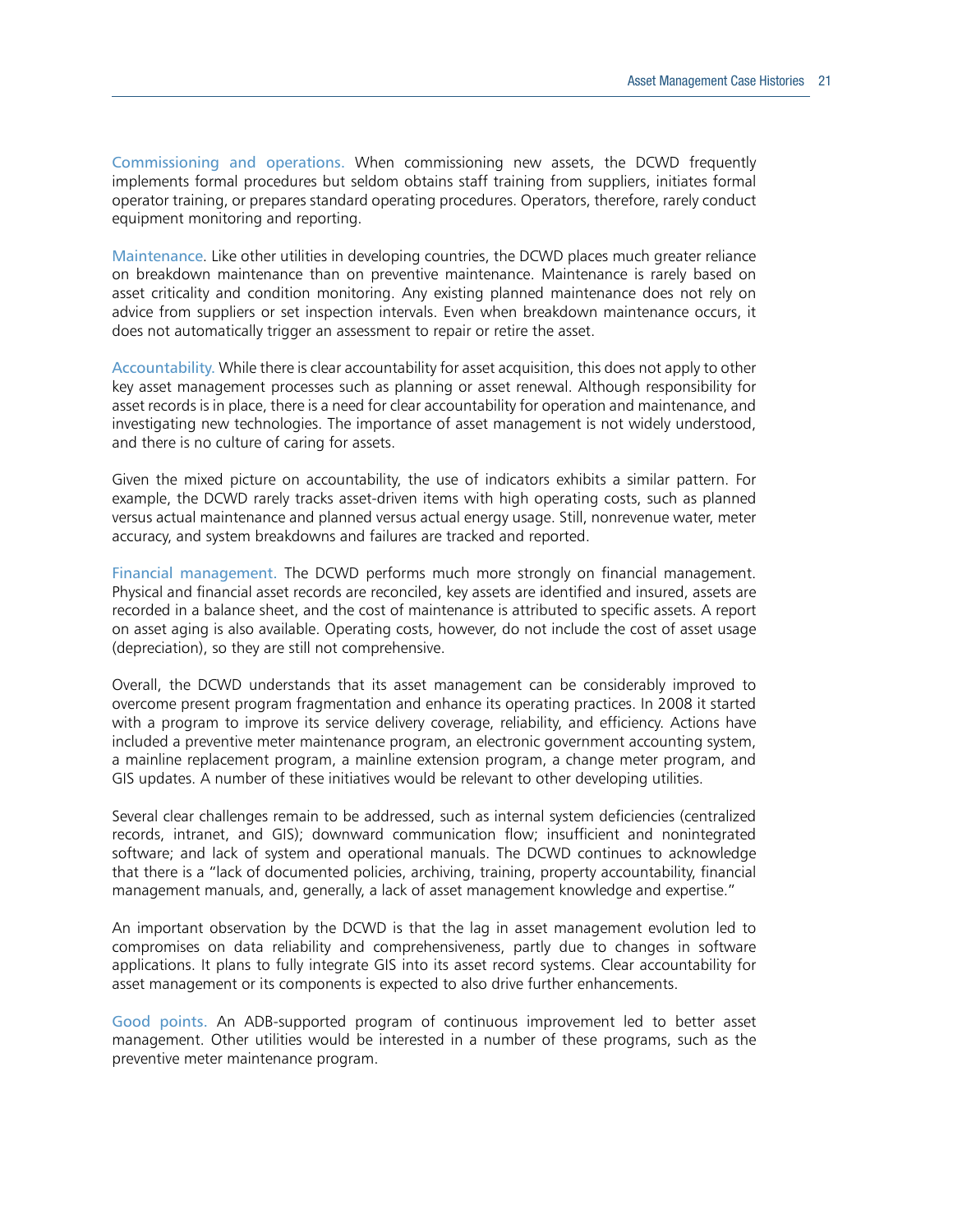### C. Barwon Water, State of Victoria, Australia

The Barwon Region Water Corporation is a large regional utility that services a number of regional towns and rural areas in the State of Victoria. It is the largest water corporation outside the Melbourne Metropolitan Area, providing high-standard water and sewerage services to about 300,000 customers. The number of customers rises sharply to about 500,000 in the peak summer season with the influx of tourists to the coastal towns and villages. Area served extends over 8,000 square kilometers. Assets are valued at A\$1 billion, and include 5,000 kilometers of pipe, 10 major reservoirs, 10 water treatment plants, and 9 water reclamation facilities. The utility employs about 423 people and has an average annual capital expenditure of A\$100 million.

Planning. Barwon Water prepares a detailed 5-year plan to accord with the 5-year tariff-setting period and performance standards set by the regulator. It also has a 10-year capital expenditure plan that covers both system renewal and expansion and upgrades stemming from changes in standards, including water recycling.

To determine pipeline replacement, Barwon Water engages the Commonwealth Scientific and Industrial Research Organization, the national science agency, to run the Pipeline Asset and Risk Management System—a simulation program that seeks to determine the best balance between affordable asset investment and preventing asset failure with consequent adverse impacts on service levels and meeting regulatory standards.

Acquisition. Within the context of the planning cycle, asset proposals are subject to a business case evaluation. While maintenance and spare parts form part of the evaluation, whole-of-lifecycle costing is currently not computed.

Asset records. Asset records are divided into aboveground and underground (pipeline) assets. Only pipes are linked to the GIS. Barwon Water plans to link more assets to make full use of GIS technology. Expressions of interest are being sought to provide a more comprehensive, computerbased asset recording and maintenance system.

The Maintenance Management System holds information on asset types; maintenance schedules; maintenance history; and, to some extent, expected useful lives. The financial system also records assets, resulting in duplication. The source of information for both systems is usually the same.

Asset records are continuously updated as transactions occur. Records are fully computerized, and are used to develop asset and maintenance plans. They are also an essential part of the tariffsetting process.

Commissioning and operations. Barwon Water gets the most from its assets by ensuring there are formal commissioning procedures, including training by equipment suppliers. Standard operating procedures are put in place and adhered to. Operators conduct equipment monitoring and reporting.

Maintenance. Maintenance is time based, following pre-set servicing intervals and not based on condition monitoring and asset claification. The utility determines maintenance scheduling based on information from equipment suppliers and in-house maintenance experiences.

Maintenance activities are divided equally between planned and breakdown maintenance. When breakdowns occur, the general practice is to replace like with like, but sometimes the opportunity is taken to make a major change.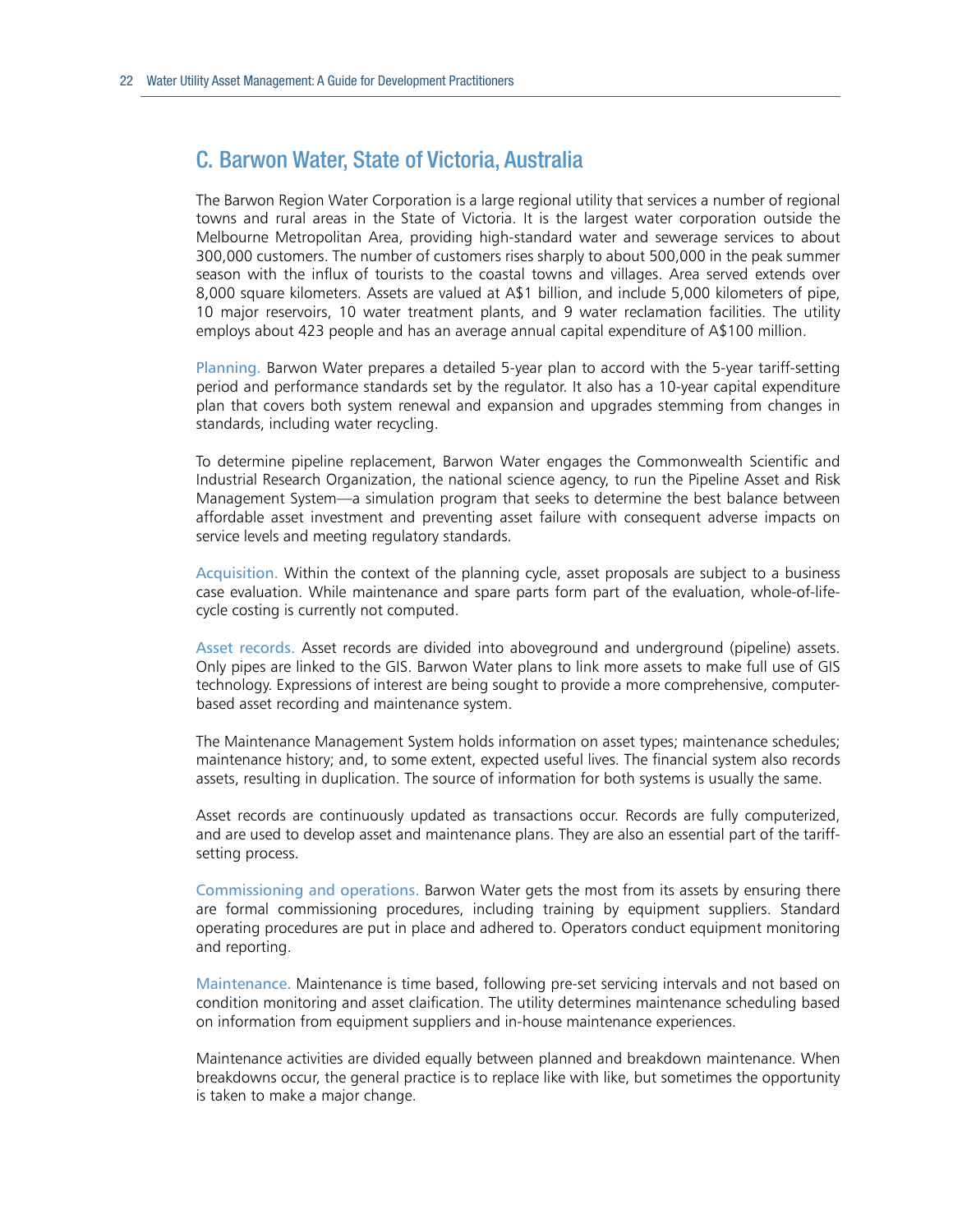There is a rolling water meter assessment and replacement program, and a leak minimization program. Pressure-reducing valves are installed in areas with high pressure that causes pipe bursts.

Accountability. Barwon Water has clear accountabilities for the different aspects of asset management, planning, acquisition, operation, maintenance, records, and renewals. However, while progress is being made, there is not yet a widespread and embedded culture of caring for assets.

A set of indicators is used to judge asset performance, some of which are obligations imposed by the regulator. However, the utility relies more on tracking actual performance and trends, such as energy usage, actual maintenance, and nonrevenue water, than on comparing planned with actual results.

Financial management. In line with water sector regulation in Victoria, Barwon Water has its assets valued and recorded in its balance sheet. Depreciation is charged to its operating statement. Currently 15% of the water production is unaccounted for. There is a view that reducing it may be difficult and may not be economically viable given the nature of the territory served.

Good points. Barwon Water considers its asset management practices to be in line with best practice, although it is looking to improve its underlying asset computer system and recording of pipeline assets. Two good points are as follows:

- i. Barwon uses laptops and personal digital assistants to record and upload information from the field personnel into the shared asset-maintenance system.
- ii. Its sewer infrastructure management system helps it generate a maintenance program to prevent breakdowns, lowering breakdown maintenance, sewer blockages, and costs. The sewer infrastructure system makes financial calculations to compute the costs of preventative maintenance versus the costs of blockages and service interruptions.

### D. National Water Supply and Drainage Board, Sri Lanka

Sri Lanka's water authority, the National Water Supply and Drainage Board (NWSDB), is independent and responsible for its revenues, costs, and capital expenditures. It is a country-wide utility serving a number of independent regions comprising towns and villages, with the biggest region covering the capital, Colombo. There are 26 water treatment plants, 2,870 kilometers of distribution pipelines, and 180,000 metered properties and businesses. The daily volume of treated water is 143,000 cubic meters. The NWSDB also handles a much smaller wastewater treatment system.

Planning. The NWSDB practices long-term planning (10 years or more) and covers the treatment and distribution assets, renewals, retirements, and system expansion. It plans to incorporate more upgrades to meet new standards in its planning processes. Asset planning is based on condition monitoring; cost–benefit analysis; and, to a lesser extent, reaction to major failures. There is no planning based on a set of system service standards, compliance with ISO standards, or predetermined economic life.

Acquisition. The NWSDB has policies in place to cover asset acquisition. Compatibility with present equipment, maintenance, and spare parts are evaluation factors. However, whole-of-life-cycle costing is not mentioned as a feature of the acquisition process.

Asset records. The NWSDB relies on GIS as part of its asset records to establish asset location. Its asset records frequently record the date of acquisition, quantity, maintenance schedule, type of material, and financial information. However, they lack criticality rating, which ties in with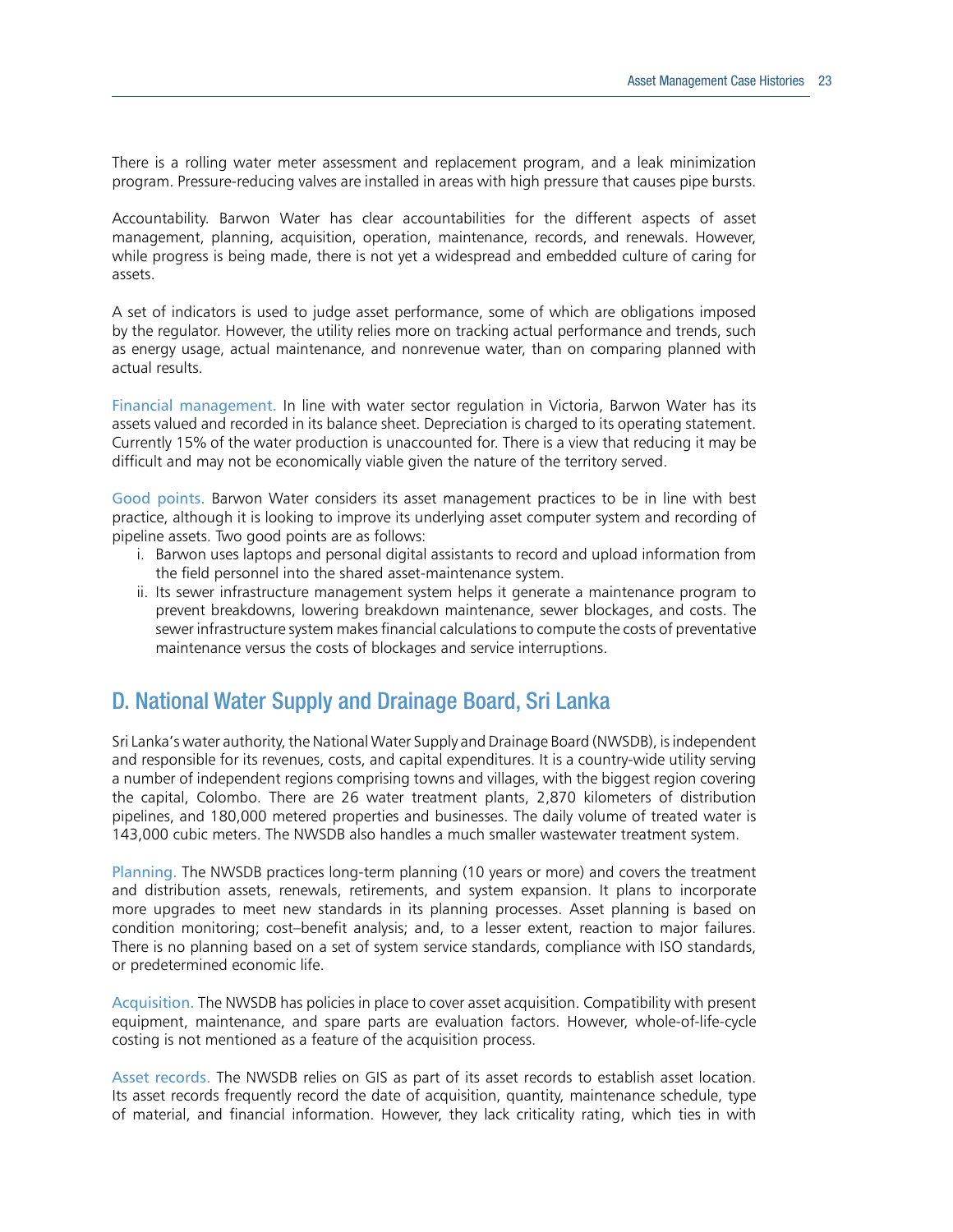frequency of maintenance, renewal timing, and expected useful life. Nevertheless, asset records are fully computerized, comprehensive and reliable, audited to verify accuracy, and used for asset and maintenance planning. Records are updated monthly.

Commissioning and operations. There are formal commissioning procedures for new assets, and the NWSDB ensures that staff are trained by equipment suppliers, standard operating practices are developed, and operator training occurs. Operators are also expected to monitor equipment and regularly report on its condition.

Maintenance. The NWSDB regularly conducts planned maintenance based on asset criticality and condition monitoring. It also relies on advice from suppliers on maintenance frequency when scheduling inspections and maintenance.

Accountability. Asset accountability at the NWSDB is strong, with clear responsibilities and authorities for planning, acquisition, operation, maintenance, renewal and retirement, and records. The utility has a process for investigating new technologies and a culture of caring for assets. However, it seldom recognizes the importance of asset management.

Asset accountability is facilitated by a set of indicators that are used to judge asset performance at various points of asset ownership, including for system breakdowns and failures, planned versus actual energy usage, planned versus actual maintenance, and nonrevenue water. There are also indicators for judging meter accuracy.

Financial management. Physical assets are recorded in financial terms in the NWSDB balance sheet, costs of maintaining assets are recorded, and the specific assets are depreciated with charges booked against revenue for asset usage. However, there is still room for improvement. Financial and physical asset records are seldom reconciled against one another; key assets are not identified and insured; and asset aging reports, which help reveal the likely pattern of future replacement and maintenance, are not available from the accounting records.

Good points. Although the NWSDB is doing many things right on asset management, it knows it can do more. Therefore, it rates itself as "passable" in terms of good asset practice management. Since 2008, it has invested in establishing better asset registers, organizing asset management training, and making asset management a part of maintenance attitude and processes.

The NWSDB's challenge is to keep trained staff engaged in the asset management process. As an authority that operates under government employment conditions, job rotation and internal movements in the NWSDB sometimes work against training and retaining a skilled workforce for certain functions.

The NWSDB also lacks access to a pool of asset management experts and a network to improve asset management. This problem is shared by other utilities that are also dependent on their own resources and contacts. This type of problem presents an opportunity for international development agencies to become more deeply engaged.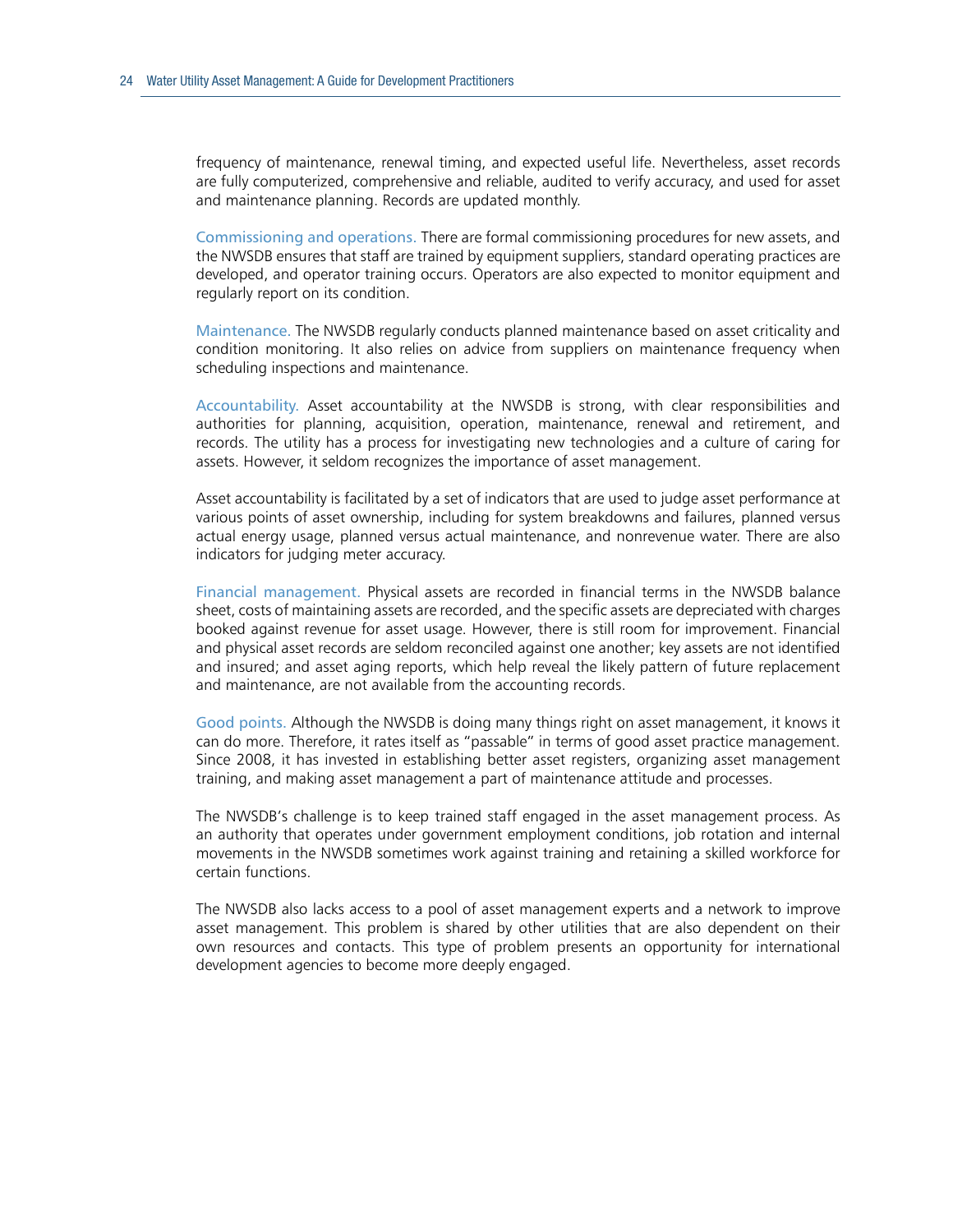## e. hai phong Water Supply Company, hai phong, Viet Nam

The Hai Phong Water Supply Company (HPWSC) is a government-owned utility that provides Hai Phong City with potable water. It has approximately 200,000 connections and treats an average 163.715 cubic meters of water per day.

Planning. The HPWSC's asset planning covers all treatment and distribution assets, upgrades, system expansion, scheduled renewals, retirements, and major overhauls. Often, it is based on a set of system standards, predetermined asset economic life, condition monitoring, and reaction to major failures. Like many utilities, it is also impacted by the availability of funds. Financial justification needs strengthening as cost–benefit analysis is seldom the basis for asset planning. There is little attempt to apply ISO standards as part of the planning process.

Much of the focus is on short-term planning (1 year), with less attention to medium-term (5 years) and longer-term (10 years or more) planning, so it is difficult to assess asset planning impacts on the tariff level and trend. Nevertheless, targeted service levels are frequently considered during asset planning.

Acquisition. The HPWSC has had to continually expand services to serve its customer base and, therefore, has reliable asset acquisition practices in place. It has asset acquisition policies and considers whole-of-life-cycle costing when evaluating offers, maintenance and spare parts, and compatibility with existing equipment.

Asset records. While there is a comprehensive asset classification system and the records frequently contain key information such as acquisition date, criticality, maintenance schedule, maintenance history, and expected useful life, the HPWSC may have some challenges with location information and records that are not linked to GIS. The expected useful life is seldom recorded. The utility intends to update its asset records monthly, but does not always do so. Nevertheless, records are computerized, frequently integrated with other systems, and used to develop asset and maintenance plans.

Commissioning and operations. The HPWSC approaches commissioning and operations thoroughly. It ensures that (i) there are formal commissioning procedures, (ii) equipment training is conducted for staff by suppliers, (iii) standard operating practices are prepared, and (iv) operators are given formal training. Operators are also expected to monitor equipment performance and report as needed.

Maintenance. While there is frequently more breakdown maintenance than planned maintenance, the HPWSC puts considerable effort into maintenance practices. Frequently, maintenance planning is based on asset criticality, condition monitoring, and advice by suppliers. When breakdowns occur, the HPWSC assesses whether to repair, retire, or replace the asset.

Accountability. The HPWSC considers it has clear accountabilities established for asset planning, acquisition, operation, and maintenance. Furthermore, this view also applies to asset records and investigating new technologies. There is a reasonably well-developed culture of caring for assets and recognizing the importance of asset management.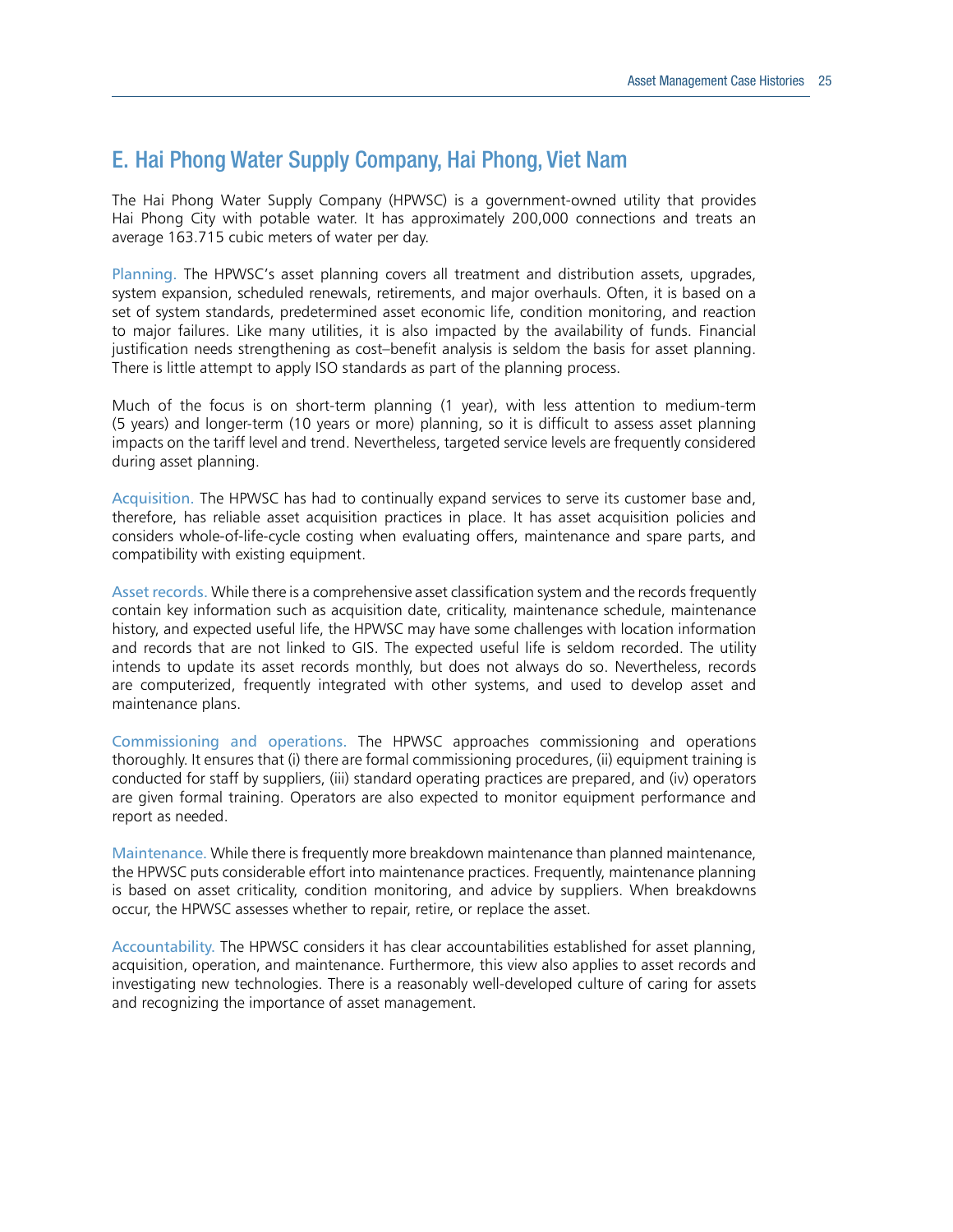To support accountability, the HPWSC has a set of indicators to judge asset performance, including reports on system breakdowns and failures, planned versus actual energy usage, planned versus actual maintenance, nonrevenue water, and meter accuracy.

Financial management. In well-run utilities like the HPWSC, it is important that the assets are recorded in a balance sheet and depreciated as used. Financial and physical assets are frequently reconciled, and the costs of maintenance are attributed to specific assets. An asset-aging report, which is useful for assessing replacement expenditures, is often available. However, key assets are rarely identified and insured.

Good points. Since 2008, the HPWSC has improved its performance in many areas by focusing on factors such as (i) developing its short- and longer-term investment planning, (ii) assigning responsibilities to units for specific assets, (iii) improving asset management skills, (iv) planning asset maintenance, (v) monitoring asset management activities, and (vi) undertaking an annual asset inventory.

The organization's major challenges are (i) obtaining sufficient finance to help sustain asset condition and service performance, (ii) upgrading the skills of some of the workforce, (iii) revising outdated methods, and (iv) remedying slow feedback within departments. To address some of these issues, the HPWSC intends to (i) improve its medium- and long-range cash forecasting, (ii) assess the impact of assets over the longer term on tariff levels, and (iii) record the useful life of assets.

The HPWSC would advise other utility managers to (i) ensure that investment in new assets is compatible with existing assets (e.g., investing in a high-capacity new pump is useless if the pipe system is too old); (ii) invest in people skills, as this improves performance; (iii) match assets to the service area's geographical conditions (e.g., using polyethylene pipes suits the saline nature of HPWSC's service area); and (iv) ensure overall financial capacity exists to be able to afford new and replacement assets.

The HPWSC would appreciate external help to involve its technology, management practices, and financial sources.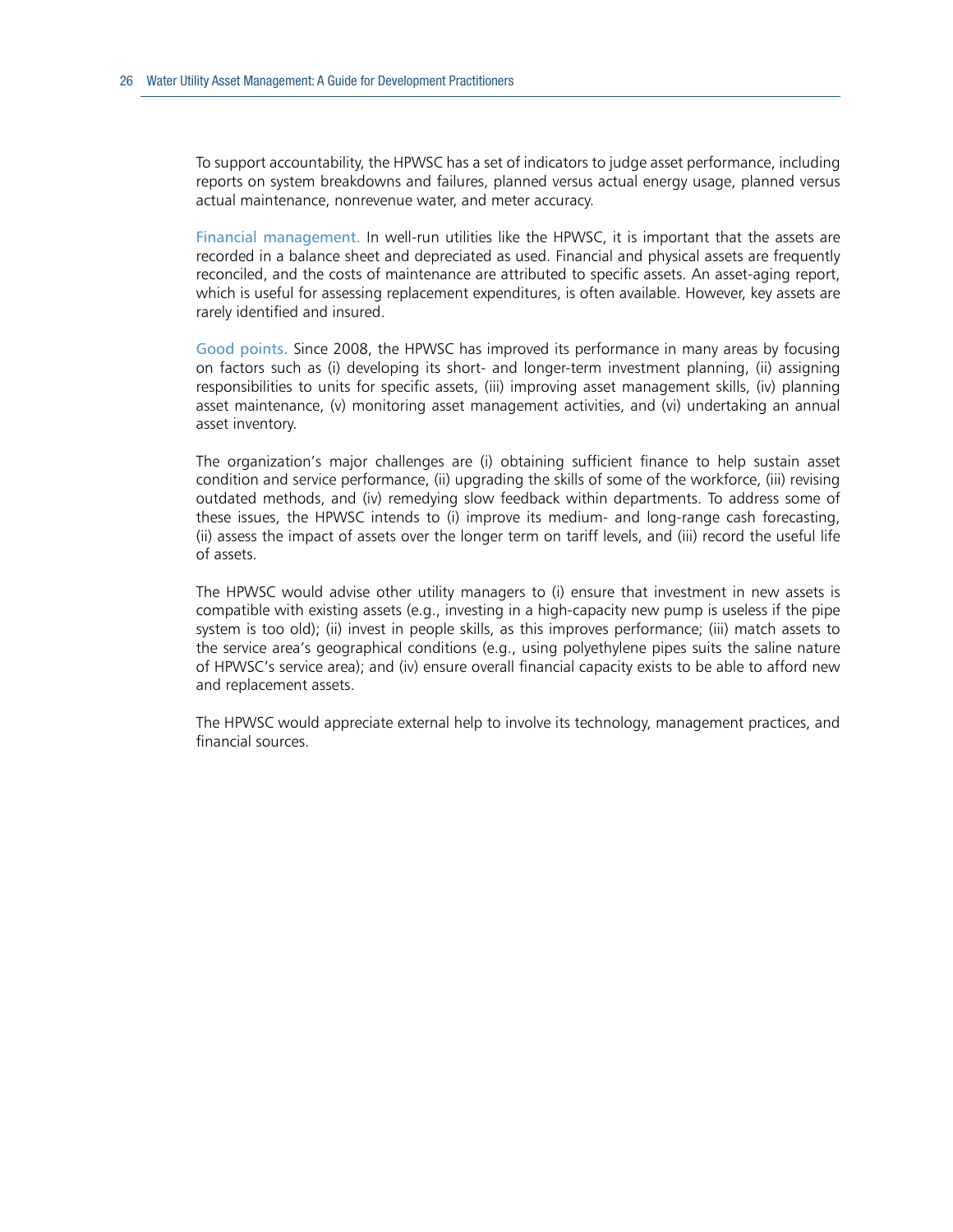## ChApTer III **ADB Perspectives**

Through engagement with utilities in DMCs, ADB's staff is regularly confronted with the consequences of inadequate asset management—such as lack of customer coverage, poor service delivery, high nonrevenue water and high levels of costly breakdown maintenance.

Lending for new infrastructure and to replace existing worn-out assets would yield some immediate benefits, but sustainability will not be assured and the full benefits will not be realized unless better asset management to raise utility performance is also part of the solution. The problem tree in Figure 12 illustrates factors that contribute to poor asset management.





Source: Asian Development Bank.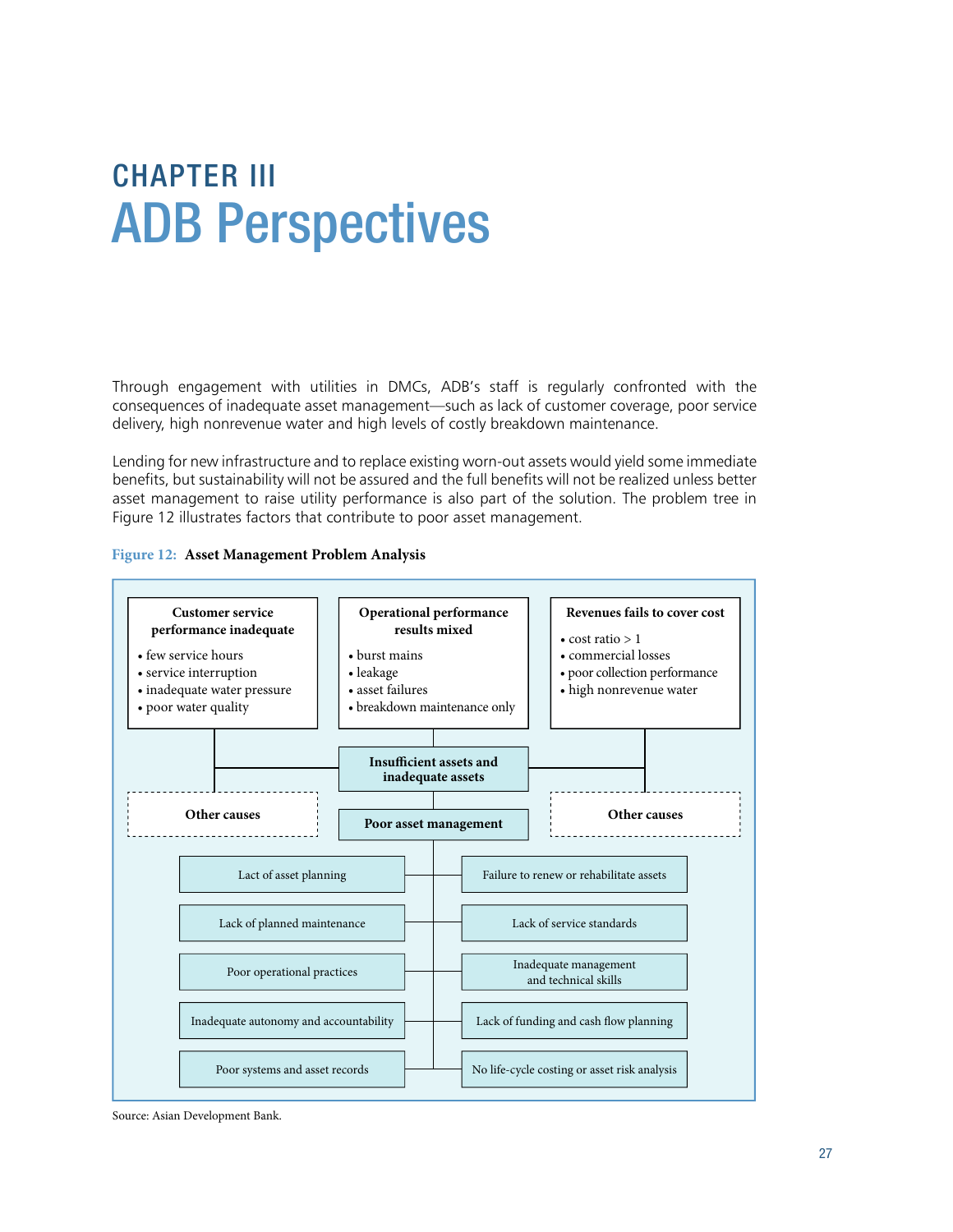The problem tree is translated into a logical framework, or design and monitoring framework, tailored to the proposed project. Figure 13 provides an indicative design and monitoring framework for water utility asset management.

|  | Figure 13: Indicative Design and Monitoring Framework |  |  |
|--|-------------------------------------------------------|--|--|
|--|-------------------------------------------------------|--|--|

| <b>Design Summary</b>                                                                                                                                                                                                                                                                                        | <b>Performance Targets/</b><br><b>Indicators</b>                                                                                                                                                                                                                                                                                                              | Indicator<br><b>Sources</b>                           | <b>Assumptions and</b><br><b>Risk</b>                                                                                          |
|--------------------------------------------------------------------------------------------------------------------------------------------------------------------------------------------------------------------------------------------------------------------------------------------------------------|---------------------------------------------------------------------------------------------------------------------------------------------------------------------------------------------------------------------------------------------------------------------------------------------------------------------------------------------------------------|-------------------------------------------------------|--------------------------------------------------------------------------------------------------------------------------------|
| Impact:<br>Utility meets its service obligations<br>on a financially sustainability basis                                                                                                                                                                                                                    | Coverage: X% population<br>Service hours at least X/day<br>Service Interruptions $\langle X \rangle$                                                                                                                                                                                                                                                          | Utility<br>management<br>information                  | <b>Assumption</b><br>Finance is available<br>to fund planned<br>infrastructure<br>investment.                                  |
| Outcome:<br>Improved utility asset management                                                                                                                                                                                                                                                                | Improvement in selected asset<br>indicators over 2012 baseline<br>(International Water Association)<br>defined indicators) e.g.,<br>• water losses per connection<br>(cubic meters/connection/<br>year)<br>pump failures<br>(days/pump/year)<br>· main failures<br>(number/100 kilometers/<br>year)<br>• Hydrant failures<br>(number/1,000 hydrants/<br>year) | Utility records                                       | <b>Assumption</b><br>Utility<br>management fully<br>implements asset<br>management<br>modules.                                 |
| Outputs:<br>Asset management diagnostic guide<br>Asset improvement recommendations                                                                                                                                                                                                                           | Completed by (date)<br>Completed by (date)                                                                                                                                                                                                                                                                                                                    | Project reports<br>Project reports<br>Project reports | <b>Assumption</b><br>Priorities of the<br>utility do not<br>change.<br>Risk                                                    |
| Asset management modules in place<br>• Organization<br>• Asset policies and plans<br>• Asset inventory<br>• Asset registers and systems<br>• Asset skills<br>• Maintenance system<br>• Risk matrix and classification<br>• Standard operating practices<br>• Performance indicators<br>• Cash flow forecasts | Complete by (date)                                                                                                                                                                                                                                                                                                                                            |                                                       | Key utility<br>management and<br>staff may change.                                                                             |
| <b>Activities with Milestones</b><br>1. Mobilize asset management team<br>by (month year)<br>2. Develop implementation plan<br>by (month year)<br>3. Recruit expert advisers<br>by (month year)<br>4. Carry out work program<br>(month-month year)<br>5. Train utility staff<br>(month-month year)           |                                                                                                                                                                                                                                                                                                                                                               |                                                       | Inputs:<br>ADB: \$'000<br>Utility personnel:<br>$$^{\prime}000$<br>Consultants: \$'000<br>Software: \$'000<br>Training: \$'000 |

Source: Asian Development Bank.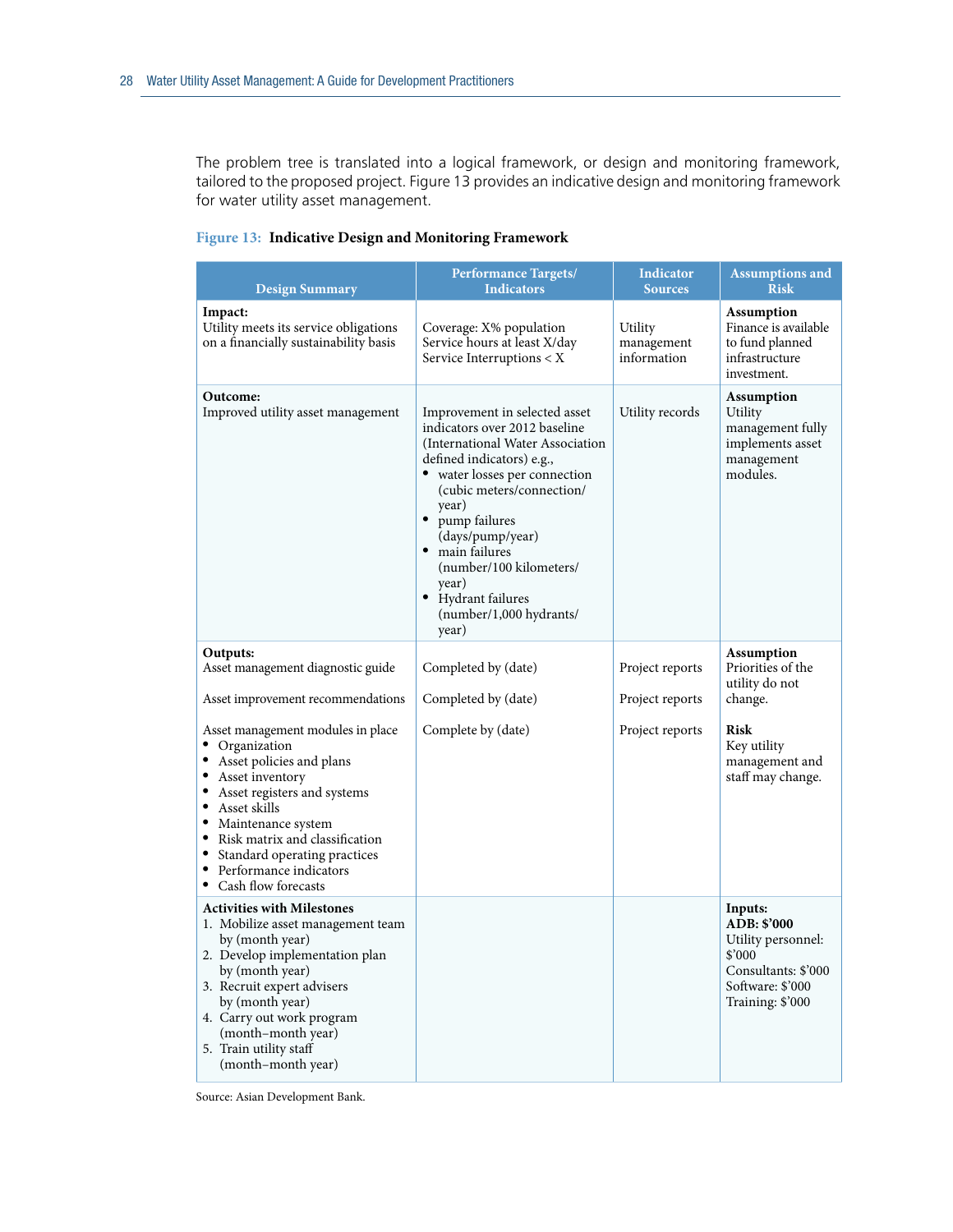ADB usually assists a utility by initially financing a utility asset management diagnostic study, either through capacity development technical assistance or as part of project preparatory technical assistance. The study will use a diagnostic guide (similar to the one described in Chapter I) developed by the consultants (Box 2).

#### **Box 2: Indicative Terms of Reference for Consultants to Assist in an Asset Management Improvement Project**

**Objective.** To improve the asset management practices and performance of utility X so that it can sustainably meet its regulated service standards (or, in the absence of regulated standards, those that represent good practice as reported in regional benchmarking studies).

**Outputs.** The consultant will provide

- a project work plan;
- • a diagnostic report of utility X's current asset management policies, plans, and practices;
- identification of key performance indicators and baselines, and agreement on targets (level and time frame);
- recommendation of priority actions based upon the diagnostic findings and taking into consideration the (i) capacity of the organization to initiate and absorb change, (ii) need to achieve the maximum performance benefits as early as possible, (iii) importance of building internal commitment, (iv) interdependencies of the asset management modules, and (v) estimated costs and resources involved in achieving change;
- an implementation timetable based on approved recommendations;
- asset management modules required by the implementation plan, including conducting awareness training for selected management and staff; and
- inception, progress, and completion reports in accordance with the agreed implementation plan with comment on expected and actual asset management performance results.

**Detailed tasks.** Detailed tasks are embedded in the work plan and project implementation plans.

Caveats. The consultant's outputs are dependent upon the utility providing an implementation team and sustaining the team for the duration of the implementation period. They also depend on the acquisition of new software or modification of existing software needed to underpin reliable asset registers and the asset management modules referred to in the implementation plan. As an alternative to a full technical assistance project, a pilot study could be conducted to provide at least a diagnostic report, which could then be used to frame a more substantive assistance project.

Source: Asian Development Bank.

A thorough diagnostic study will assure ADB staff that their project has a sound basis for deciding the best sequencing of remedial actions. This ensures that they will achieve better utility results over a realistic time frame. Management might be tempted to obtain quick results by moving directly from the observed poor indicator, such as nonrevenue losses, to an immediate action. In one case, management wanted to prioritize hydraulic modeling and pipe infrastructure replacement. However, more experienced managers prioritized actions toward sustainable benefits, such as building the capacity of management to implement and sustain change programs.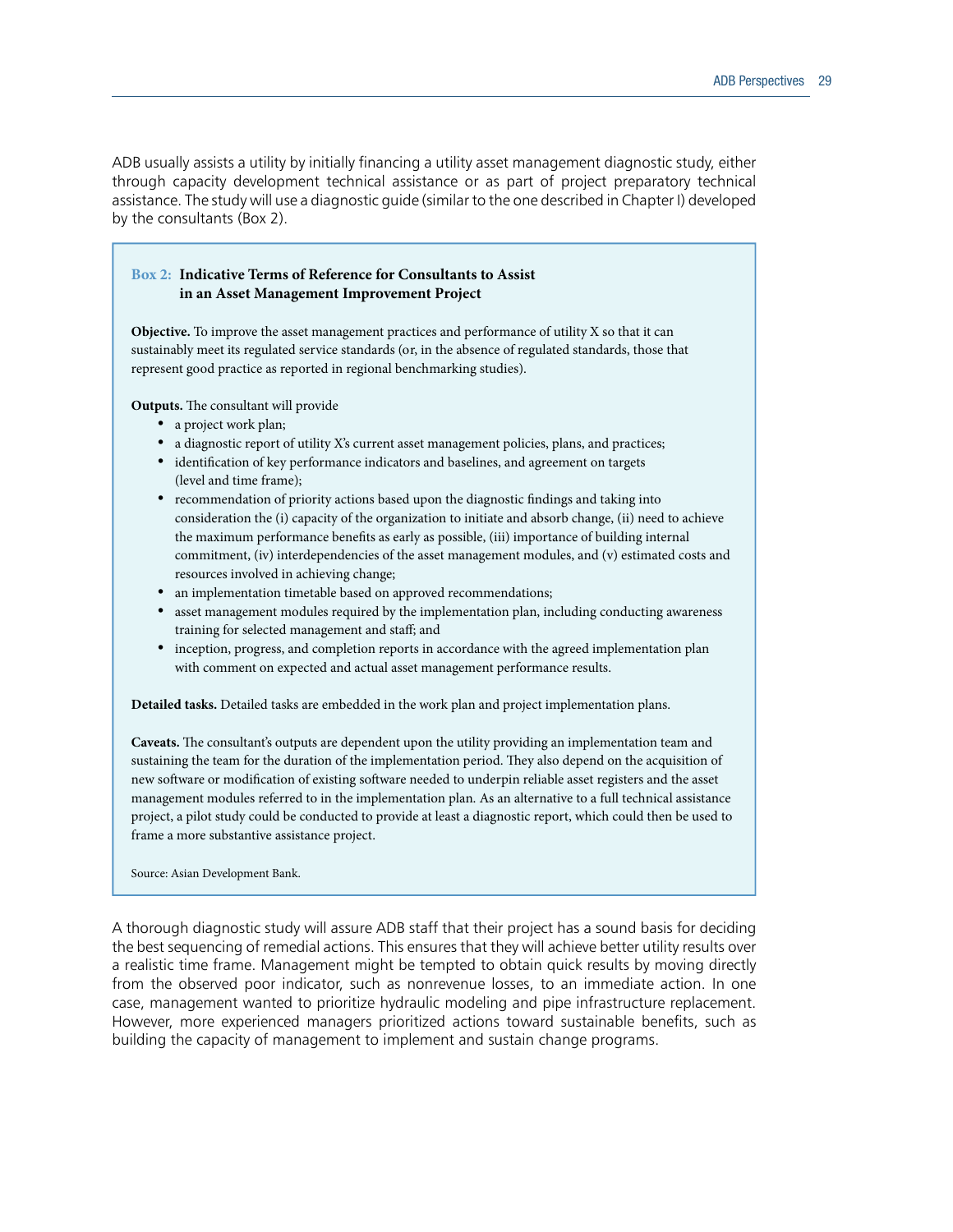|        | <b>Issue</b>                                                                                                                                                                                                                                                                     | <b>Solution</b>                                                                                                                                                                                                                                                                                                                                                                                                                               |
|--------|----------------------------------------------------------------------------------------------------------------------------------------------------------------------------------------------------------------------------------------------------------------------------------|-----------------------------------------------------------------------------------------------------------------------------------------------------------------------------------------------------------------------------------------------------------------------------------------------------------------------------------------------------------------------------------------------------------------------------------------------|
| (i)    | Unclear organization and<br>responsibility for Asset<br>Management Policy (AMP)<br>within National Water Supply<br>and Drainage Board (NWSDB)                                                                                                                                    | Establishing Head Office (HO) and Regional Service<br>Center (RSC) level organization structures and clarifying<br>the role and scope of HO and RSC teams in the delivery<br>of Asset Management (AM) services;                                                                                                                                                                                                                               |
| (ii)   | No clear definition of strategy<br>and policy for AMP                                                                                                                                                                                                                            | Preparation of policy and process and an implementation<br>plan for asset condition assessment, network mapping, etc.;                                                                                                                                                                                                                                                                                                                        |
| (iii)  | Lack of a comprehensive asset<br>management system which tracks<br>assets condition and performance                                                                                                                                                                              | Evaluation and implementation of a comprehensive asset<br>management system including a technical review of the<br>existing asset recording system and evaluating how these<br>could be integrated;                                                                                                                                                                                                                                           |
| (iv)   | Duplicate information systems<br>for asset register and asset<br>management purposes-Oracle<br>database that currently holds the<br>Asset register, and the Enterprise<br>Solution Software which is not<br>yet implemented. Linkages<br>between the two systems are<br>unclear. | Preparation of a strategic information system (IS)<br>which provides details for the required functionality<br>within NWSDB asset management IS. This required<br>functionality should be mapped against currently<br>available functionality gaps. This may involve upgrading<br>of existing software or it may entail purchasing additional<br>software and integrating it with current systems. NWSDB<br>needs to make a decision on this. |
| (v)    | Asset Register only partially<br>complete                                                                                                                                                                                                                                        | Survey of all assets to establish asset baseline;                                                                                                                                                                                                                                                                                                                                                                                             |
| (vi)   | Lack of detailed network plans<br>and maps                                                                                                                                                                                                                                       | Comprehensive mapping of existing assets<br>(use of GIS and linking to selected AM system);                                                                                                                                                                                                                                                                                                                                                   |
| (vii)  | Limited understanding of asset<br>condition                                                                                                                                                                                                                                      | Condition assessment of all assets;                                                                                                                                                                                                                                                                                                                                                                                                           |
| (viii) | Limited understanding of asset<br>performance                                                                                                                                                                                                                                    | Asset performance monitoring e.g. network modeling to<br>assets the performance and capacity of pipelines as they<br>age; condition-based maintenance where maintenance<br>decisions are made based on accurate analysis of the<br>condition of the asset as pumps and motors.                                                                                                                                                                |

In June 2010, under the Institutional Strengthening for Decentralized Service Delivery in the Water Sector Project, a report was prepared on asset management planning for the National Water Supply and Drainage Board (NWSDB) of Sri Lanka.<sup>3</sup> The problems relating to asset management were summarized in the consultant's report with suggested solutions (Box 3). This example provides a reference case for ADB staff.

<sup>&</sup>lt;sup>3</sup> ADB. 2010. *Technical Assistance to Sri Lanka for Institutional Strengthening for Decentralized Service Delivery in the Water Sector.* Manila (TA 7078-SRI).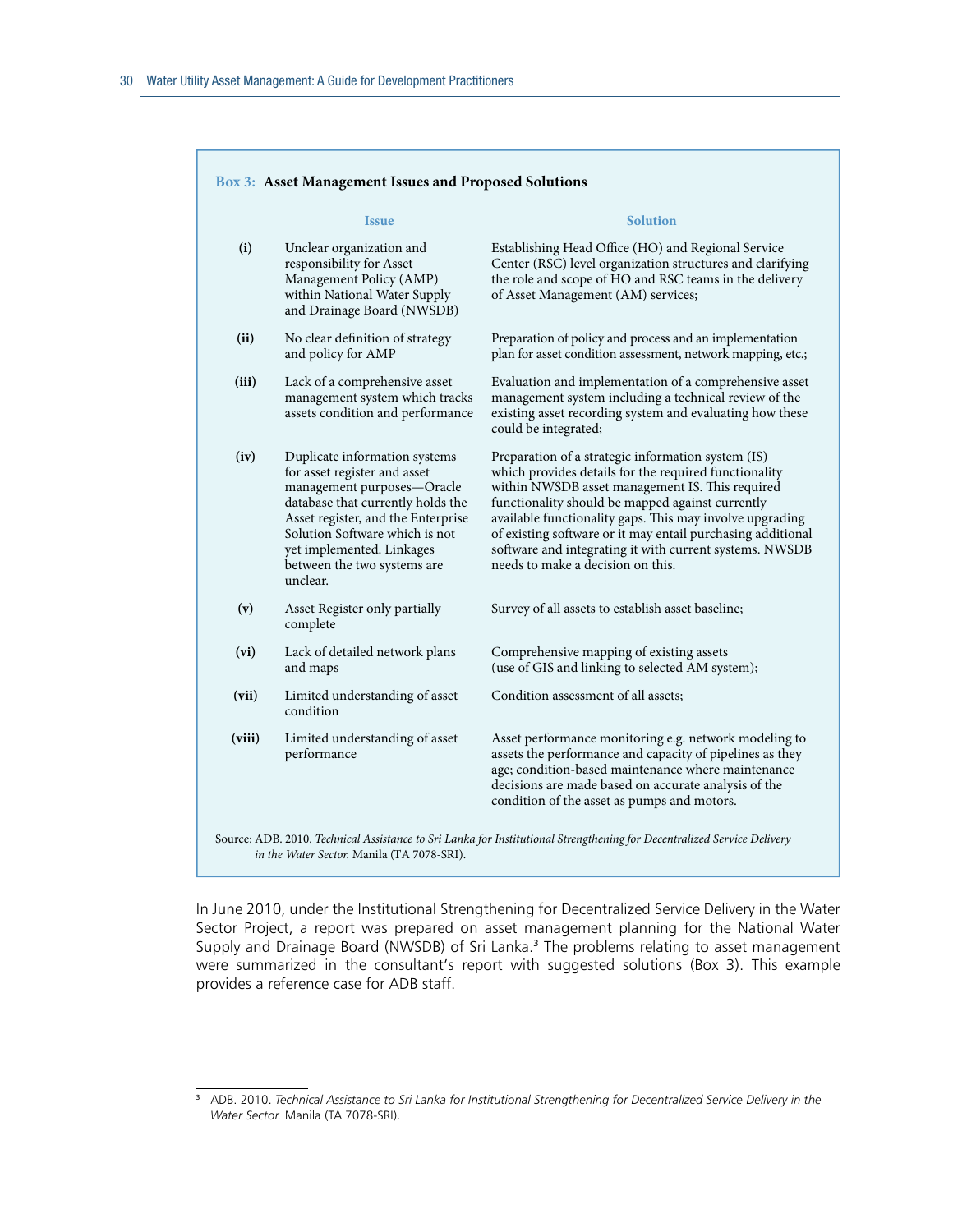Among the issues described in this technical assistance project are (i) asset and investment planning, (ii) asset register management, (iii) maintenance management, and (iv) asset performance monitoring and evaluation.

The consultants were asked to produce 5-year asset plans. However, according to their assessment, the state of the records and the quality of the inventory of existing assets, including their condition, was insufficient to fulfill the planning request within the time frame. This barrier to better planning is not unusual, but the consultants were able to offer a number of change proposals that will lead to better planning over time. The utility kept asset records primarily for accounting rather than for engineering purposes, when they should serve both purposes. Engineering needs comprehensive asset records to help management determine asset renewal investment and maintenance.

The key issue is deciding on the sequencing of solutions, as some problems may take considerable time and effort to remedy, such as obtaining an accurate inventory of assets. Recommendations for improved asset planning must be based on extensive background information. Gathering this information requires a great deal of effort and can only be realistically achieved over several years. The information needs include

- population, service coverage, and demand analysis;
- analysis of current (start of plan period) levels of service;
- statement of maintenance strategy and incorporation of maintenance schedules;
- investment forecast for rehabilitation and new or augmentation initiatives; this should be linked to a forecast of levels of service improvement resulting from each investment or maintenance decision;
- a statement of measurement and monitoring strategies to be used during the plan period and associated investments; and
- a statement of the current asset register position, including asset condition analyses and criticality analyses for all assets.

The consultant's report contains asset<sup>4</sup> surveys for a number of the water schemes of the NWSDB of Sri Lanka. These provide another diagnostic guide (other than that provided in Chapter I) for other utilities. The report also mentions several actions to raise asset management performance, such as the use of training sessions to build asset management awareness and the setting up of an asset management team to oversee the implementation of the asset management improvement program.

Appendix 2 of Volume 6: Asset Management Planning Report, of the Final Report. URL: www.adb.org/sites/default/files/projdocs/2010/41679-01-sri-tacr-06.pdf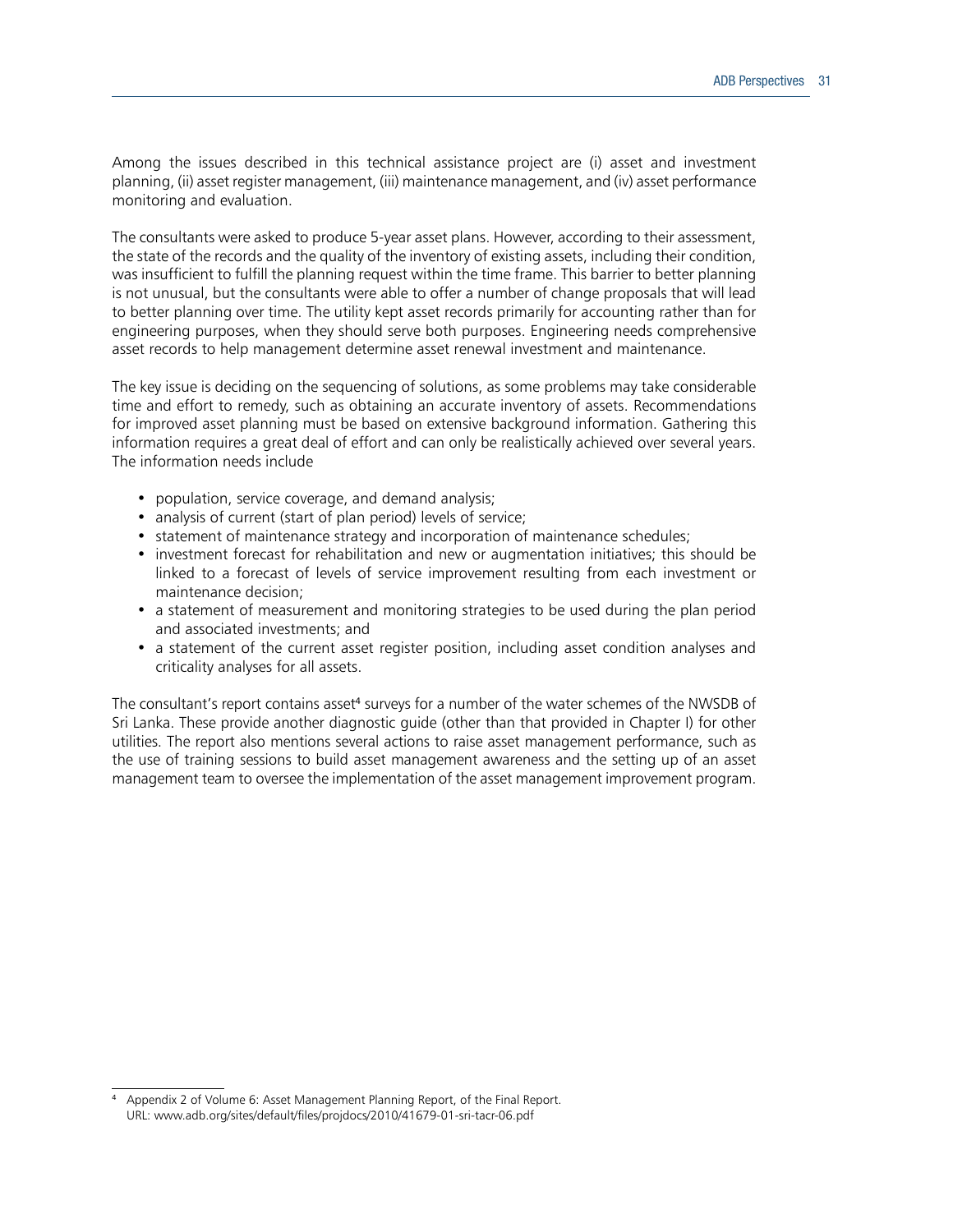## AppeNDIx 1 Computer-Based Asset Management Systems

A computer-based system is needed because of the volume of data required for asset management and the need to access and share such information easily in different locations. Asset management is not a stand-alone system, because it impinges on many other aspects of utility operations such as maintenance, procurement, financial records of assets, and planning. Rather, it is a series of modules that are an integral part of the company-wide or enterprise-wide systems.

Typically, utilities acquire asset management systems provided by vendors as part of the vendor's enterprise systems, such as IBM's Maximo asset management software and SAP's Total Systems. There are other systems on offer. Each utility needs to select a system based on several critical factors apart from the system's features. This document does not advocate any one supplier's products, but merely uses a vendor's product to illustrate the modules involved and their capabilities.

Systems are available that suit both very large, complex businesses and much smaller enterprises, so it should not be assumed that only large utilities can afford computer-based asset systems. For larger utilities, the installation of computer systems costs more, takes longer to implement, and involves a culture change to ensure information is shared across departments. The experiences of Severn Trent Water, a water utility in the United Kingdom that employs about 5,500 staff, illustrate this point. In conjunction with IBM, the utility produced a video on their asset management systems expectations and experiences (see www.youtube.com/watch?v=p5z\_c1F-vvY).

The IBM Maximo system has modules for work management, asset inventory, service management, and procurement. Each module provides a crucial part of the asset management system. For example, work management is concerned with the issuing of work orders for planned and unplanned maintenance based on information drawn from the asset management module. It tracks assets and holds details of their location, type, condition, criticality, and hierarchy. Asset inventory covers the tracking of parts needed to maintain assets and is related to the work management module that will indicate parts needed to carry out maintenance. Service management allows end users to submit service requests and manage open service requests. Procurement deals with tracking vendors and placing purchase orders for inventory replenishment.

The system has features that allow managers to plan, anticipate, and act before asset breakdowns occur, and to share information as the modules rely on a number of common databases.<sup>1</sup>

It is not necessary for all modules to be in place before the system is useful. The asset and work order modules will come first, followed by inventory and procurement. The system's web interface makes it easily available from a number of locations or to staff on the move, such as the maintenance crew. It can also be sited on a single computer for a small to medium-sized organization or scaledup to service the largest of enterprises.

<sup>1</sup> See www.youtube.com/watch?v=oguxv7XHqHI&feature=related for a brief visual explanation of this type of software system.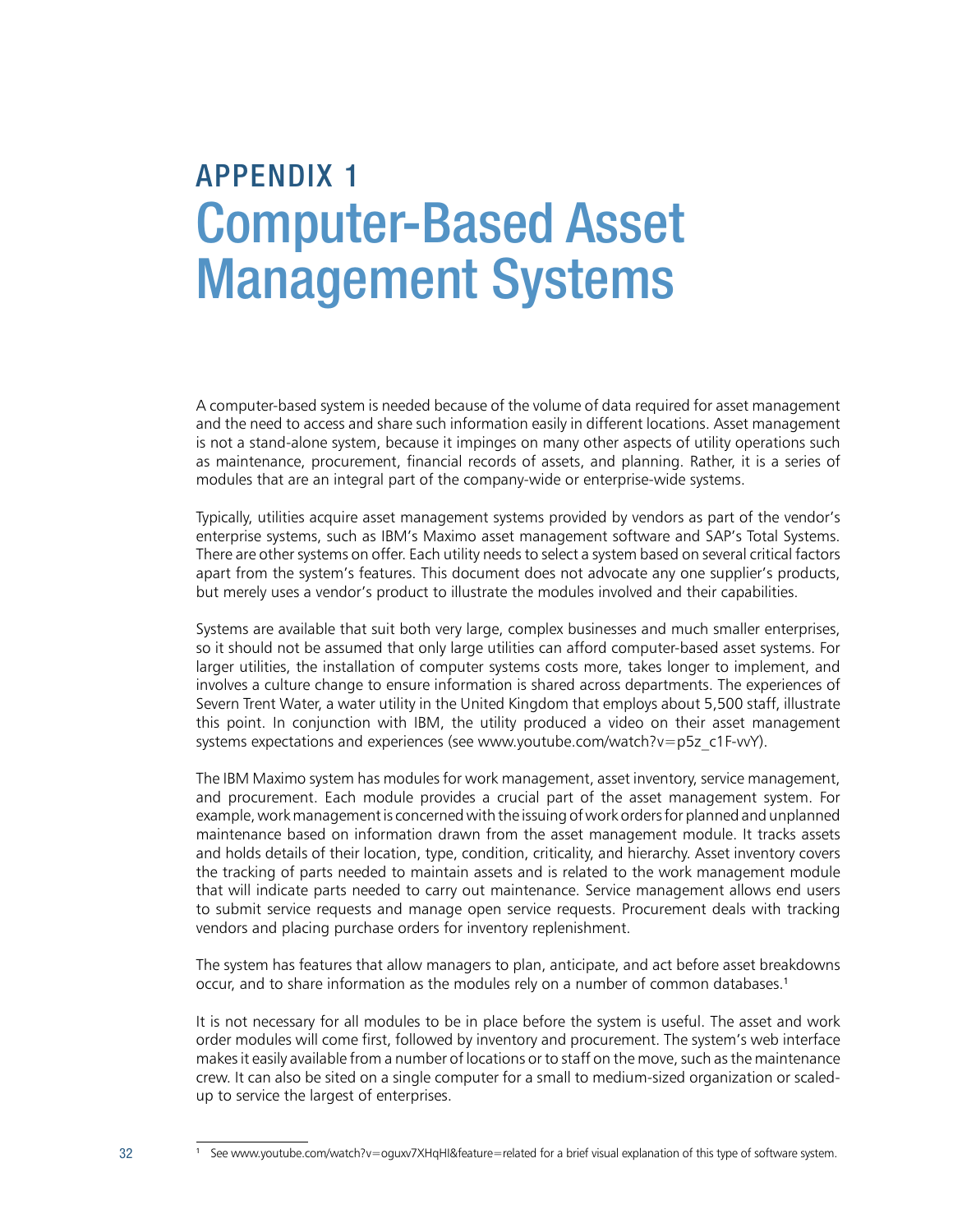## AppeNDIx 2 Asset Management Self-Diagnostic Guide

Table A2 provides an indicative diagnostic guide to determine the quality and comprehensiveness of a utility's asset management practices.<sup>1</sup>

|  | Table A2: Asset Management Self-Diagnostic Guide |  |  |
|--|--------------------------------------------------|--|--|
|--|--------------------------------------------------|--|--|

| <b>Asset</b><br><b>Management</b><br><b>Aspect</b> | <b>Minimum</b>                                                                                                                                         | Core                                                                                                                                                                                                                                                       | <b>Intermediate</b>                                                                                                                                                                     | Advanced                                                                                                                                                                                            |
|----------------------------------------------------|--------------------------------------------------------------------------------------------------------------------------------------------------------|------------------------------------------------------------------------------------------------------------------------------------------------------------------------------------------------------------------------------------------------------------|-----------------------------------------------------------------------------------------------------------------------------------------------------------------------------------------|-----------------------------------------------------------------------------------------------------------------------------------------------------------------------------------------------------|
| Policy                                             | Corporate<br>expectations<br>are expressed<br>informally<br>and simply: all<br>departments must<br>update asset plans<br>every 3 years.                | Policy statements<br>are defined for all<br>significant activities.<br>There is a clear link<br>to corporate goals,<br>and action plans and<br>accountabilities are<br>stated.                                                                             | All policy and<br>strategies are reviewed<br>and adopted by<br>executive team<br>each year. Detailed<br>plans, resources,<br>responsibilities, and<br>time frames are in<br>place.      | Asset management<br>policy and strategy<br>are integrated into<br>the organization's<br>business processes<br>and subject to<br>audit, review,<br>and updating<br>procedures.                       |
| Demand<br>forecast                                 | Demand forecasts<br>are based on<br>experienced staff<br>predictions. Past<br>demand trends<br>and likely future<br>growth patterns are<br>considered. | Demand forecasts<br>are based on robust<br>projections. Risks<br>associated with<br>demand change are<br>broadly understood<br>and documented.                                                                                                             | Demand forecasts are<br>based on mathematical<br>analysis of past trends<br>and primary factors.<br>A range of scenarios is<br>developed.                                               | Demand forecast<br>includes risk<br>assessment of<br>different demand<br>scenarios with<br>identified<br>mitigation actions.                                                                        |
| Levels of service                                  | Asset's contribution<br>to the organization's<br>objectives and<br>some basic levels of<br>service have been<br>defined.                               | Customer groups<br>have been defined<br>and requirements<br>informally understood.<br>Levels of service and<br>performance measures<br>are in place covering<br>a range of service<br>attributes. There is<br>annual reporting<br>against service targets. | Customer group needs<br>are analyzed. Costs<br>to deliver alternative<br>levels of service are<br>assessed. Customers are<br>consulted on significant<br>service levels and<br>options. | Levels of service<br>consultation<br>strategy is<br>developed and<br>implemented.<br>Technical and<br>customer levels of<br>service are integral<br>to decision making<br>and business<br>planning. |

*Continued on next page*

<sup>1</sup> The New Zealand Asset Management Support Group. 2011. *International Infrastructure Management Manual*. New Zealand. www.nams.org.nz/pages/273/international-infrastructure-management-manual-2011-edition.htm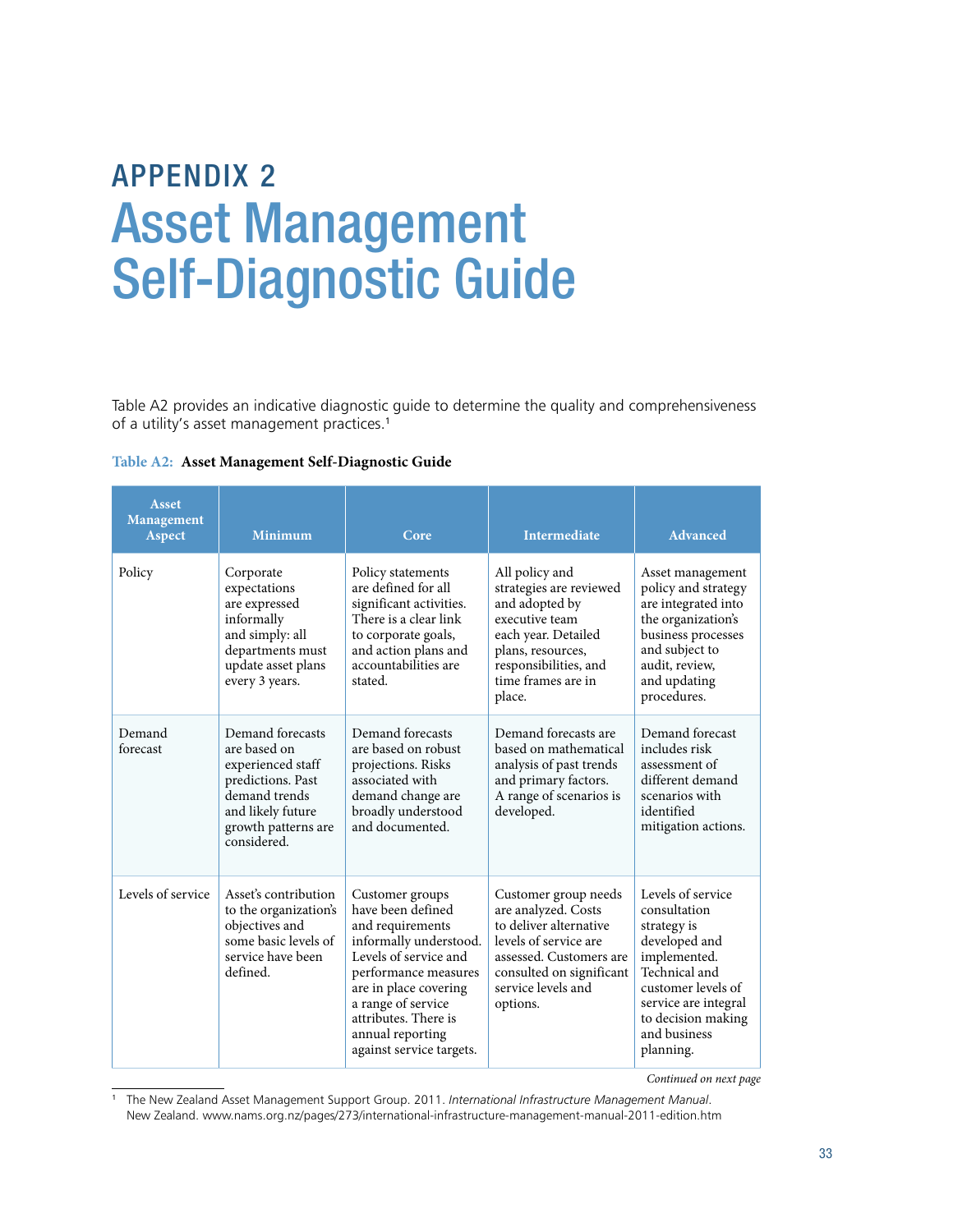| <b>Asset</b><br><b>Management</b><br>Aspect | <b>Minimum</b>                                                                                                                                                                                              | Core                                                                                                                                                                                                                                                                          | <b>Intermediate</b>                                                                                                                                                                                                                                                                                         | <b>Advanced</b>                                                                                                                                                                                                                                                                                                                  |
|---------------------------------------------|-------------------------------------------------------------------------------------------------------------------------------------------------------------------------------------------------------------|-------------------------------------------------------------------------------------------------------------------------------------------------------------------------------------------------------------------------------------------------------------------------------|-------------------------------------------------------------------------------------------------------------------------------------------------------------------------------------------------------------------------------------------------------------------------------------------------------------|----------------------------------------------------------------------------------------------------------------------------------------------------------------------------------------------------------------------------------------------------------------------------------------------------------------------------------|
| Asset register                              | Basic physical<br>information is<br>recorded in a<br>spreadsheet or<br>similar (location,<br>size, type), but may<br>be based on broad<br>assumptions or may<br>be incomplete.                              | There is sufficient<br>information to<br>complete asset<br>valuation (same as<br>for minimum level,<br>plus replacement cost<br>and asset age life).<br>Asset hierarchy, asset<br>identification, and<br>asset attribute systems<br>are documented.                           | A reliable register of<br>physical and financial<br>attributes is recorded in<br>an information system<br>with data analysis and<br>reporting functionality.<br>A systematic and<br>documented data<br>collection process is in<br>place. There is a high<br>level of confidence in<br>critical asset data. | Information on<br>work history type<br>and cost, condition,<br>performance, etc.,<br>is recorded at the<br>asset component<br>level. There is a<br>systematic and fully<br>optimized data<br>collection program.<br>There is a complete<br>database for critical<br>assets and minimal<br>assumptions for<br>noncritical assets. |
| Asset condition<br>assessment               | Condition<br>assessment is<br>conducted at<br>asset group level<br>(top down). This<br>supports minimum<br>requirements for<br>managing critical<br>assets and statutory<br>requirements<br>(e.g., safety). | Condition assessment<br>program is in place<br>for major asset types<br>prioritized based<br>on asset risk. Data<br>supports asset life<br>assessment. Data<br>management standards<br>and processes are<br>documented. A<br>program for data<br>improvement is<br>developed. | Condition assessment<br>program is derived<br>from cost-benefit<br>analysis of options.<br>A good range of<br>condition data for all<br>asset types may be<br>sampling based. Data<br>management processes<br>are fully integrated into<br>business processes.<br>Data validation process<br>is in place.   | The quality and<br>completeness<br>of condition<br>information<br>supports risk<br>management.<br>Life-cycle<br>decision making<br>and financial<br>performance<br>reporting are done.<br>Periodic reviews of<br>program suitability<br>are carried out.                                                                         |
| Risk<br>management                          | Critical assets are<br>understood by<br>staff involved in<br>maintenance and<br>renewal decisions.                                                                                                          | A risk framework is<br>developed. Critical<br>assets and high risks<br>are identified. Risk<br>management strategies<br>are documented for<br>critical assets and high<br>risks.                                                                                              | Systematic risk analysis<br>assists key decision<br>making. Risk register<br>is regularly monitored<br>and reported on. Risk<br>is managed consistently<br>across the organization.                                                                                                                         | A formal risk<br>management policy<br>is in place. Risk is<br>quantified and risk<br>mitigation options<br>are evaluated. Risk<br>is integrated into all<br>aspects of decision<br>making.                                                                                                                                       |
| Decision<br>making                          | All decisions are<br>based largely on<br>staff judgment and<br>agreed corporate<br>priorities.                                                                                                              | Formal decision-<br>making techniques<br>(cost-benefit analysis,<br>multicriteria analysis)<br>are applied to major<br>projects and programs.                                                                                                                                 | Formal decision-<br>making and<br>prioritization<br>techniques are applied<br>to all operational and<br>capital asset programs<br>within each main<br>budget category.<br>Critical assumptions<br>and estimates are tested<br>for sensitivity to results.                                                   | The same as for<br>intermediate, plus<br>the framework<br>enables projects<br>and programs to be<br>optimized across<br>all activity areas.<br>Formal risk-based<br>sensitivity analysis<br>is carried out.                                                                                                                      |

*Continued on next page*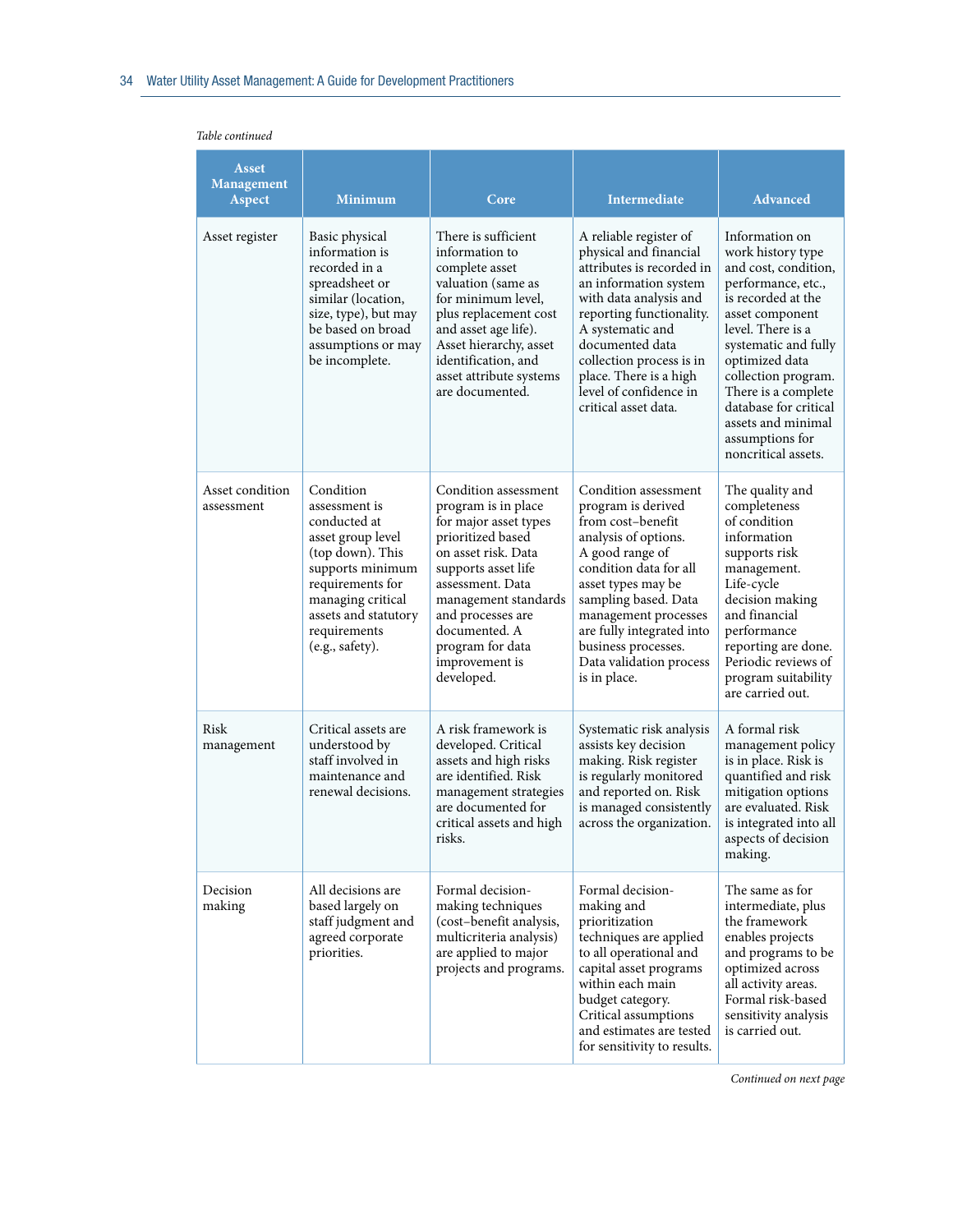| <b>Asset</b><br>Management<br><b>Aspect</b> | <b>Minimum</b>                                                                                                                                                                                                                               | Core                                                                                                                                                                                                                                                                | <b>Intermediate</b>                                                                                                                                                                                                                                                                                   | <b>Advanced</b>                                                                                                                                                                                                                                                                                                             |
|---------------------------------------------|----------------------------------------------------------------------------------------------------------------------------------------------------------------------------------------------------------------------------------------------|---------------------------------------------------------------------------------------------------------------------------------------------------------------------------------------------------------------------------------------------------------------------|-------------------------------------------------------------------------------------------------------------------------------------------------------------------------------------------------------------------------------------------------------------------------------------------------------|-----------------------------------------------------------------------------------------------------------------------------------------------------------------------------------------------------------------------------------------------------------------------------------------------------------------------------|
| Operational<br>planning                     | Operational<br>responses are<br>understood by<br>key staff, but<br>plans may not be<br>well documented<br>and are mainly<br>reactive in nature.<br>Asset utilization is<br>measured for some<br>key assets but is not<br>routinely analyzed. | Emergency response<br>plan is developed.<br>Demand management<br>is considered in major<br>asset planning. Asset<br>utilization is measured<br>for critical asset<br>groups and is routinely<br>analyzed.                                                           | Emergency response<br>plans and business<br>continuity plans are<br>routinely developed<br>and tested. Demand<br>management is a<br>component of all<br>operational decision<br>making. Asset<br>utilization is measured<br>and analyzed for most<br>asset groups.                                    | Operational plans are<br>routinely analyzed,<br>tested, and improved.<br>Formal debriefs<br>occur after incidents.<br>Asset utilization is<br>measured in real time<br>and effectiveness<br>is analyzed across<br>all asset groups.<br>Operational<br>programs are<br>optimized using<br>cost-benefit and risk<br>analysis. |
| Maintenance<br>planning                     | Organizational<br>objectives and how<br>asset functions<br>support these<br>are understood.<br>Maintenance<br>planning is<br>compliant with<br>legislation and<br>regulation.<br>Maintenance records<br>are maintained.                      | Asset criticality is<br>considered in response<br>processes, fault<br>tracking, and closure<br>process. Strategy<br>for prescriptive<br>versus performance-<br>based maintenance<br>is developed. Key<br>maintenance objectives<br>are established and<br>measured. | There are contingency<br>plans for all<br>maintenance activities.<br>Asset failure mode<br>is understood. The<br>frequency of preventive<br>maintenance is<br>optimized using<br>cost-benefit analysis.<br>Maintenance<br>management software<br>is implemented.                                      | Forensic root cause<br>analysis is used<br>for major faults.<br>Optimization<br>of all reactive<br>and planned<br>programs alongside<br>renewal planning.<br>Procurement<br>models are fully<br>explored.                                                                                                                   |
| Capital works<br>planning                   | There is a schedule<br>of proposed capital<br>projects and<br>associated costs<br>based on staff<br>judgment of future<br>requirements.                                                                                                      | Projects have been<br>collated from a wide<br>range of sources such<br>as hydraulic models,<br>operational staff, and<br>risk processes. Capital<br>projects for the next<br>3 years are fully scoped<br>and estimated.                                             | Same as for core level,<br>plus formal options<br>analysis and business<br>case development has<br>been completed for<br>major projects in the<br>3-5 year period. Major<br>capital projects for the<br>next 10-20 years are<br>conceptually identified<br>and broad cost<br>estimates are available. | Long-term capital<br>investment<br>programs are<br>developed using<br>advanced decision-<br>making techniques<br>such as predictive<br>renewal modeling.                                                                                                                                                                    |
| Financial<br>management                     | Assets are valued<br>in compliance<br>with accounting<br>standards and<br>10-year forecasts,<br>and are generally<br>based on<br>extrapolation of<br>past expenditures.                                                                      | 10-year forecasts<br>are based on asset<br>management data<br>including expected<br>life, renewals, and<br>service levels. Clear<br>underpinning<br>assumptions are stated.<br>Expenditures are<br>classified according<br>to asset management<br>categories.       | Asset valuations<br>and revaluations<br>have a high level of<br>confidence.<br>Financial forecasts are<br>tied exclusively to asset<br>management systems.                                                                                                                                            | All financial data<br>have a very high<br>level of confidence.<br>Financial modeling<br>is used to simulate<br>various capital<br>expenditure<br>scenarios and<br>impacts on life-<br>cycle costs and<br>service delivery.                                                                                                  |

*Table continued*

*Continued on next page*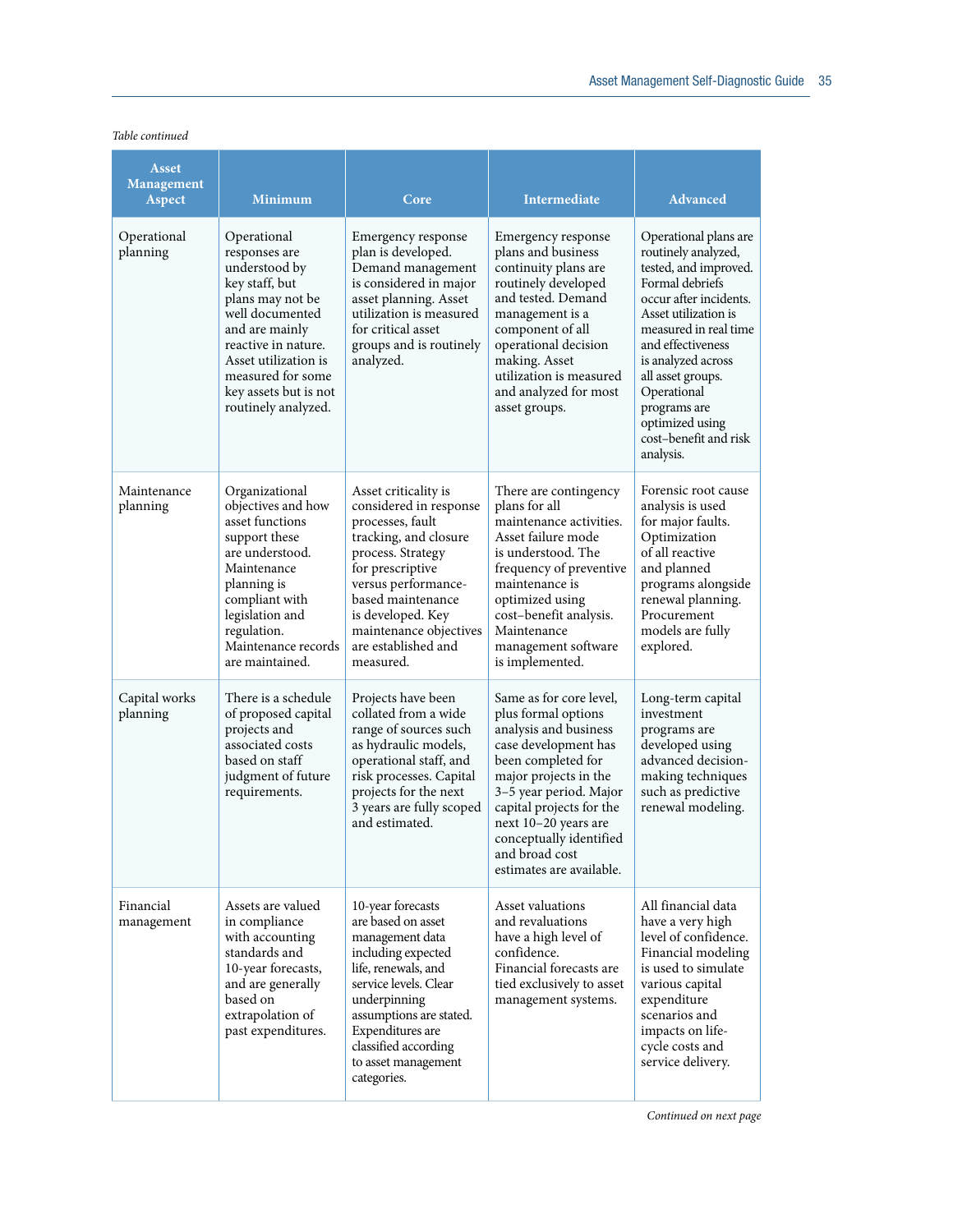#### *Table continued*

| <b>Asset</b><br><b>Management</b><br>Aspect | <b>Minimum</b>                                                                                                                                                                              | Core                                                                                                                                                                                                                                                                                                                                                            | <b>Intermediate</b>                                                                                                                                                                                                                                                                                                            | <b>Advanced</b>                                                                                                                                                                                                                                                                                                                                          |
|---------------------------------------------|---------------------------------------------------------------------------------------------------------------------------------------------------------------------------------------------|-----------------------------------------------------------------------------------------------------------------------------------------------------------------------------------------------------------------------------------------------------------------------------------------------------------------------------------------------------------------|--------------------------------------------------------------------------------------------------------------------------------------------------------------------------------------------------------------------------------------------------------------------------------------------------------------------------------|----------------------------------------------------------------------------------------------------------------------------------------------------------------------------------------------------------------------------------------------------------------------------------------------------------------------------------------------------------|
| Asset<br>management<br>teams capability     | Asset management<br>is allocated<br>primarily to one<br>or two people<br>who have asset<br>management<br>experience.                                                                        | Coordination occurs<br>through a steering<br>group or committee.<br>Asset management<br>training occurs for<br>primary staff. The<br>executive team has<br>considered options<br>for asset management<br>functions and<br>structures.                                                                                                                           | All staff in the<br>organization<br>understand their role<br>in asset management,<br>it is defined in their<br>job descriptions, and<br>they receive supportive<br>training aligned to<br>that role. A person<br>on the executive team<br>has responsibility for<br>delivering the asset<br>management policy<br>and strategy. | A formal asset<br>management<br>capability-building<br>program is in<br>place and routinely<br>monitored. The<br>asset management<br>structure has been<br>formally reviewed<br>with consideration<br>of the costs and<br>benefits of options.                                                                                                           |
| Asset<br>management<br>plans                | Asset management<br>plan contains basic<br>information on<br>assets, service levels,<br>planned works and<br>financial forecasts<br>$(5-10 \text{ years})$ ,<br>and future<br>improvements. | In addition, the plan<br>contains an executive<br>summary, description<br>of services and<br>key critical assets,<br>top-down condition<br>and performance<br>description, future<br>demand forecasts,<br>description of<br>supporting asset<br>management<br>processes, 10-year<br>financial forecasts,<br>and 3-year asset<br>management<br>improvement plan. | In addition, the plan<br>contains an analysis<br>of asset condition<br>and performance<br>trends, (past and<br>future) customer<br>engagement in setting<br>levels of service, and<br>risk techniques applied<br>to major programs.                                                                                            | In addition, the<br>plan contains<br>evidence of<br>programs driven<br>by comprehensive<br>Object Database<br>Management<br>techniques, risk<br>management<br>programs, and<br>level of service<br>versus cost<br>trade-off analysis.<br>Improvement<br>program is largely<br>complete with a<br>focus on ongoing<br>maintenance of<br>current practice. |
| Information<br>systems                      | Asset resister can<br>record core asset<br>attributes—size,<br>material, etc. Asset<br>information reports<br>can be manually<br>generated for asset<br>management plan<br>input.           | Asset register enables<br>hierarchical reporting<br>(at components to<br>facility level). Customer<br>request tracking and<br>planned maintenance<br>functionality is enabled.<br>System manual reports<br>to be generated for<br>valuation and renewal<br>forecasting.                                                                                         | There is more<br>automated analysis<br>reporting on a<br>wide range of<br>information. Key<br>operations, unplanned<br>maintenance,<br>and condition<br>and performance<br>information is held.                                                                                                                                | Financial asset<br>and customer<br>service systems<br>are integrated<br>and all advanced<br>asset management<br>functions are<br>enabled.                                                                                                                                                                                                                |
| Service delivery<br>mechanisms              | Service delivery<br>roles are clearly<br>allocated<br>(internal and<br>external) generally<br>following historic<br>approaches.                                                             | Contracts are in place<br>for external service<br>provision. Core<br>functions are defined.                                                                                                                                                                                                                                                                     | Internal service level<br>agreements are in place<br>with internal providers.<br>Contracting approaches<br>are reviewed to identify<br>the best delivery<br>mechanism. Tendering<br>and contracting policy<br>is in place. Competitive<br>tendering practices are<br>applied.                                                  | All potential<br>service delivery<br>mechanisms are<br>reviewed and<br>formal analysis is<br>carried out. Risks,<br>benefits, and<br>costs of various<br>outsourcing options<br>are considered.                                                                                                                                                          |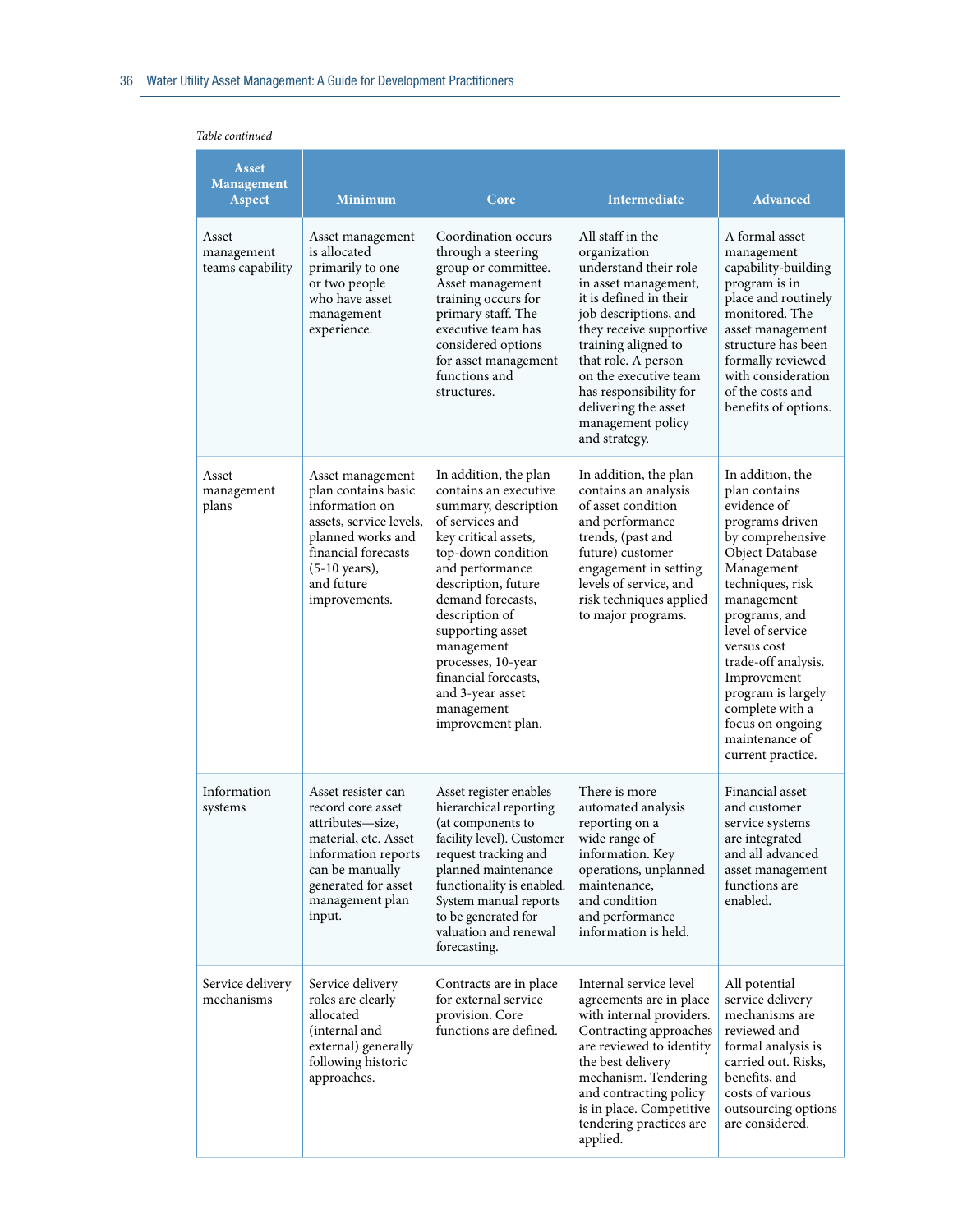## AppeNDIx 3 Benchmarking

In Australia, a repeat study on asset management was completed in 2008 following an earlier study in 2004, and a new study was undertaken in 2012. The 2004 and 2008 studies covered 42 utilities from Australia, New Zealand, the Middle East, Asia, and North America. The same methodology was used on both occasions. The studies concluded that the project

provides a substantial body of knowledge for building improvements in asset management. Irrespective of the history and context of each utility in terms of region, function, size, ownership, or form of regulation, participants were keen to improve their asset management processes and, by inference, their performance for customers, shareholders, staff, and other stakeholders.

The studies found that the best water utilities take three additional and clear actions. First, they invest in demonstrable leadership of the change initiative. Effective asset management is enabled by the active support of the most senior executives, and is in turn supported by a detailed bottom-up commitment to specific, targeted improvement initiatives. Second, they regard asset management as an integrated whole and create initiatives that lead to improvement as part of a cohesive plan. Working in silos is avoided. Third, they appreciate that building a strong asset management capability takes years—they see it as a journey, and no matter what other issues they confront, they stay focused on the core asset management improvement tasks.